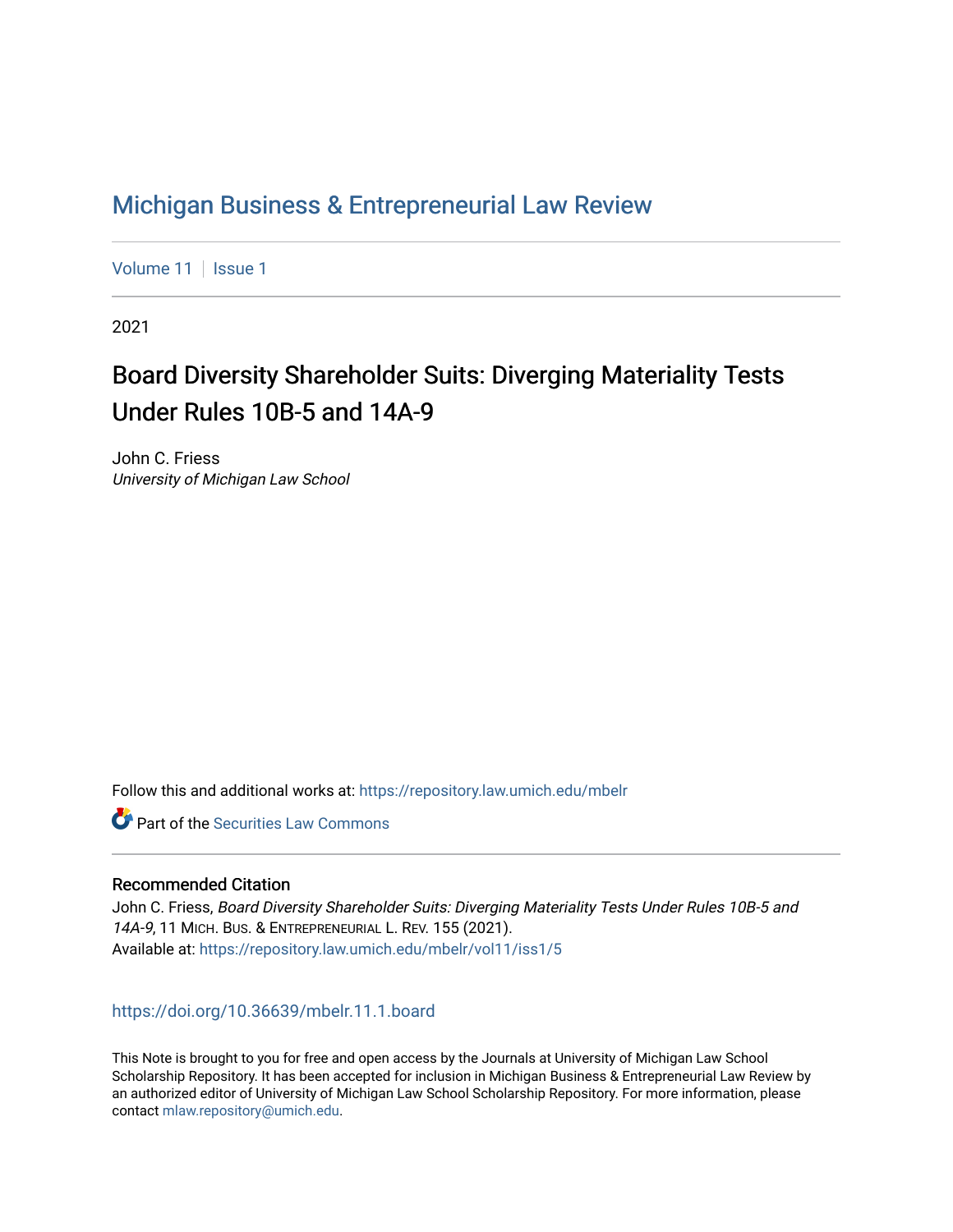# **BOARD DIVERSITY SHAREHOLDER SUITS: DIVERGING MATERIALITY TESTS UNDER RULES 10B-5 AND 14A-9**

*John C Friess\**

## **ABSTRACT**

*Environmental, social, and governance (ESG) investing has grown significantly as an investment strategy over the past decade, leading to intensified demands among investors for more ESG disclosures from publicly listed companies. Perhaps the most high-profile example of this trend is the recent widespread demand among institutional investors, proxy advisory firms, and exchanges for more disclosure and compliance as it relates to board and workplace diversity. Given these efforts and the signals coming from the SEC that it intends to take a more proactive approach to ESG disclosure and compliance, issuers can expect an environment of more specific and detailed diversity disclosures. These increasingly comprehensive disclosures implicate the anti-fraud provisions of the federal securities laws, particularly Rules 10b-5 and 14a-9. While the Supreme Court has held that the materiality requirement under each of these rules is identical, this note argues that, in the case of securities fraud claims related to diversity disclosures, they require distinct evaluations and lead to different outcomes. Specifically, Rule 14a-9, with its focus on what is important to a reasonable investor's voting decisions, is more favorable to plaintiffs than Rule 10b-5, which regulates information important to a reasonable investor's buying and selling decisions. The divergent outcomes are due, in large part, to the combined effects of ownership concentration, passive investing, and the preference among investors for addressing ESG and diversity by voting their shares rather than by selling them. As a result, this note finds that Rule 14a-9 is an increasingly viable option for claims against issuers for false or misleading statements related to board diversity. Consequently, Rule 14a-9 may constitute a mechanism by which plaintiffs can motivate compliance with board diversity standards by making noncompliance too costly.*

<sup>\*</sup> J.D. Student, University of Michigan Law School. Email: jcfriess@umich.edu. A special thank you to University of Michigan Law School Professors Vikramaditya S. Khanna and Adam C. Pritchard for your guidance and feedback.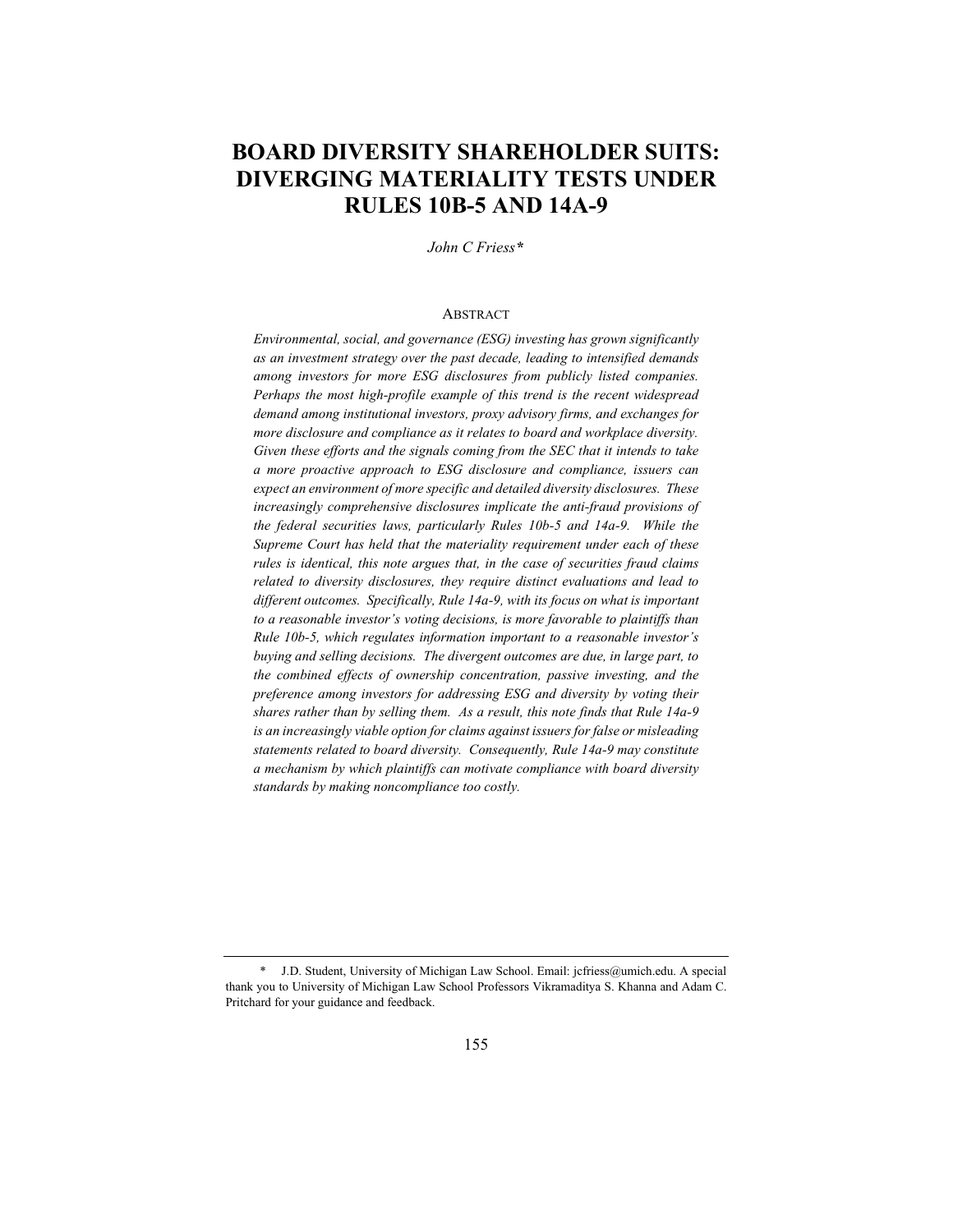TABLE OF CONTENTS

# INTRODUCTION................................................................................... 156 I. ESG INVESTING, DISCLOSURE, AND SECURITIES FRAUD LIABILITY............................................................................. 162 A. *Evolution of ESG Investing.............................................* 162 B. *Diversity Disclosures......................................................* 165 C. *Nasdaq's Comply-or-explain Requirement ....................* 168 D. *SEC Disclosure Regulations and Anti-Fraud Provisions.....................................................................* 170 1. Rule 10b-5 ............................................................... 172 2. Rule 14a-9 ............................................................... 174 II. COMPARING MATERIALITY STANDARDS IN RULES 10B-5 AND 14A-9 ................................................................. 177 A. *The Reasonable Investor ................................................* 178 B. *Materiality of Diversity Disclosures under Rule 10b-5..* 181 1. Evidence of Rule 10b-5 Materiality from Institutional Investors .............................................. 181 2. Evidence of Rule 10b-5 Materiality from Retail Investors........................................................ 185 C. *Materiality of Diversity Disclosures under Rule 14a-9..* 188 1. Evidence of Rule 14a-9 Materiality from Institutional Investors .............................................. 188 2. Evidence of Rule 14a-9 Materiality from Retail Investors........................................................ 193 III. BRINGING A RULE 14A-9 SUIT ............................................. 196 A. *Other Relevant Distinctions Between Rules 10b-5 and 14a-9 .....................................................................* 197 B. *Injunctive Relief and Mootness Fees under Rule 14a-9 .* 198 CONCLUSION ...................................................................................... 199

#### **INTRODUCTION**

Environmental, social, and governance (ESG) investing has been a leading focus in academic and professional circles for some time. The predominating argument today is that ESG factors are financially material and, therefore, should enter into investment decisions in order to minimize risk and maximize long-term returns.1 As this investment strategy has evolved, it has grown significantly in

<sup>1</sup>*. See, e.g.*, Mozaffar Khan, George Serafeim & Aaron Yoon, *Corporate Sustainability: First Evidence on Materiality*, 91 ACCT. REV. 1697 (2016); FOCUS ON ESG INTEGRATION, BLACKROCK (2020), https://www.blackrock.com/cash/literature/investor-education/cash-management-focus-onesg-integration.pdf ("Accounting for ESG risks and opportunities makes us better investors."); *but see* Gunnar Friede, Timo Busch & Alexander Bassen, *ESG and Financial Performance: Aggregated Evidence from More than 2000 Empirical Studies*, 5 J. SUSTAINABLE FIN.&INV. 210 (2015) (finding that, while the majority of studies suggest a positive correlation between ESG and financial performance, others find a zero or negative correlation).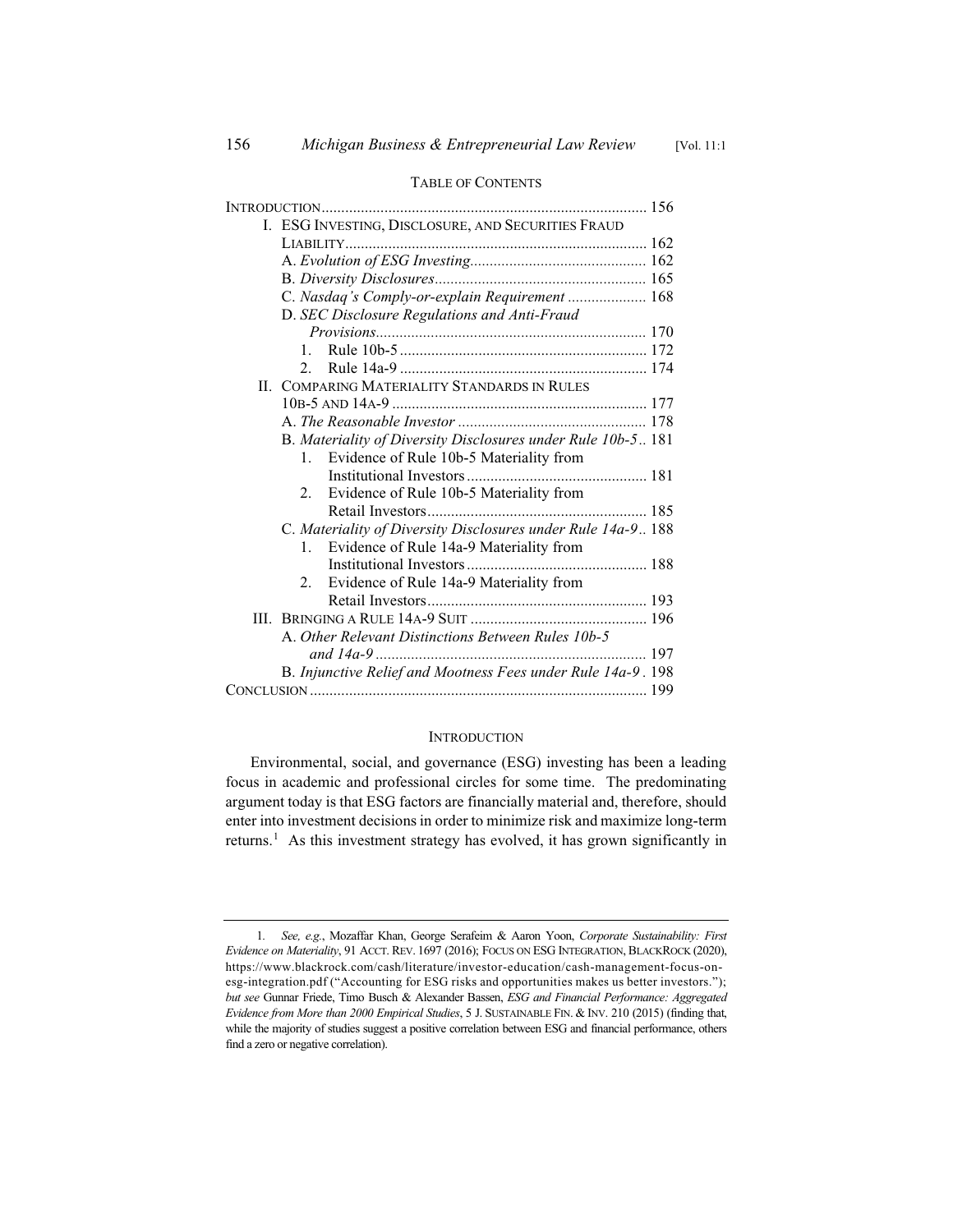popularity and could be said to have garnered mainstream market acceptance.<sup>2</sup> Despite the growing reliance on ESG, not all ESG information has been treated the same. For many years, the "social" components of ESG have been considered difficult to identify and incorporate. As a result, the "S" in ESG has taken a back seat to the more tangible ESG factors, such as environmental sustainability.<sup>3</sup>

The events of 2020 led to a swift reversal of this trend. Amidst the COVID-19 pandemic and Black Lives Matter protests, investors have called into question how companies handle issues of race and inclusion—as well as how companies engage and manage relationships with key stakeholders, such as employees and customers—during crises.<sup>4</sup> In particular, the demand among investors for more corporate accountability with respect to diversity has been perhaps the most prominent corporate-governance-related consequence of the events of 2020. These efforts have been directed at facilitating more comprehensive disclosure of diversity-related plans and metrics and have included warnings from institutional investors that they will vote against boards of directors that fail to adequately disclose or fail to maintain a minimum level of diversity at the board level.<sup>5</sup>

The demands for more robust and standardized disclosure implicate federal securities law and the Securities and Exchange Commission (SEC). In fact, there has been increasing pressure on the SEC to create a mandatory uniform disclosure framework for ESG information.<sup>6</sup> While the SEC has traditionally pushed back on these efforts, $\frac{7}{1}$  the Commission under the Biden Administration has signaled

<sup>2</sup>*. See, e.g.*, Rashi Kumar, Nathalie Wallace & Carlo Funk, State Street Global Advisors, *Into the Mainstream: ESG at the Tipping Point*, HARV. L. SCH. F. ON CORP. GOVERNANCE (Jan. 13, 2020), https://corpgov.law.harvard.edu/2020/01/13/into-the-mainstream-esg-at-the-tipping-point/.

<sup>3</sup>*. See* BNP PARIBAS, THE ESG GLOBAL SURVEY 2019 24 (2019) (finding that forty-six percent of investors considered social factors to be the most difficult ESG factors to incorporate into investment decisions); Jonathan Neilan, Peter Reilly & Glenn Fitzpatrick, FTI Consulting, *Time to Rethink the S in ESG*, HARV. L. SCH. F. ON CORP. GOVERNANCE (June 28, 2020), https://corpgov.law.harvard.edu/2020 /06/28/time-to-rethink-the-s-in-esg/: *see generally SASB Materiality Map*, SUSTAINABILITY ACCT. STANDARDS BD., https://materiality.sasb.org/ (identifying a list of social issues that are likely to affect the financial condition or operating performance of companies within an industry).

<sup>4</sup>*. See, e.g.*, Geri Stengel, *Black Lives Matter Protests Moves Corporate D&I Initiatives Center Stage*, FORBES (June 17, 2020, 7:00 AM), https://www.forbes.com/sites/geristengel/2020/06 /17/black-lives-matter-protests-moves-corporate-di-initiatives-into-the-spotlight/; *Why COVID-19 Could Prove to Be a Major Turning Point for ESG Investing*, J.P. MORGAN (July 1, 2020), https://www.jpmorgan.com/insights/research/covid-19-esg-investing.

<sup>5</sup>*. See* David M. Silk, Sebastian V. Niles & Carmen X. W. Lu, Wachtell, Lipton, Rosen & Katz, *ESG and Sustainability: Key Considerations for 2021*, HARV. L. SCH. F. ON CORP. GOVERNANCE (Jan. 30, 2021), https://corpgov.law.harvard.edu/2021/01/30/esg-and-sustainabilitykey-considerations-for-2021/; *see also* Veronica Root Martinez & Gina-Gail S. Fletcher, *Equality Metrics*, YALE L. J. (forthcoming 2021).

<sup>6</sup>*. See, e.g.*, Alana L. Griffin, Michael J. Biles & Tyler J. Highful, *Institutional Investors Petition the SEC to Require ESG Disclosures*, AM. BAR ASS'N. (Jan. 16, 2019), https://www.americanbar.org/groups/business\_law/publications/blt/2019/01/investors/.

<sup>7.</sup> Former SEC Chairman Jay Clayton stated that he believed that the current, principlesbased framework, which states that information should be disclosed if it is "material," is preferable to the blanket approach that has been proposed. *See A Conversation with SEC Chairman Jay Clayton:*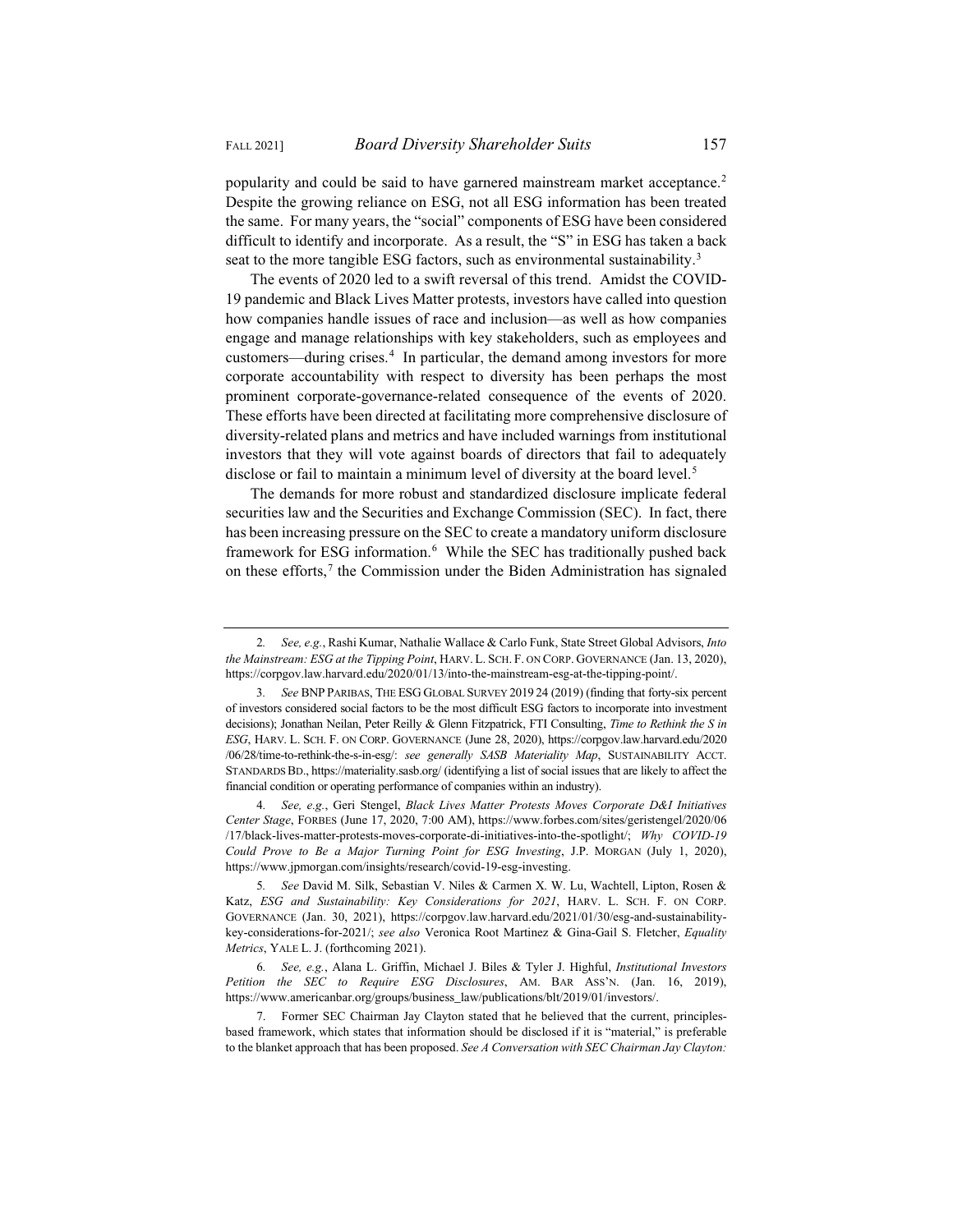that it intends to take a more proactive approach to ESG reporting, which will likely include increased disclosure related to board diversity.<sup>8</sup> As a result, it is almost inevitable that public companies will soon be required to make more specific and comprehensive disclosures related to diversity, principally at the board level. As such, they will become increasingly exposed to the federal securities laws, in particular, Rules 10b-5 and 14a-9.<sup>9</sup>

Rule 10b-5 prohibits fraud in the purchase or sale of securities.<sup>10</sup> More precisely, Rule 10b-5 prohibits issuers from making any false or misleading statements that can be reasonably expected to reach investors in the trading markets.<sup>11</sup> Rule 14a-9 more narrowly prohibits false or misleading statements in proxy statements.<sup>12</sup> These rules have a number of different elements that must be shown at the pleadings stage; however, both rules require pleading that the allegedly false or misleading statement is material.<sup>13</sup> This element has been perhaps the biggest hurdle facing plaintiffs making securities fraud claims related to ESG statements.<sup>14</sup> While the statutes explicitly refer to materiality, they do not define "material," which left the courts to define it on a case-by-case basis.

*Long-term Investing, Sustainability, and the Role of Disclosures*, FCLT GLOBAL (June 23, 2020), https://www.fcltglobal.org/resource/jay-clayton-sec-webinar/.

- 9. 17 C.F.R. § 240.10b-5 (2015); *id.* § 240.14a-9.
- 10. 15 U.S.C. § 78j(b).

11. Application of Antifraud Provisions to Public Statements of Issuers and Obligated Persons of Municipal Securities in the Secondary Market: Staff Legal Bulletin No. 21 (OMS), SEC (Feb. 7, 2020) [hereinafter SEC Antifraud Provisions], https://www.sec.gov/municipal/application-antifraudprovisions-staff-legal-bulletin-21.

12. 15 U.S.C. § 78n (granting the SEC the authority to prescribe rules to govern the solicitation of proxies). A proxy statement is a document provided by a company's board of directors to its shareholders ahead of an annual or a special shareholder meetings for the purpose of helping shareholders make informed decisions about matters arising during a shareholder meeting. Alicia Tuovila, *Proxy Statement*, INVESTOPEDIA https://www.investopedia.com/terms/p/proxystatement.asp (Aug. 8, 2021).

14*. See, e.g.*, In re BP P.L.C. Secs. Litig., 843 F. Supp. 2d 712, 775–76 (S.D. Tex. 2012) (holding that BP's sustainability disclosures were not material, as they consisted of "[g]eneralized, positive statements about the company's competitive strengths, experienced management, and future

<sup>8</sup>*. See* Public Statement, ESG Disclosure – Keeping Pace with Developments Affecting Investors, Public Companies and the Capital Markets, John Coates, Acting Director, Division of Corporation Finance (Mar. 11, 2021), https://www.sec.gov/news/public-statement/coates-esgdisclosure-keeping-pace-031121 (describing that the SEC's ESG policy going forward should include an ESG-specific disclosure system); Allison Herren Lee, Acting Chair, U.S. Sec. & Exch. Comm'n, A Climate for Change: Meeting Investor Demand for Climate and ESG Information at the SEC, (Mar. 15, 2021) (transcript available at https://www.sec.gov/news/speech/lee-climate-change) ("[W]e must also make progress on standardized ESG disclosure more broadly. That means working toward a comprehensive ESG disclosure framework. In the near term, it should also include considering where we can advance initiatives on a standalone basis now, such as offering guidance on human capital disclosure to encourage the reporting of specific metrics like workforce diversity, and considering more specific guidance or rulemaking on board diversity."); Andrew Ross Sorkin et al., *When Doing Well Means Doing Good*, N.Y. TIMES (Mar. 15, 2021), https://www.nytimes.com/2021/03/15 /business/dealbook/sec-esg-priority.html (noting statements by SEC Chairman Gary Grensler in his confirmation hearing as an indication that the SEC will likely implement a mandatory disclosure regime for ESG issues).

<sup>13. 17</sup> C.F.R. § 240.10b-5(b); *id.* § 240.14a-9(b).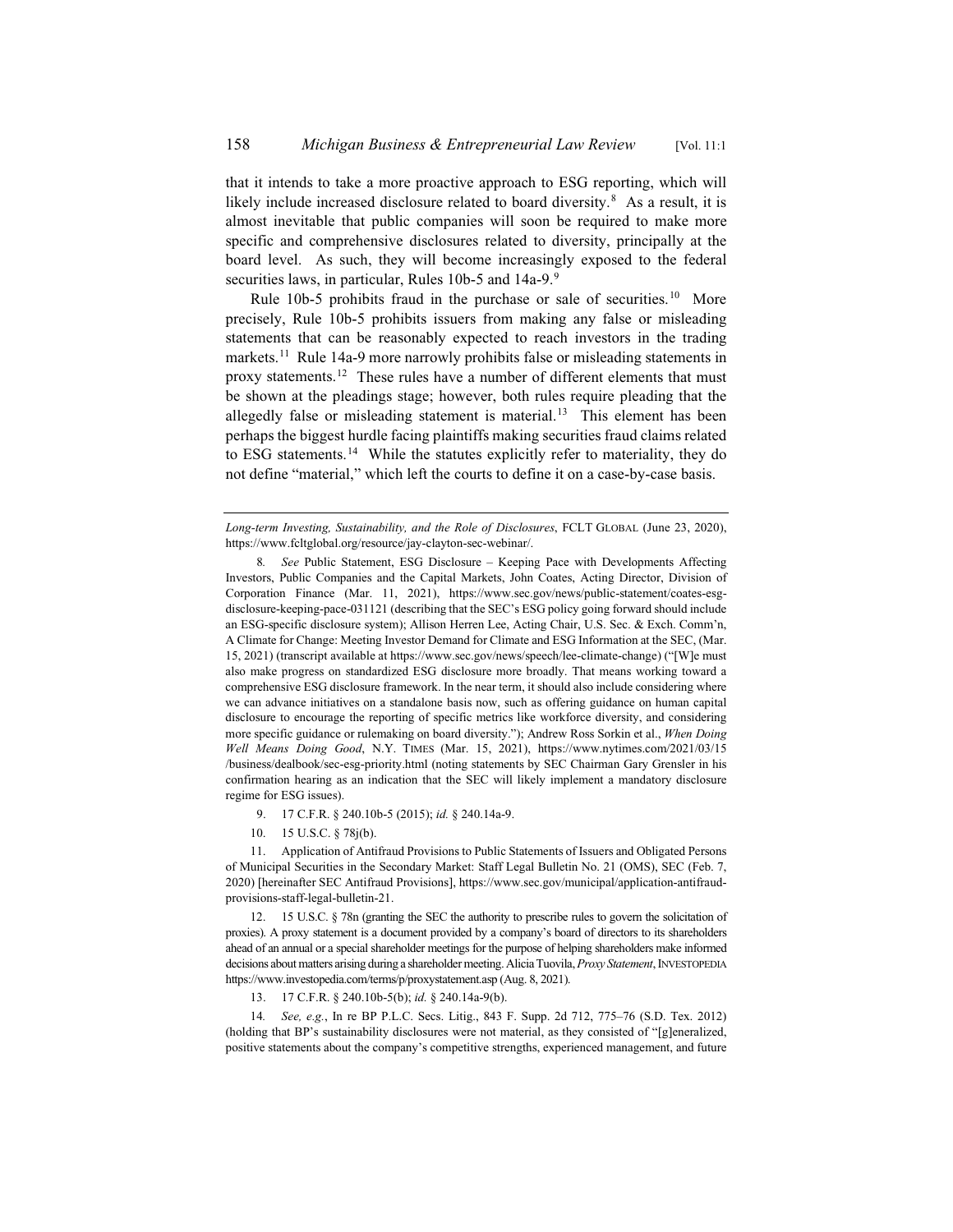The standard for materiality in Rule 14a-9 was established by the Supreme Court in *TSC Industries, Inc. v. Northway Inc*, which held that a statement of fact is material "if there is a substantial likelihood that a reasonable shareholder would consider it important in deciding how to vote."15 Later, in *Basic, Inc. v. Levinson*, the Supreme Court expressly adopted this standard for Rule 10b-5 claims as well.<sup>16</sup> This leads to an assumption that the materiality tests under Rules 10b-5 and 14a-9 should lead to similar conclusions. However, recent developments call this assumption into question.

As a result of the changing investment strategies among institutional and retail investors, securities fraud claims regarding diversity statements under Rules 14a-9 and 10b-5 arrive at different outcomes with respect to the materiality requirement. This is because materiality under Rule 10b-5 focuses on what a reasonable investor considers to be important in the context of a *buying or selling* decision, whereas Rule 14a-9 focuses on what a reasonable investor considers to be important in the context of a *voting* decision. While there are many situations in which a particular disclosure would be material to both a buying/selling and voting decision, this is not the case for diversity disclosures. This is because investors appear less likely to consider board diversity an important factor in their decisions to buy or sell stock in a company, despite how outspoken institutional and retail investors might be with respect to board diversity. This is evidenced, in part, by the actions of ESG's biggest proponents, the world's largest asset managers. These managers, including BlackRock, State Street Global Advisors, and Vanguard Group, principally manage passive funds, the composition of which they cannot alter according to diversity standards because the funds merely track an index.<sup>17</sup> And, even in their active funds, these managers have not made any firm commitments to buying or selling securities based on the degree of diversity on company boards. Furthermore, among retail investors, while surveys suggest that they believe ESG is important, there is no indication that they

prospects"); Bondali v. Yum! Brands, Inc., 620 Fed.Appx. 483, 490 (6th Cir. 2015) (holding that Yum's statements in its corporate Code of Conduct were not actionable because they are aspirational rather than assertions of objective fact). *Cf.* David A. Hoffman, *The Best Puffery Article Ever*, 91 IOWA L. REV. 1395, 111 (2006) (stating that defendants have been increasingly successful in obtaining dismissals based on puffery arguments, as evidenced by a study of 472 securities-law decisions in New York federal courts).

<sup>15.</sup> TSC Indus., Inc. v. Northway, Inc., 426 U.S. 438, 439 (1976).

<sup>16.</sup> Basic, Inc. v. Levinson, 485 U.S. 224, 224 (1988) (holding that "the standard set forth in [*TSC*], whereby an omitted fact is material if there is a substantial likelihood that its disclosure would have been considered significant by a reasonable investor, is expressly adopted for the § 10(b) and Rule 10b-5 context").

<sup>17</sup>*. See* David McLaughlin & Annie Massa, *The Hidden Dangers of the Great Index Fund Takeover*, BLOOMBERG BUSINESSWEEK (Jan. 9, 2020, 7:00 AM), https://www.bloomberg.com/news /features/2020-01-09/the-hidden-dangers-of-the-great-index-fund-takeover. Instead of a fund portfolio manager actively stock picking—that is, choosing securities to invest in and strategizing when to buy and sell them—the index fund manager builds a portfolio whose holdings mirror the securities of a particular index. Jason Fernando, *Guide to Index Fund Investing*, INVESTOPEDIA https://www.investopedia.com/terms/i/indexfund.asp (Aug. 25, 2021). Therefore, portfolios of index funds only substantially change when their benchmark indexes change. *Id.*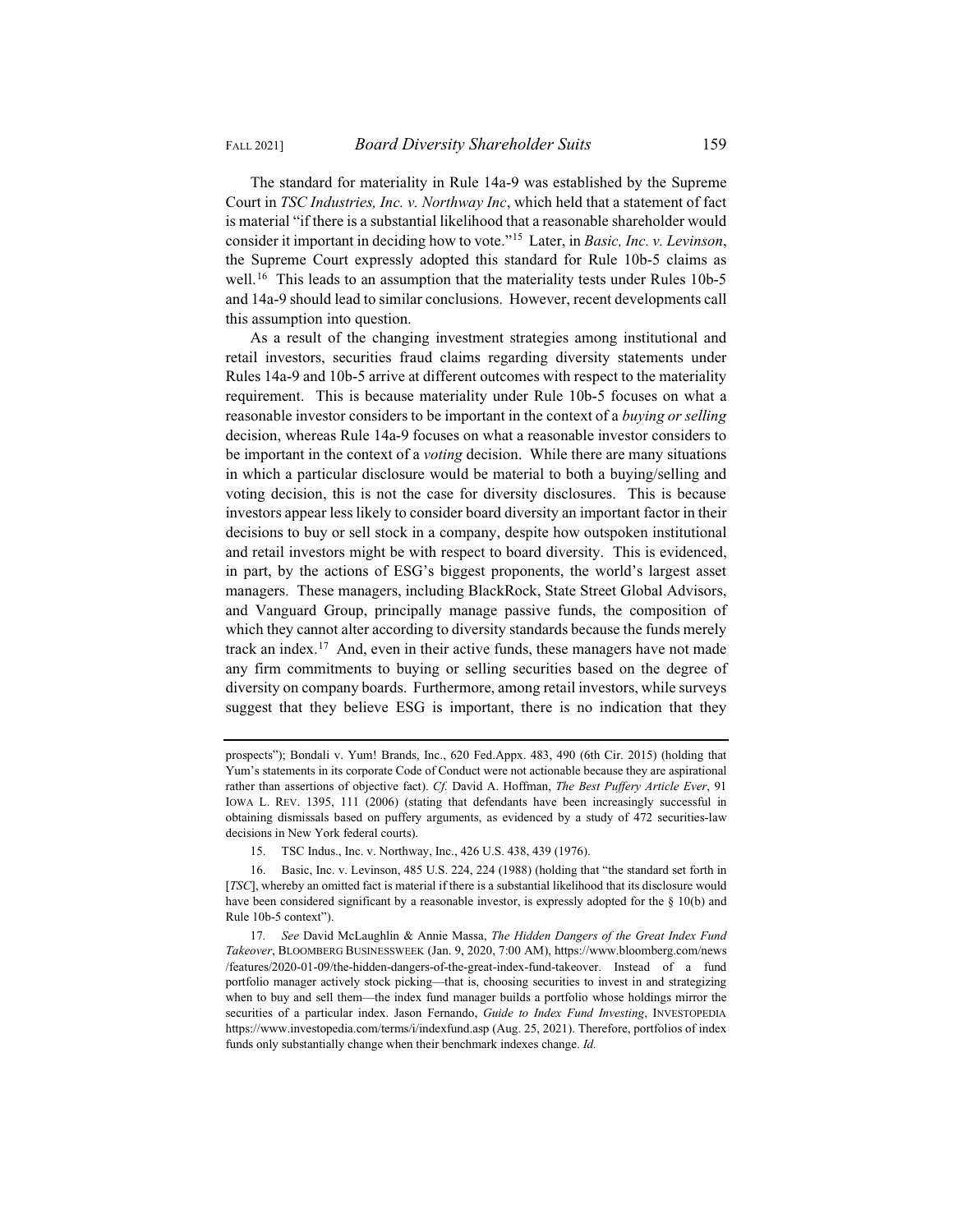consider board diversity in their decisions to buy and sell company stock. Consequently, there is much more evidence to suggest that investors' statements in support of board diversity are costless, nonbinding, unverifiable "cheap talk," insofar as they relate to buying and selling decisions.<sup>18</sup> Therefore, this note argues that disclosures related to board diversity would not be material under Rule 10b-5.

However, due to Rule 14a-9's focus on voting decisions, it is becoming increasingly likely that disclosures related to board diversity are material under Rule 14a-9. While investors have not shown a willingness to address board diversity in buying and selling decisions, they are increasingly committing to address diversity via director elections.<sup>19</sup> This is particularly true among institutional investors who, due to massive inflows into passive funds,  $20$  now account for approximately 80% of the shareholder base of publicly listed companies in the U.S and, consequently, the overwhelming majority of shareholder votes.<sup>21</sup> For example, State Street, which manages over \$3 trillion,<sup>22</sup> pledged in 2021 to vote against the Chair of the Nominating & Governance Committee at companies in the S&P 500 and FTSE 100 that do not disclose the racial and ethnic composition of their boards.<sup>23</sup> And, in 2022, State Street pledged to vote against the Chair of the Nominating & Governance Committee at companies in the S&P 500 and FTSE 100 that do not have at least one director from an underrepresented community on their boards.<sup>24</sup> Likewise, Glass Lewis and ISS, two proxy advisory firms that exert considerable influence on shareholder voting, recently indicated that they will generally recommend voting

24*. Id.*

<sup>18. &</sup>quot;Cheap talk" is a concept in game theory that refers to communication between players that does not directly affect the payoffs of the game, meaning that it does not affect outcomes. *See, e.g.,* Vincent P. Crawford & Joel Sobel's *Strategic Information Transmission*, 50 ECONOMETRICA 1431 (1982) (providing the seminal paper on "cheap talk").

<sup>19</sup>*. See Corporate Governance Quarterly Update*, SULLIVAN & CROMWELL LLP (Feb. 18, 2021), https://www.sullcrom.com/corporate-governance-quarterly-update-ESG-trends-board-diversity (explaining the heightened focus on board diversity among institutional investors and proxy advisory firms).

<sup>20</sup>*. See* Jan Fichtner, Eelke M. Heemskerk & Javier Garcia-Bernardo, *Hidden Power of the Big Three? Passive Index Funds, Re-concentration of Corporate Ownership, and New Financial Risk*, 19 BUS.&POL. 298, 298–300 (2017) ("Since the outbreak of the global financial crisis, private as well as institutional investors have massively shifted capital from expensive, actively managed mutual funds to cheap, index mutual funds and exchange traded funds. . . .").

<sup>21</sup>*. See 80% of Equity Market Cap Held by Institutions*, PENSIONS & INVS. (Apr. 25, 2017, 1:00 AM) https://www.pionline.com/article/20170425/INTERACTIVE/170429926/80-of-equitymarket-cap-held-by-institutions.

<sup>22</sup>*. See* Billy Nauman*, State Street to Insist Companies Disclose Diversity Data*, FIN. TIMES (Jan. 10, 2021), https://www.ft.com/content/2e512c76-4733-4821-8425-136ab9b98426. For statistical comparisons throughout this note, consider that the market capitalization for the New York Stock Exchange, the largest stock exchange in the world, is about \$26 trillion. *New York Stock Exchange*, TRADINGHOURS.COM, https://www.tradinghours.com/markets/nyse.

<sup>23.</sup> Cyrus Taraporevala, *CEO's Letter on Our 2021 Proxy Voting Agenda*, STATE ST. GLOB. ADVISORS (Jan. 11, 2021), https://www.ssga.com/us/en/institutional/ic/insights/ceo-letter-2021 proxy-voting-agenda.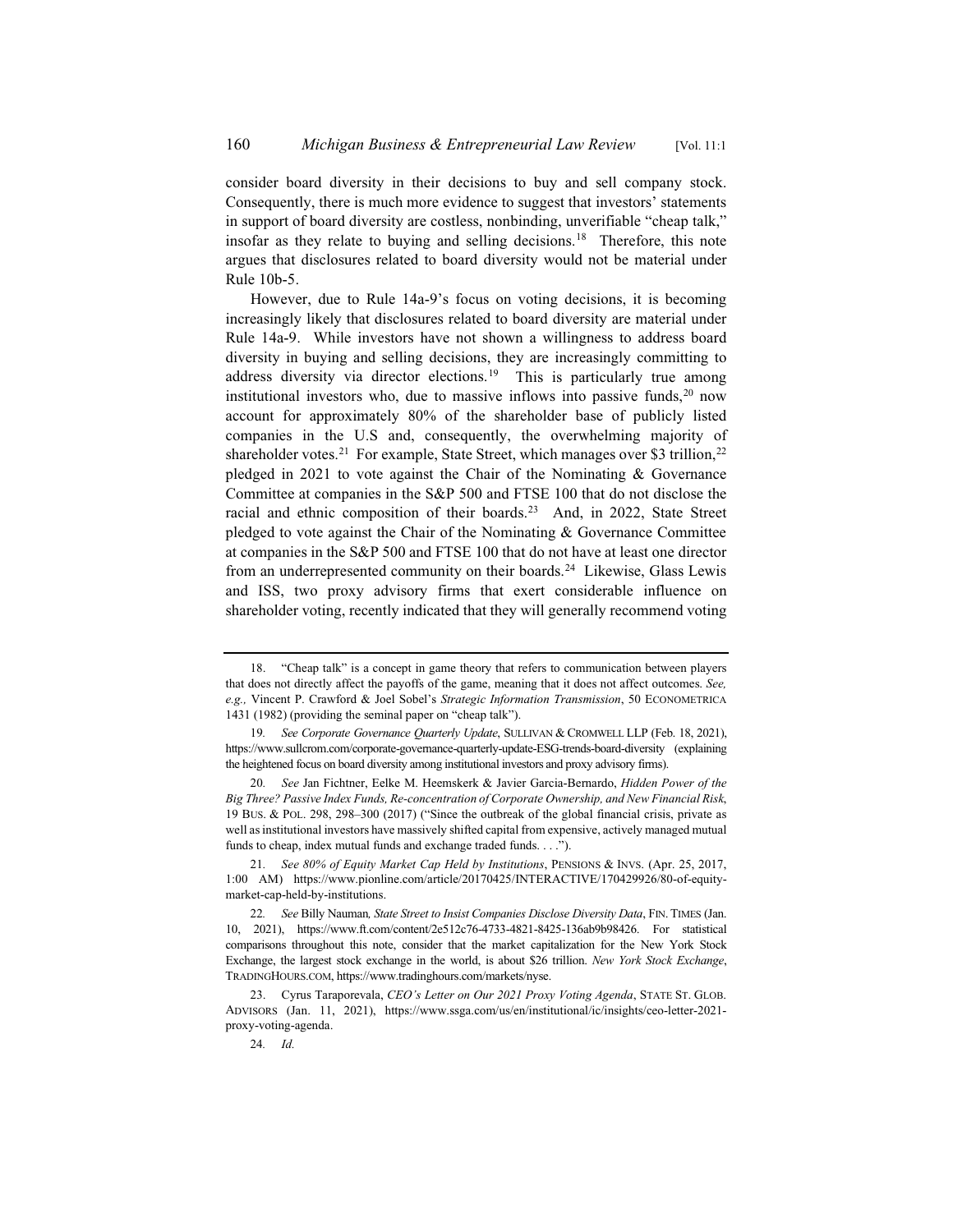against directors at corporations that do not meet certain minimum board diversity requirements.<sup>25</sup>

These trends, among others to be discussed, represent a preference among investors to address board diversity via engagement and voting rather than via the "Wall Street walk."<sup>26</sup> As such, they indicate that a securities fraud claim under Rule 14a-9 for false or misleading diversity disclosures has a significantly better chance of being considered material than a similar claim under Rule 10b-5. Combined with the fact that Rule 14a-9 has no scienter requirement and a more generous test for loss causation relative to Rule 10b-5, a shareholder suit under Rule 14a-9 provides an increasingly viable option for plaintiffs seeking remedy for false or misleading statements related to diversity.<sup>27</sup> This explains why several of the first securities fraud class actions related to board diversity against the likes of corporate giants Facebook, Oracle, and Qualcomm have been filed pursuant Rule  $14a-9$ <sup>28</sup> While these claims do not address materiality using the same approach discussed in this note, they are on the right track by utilizing the most opportune rule. And, as the private sector proponents of ESG are joined by the SEC in their efforts to enact mandatory, uniform more detailed ESG and diversity disclosures, the materiality arguments made in such claims will gain strength. As a result, Rule 14a-9 may soon provide a mechanism by which plaintiffs can motivate compliance with board diversity standards by making noncompliance too costly.

This note contributes to the literature by suggesting a novel interpretation of the Supreme Court's materiality standards under Rules 10b-5 and 14a-9 in the

<sup>25</sup>*. See* INST'L S'HOLDER SERV., UNITED STATES PROXY VOTING GUIDELINES 11–12 (2020), https:// www.issgovernance.com/file/policy/active/americas/US-Voting-Guidelines.pdf; GLASS LEWIS, 2021 PROXY PAPER GUIDELINES 1 (2020), https://www.glasslewis.com/wp-content/uploads/2020/11/US-Voting-Guidelines-GL.pdf?.

<sup>26.</sup> The "Wall Street Walk" refers to shareholders selling their shares outright when they are unhappy with management rather than engaging with management to impact decisions within the firm. *See* Anat R. Admati & Paul C. Pfleiderer, *The 'Wall Street Walk' and Shareholder Activism: Exit as a Form of Voice*, 22 REV. OF FIN. STUD. 2645, 2646 (2009).

<sup>27</sup>*. See infra* Part III.A.

<sup>28</sup>*. See* Complaint, Klein v. Ellison, Case No. 20-cv-4439 (N.D. Cal. filed July 2, 2020); Complaint, Ocegueda v. Zuckerberg, Case No. 20-cv-04444 (N.D. Cal. filed July 2, 2020); Kiger v. Mollenkopf, No. 20-cv-01355-LAB-MDD (S.D. Cal. filed July 17, 2020); *see also* James E. Langston et al., *Shareholder Complaints Seek to Hold Directors Liable for Lack of Diversity*, Cleary Gottlieb (July 24, 2020), https://www.clearygottlieb.com/news-and-insights/publication-listing/shareholdercomplaints-seek-to-hold-directors-liable-for-lack-of-diversity. *Ocegueda v. Zuckerberg* is the first ruling on a motion dismiss among cases seeking to hold corporate officers and directors accountable for failing to deliver on diversity-related promises. Jay Godoy, *Facebook Directors Get Diversity Failure Lawsuit Tossed*, REUTERS LEGAL (Mar. 22, 2021) https://www.reuters.com/article/securitiesfacebook-diversity/facebook-directors-get-diversity-failure-lawsuit-tossed-idUSL1N2LK2TF. The case was dismissed, in part, on grounds that the plaintiffs failed to plead a materially false statement; specifically, the Court found that Facebook's statement that it is "committed to building a diverse workforce" is aspirational and therefore immaterial. Order Granting Motion to Dismiss, Ocegueda v. Zuckerberg, Case No. 20-cv-04444 (N.D. Cal. Mar. 19, 2021). However, as this note argues, as issuers are increasingly pressured and potentially required to make more detailed disclosures related to diversity, the likelihood of such disclosures being considered aspirational will decrease.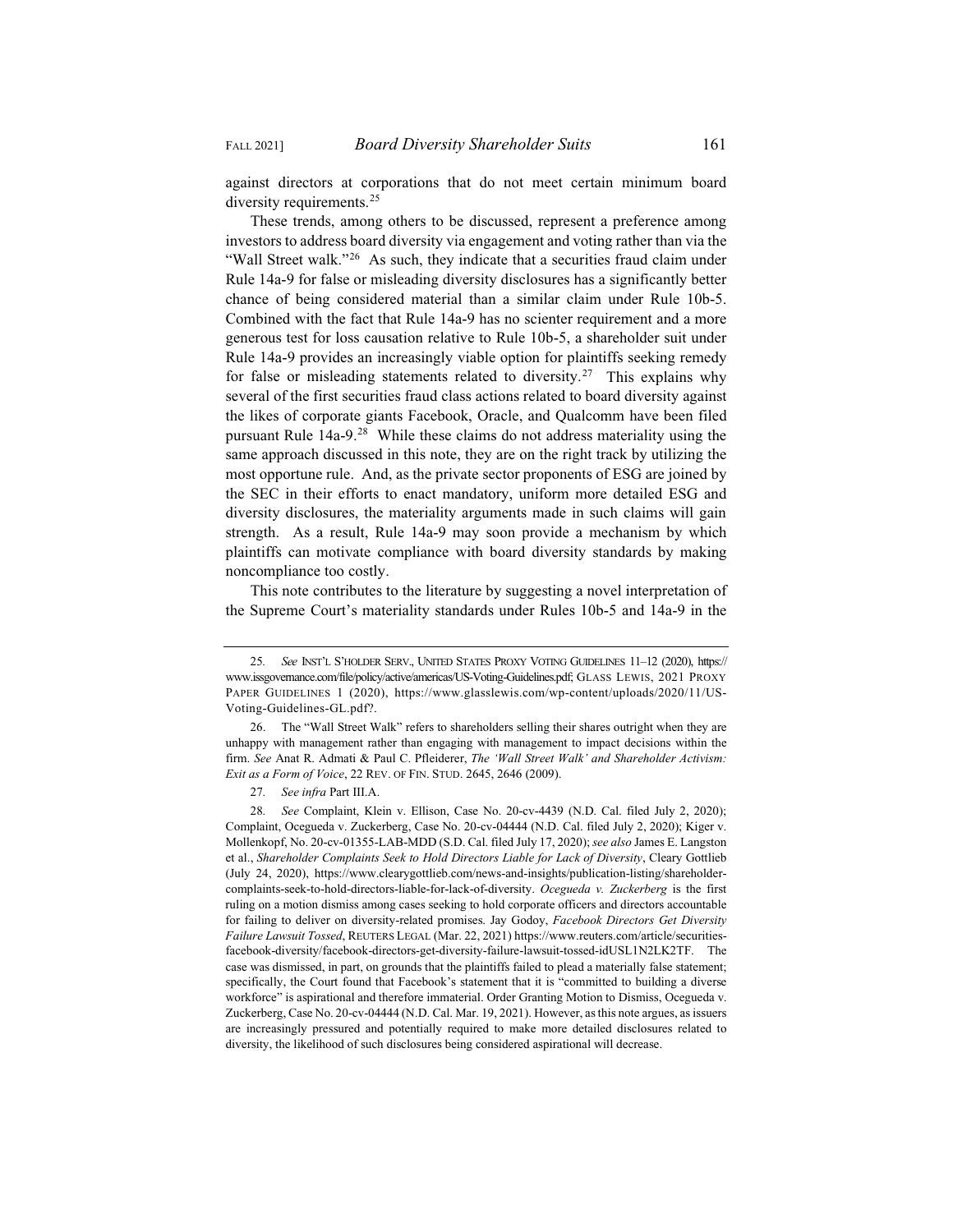context of ESG and diversity disclosures.29 Furthermore, it reveals the practical consequences of investor demands for ESG and diversity disclosure to the antifraud provisions of federal securities law. To date, the ESG literature has focused primarily on the financial materiality of ESG factors and on ESG's corporate governance effects, without consideration of the direct implications of ESG on federal securities fraud claims.<sup>30</sup> In addition, this note adds to the literature by identifying the implications of passive investing and ownership concentration on federal securities law. While the governance effects of passive investing and ownership concentration have been well documented, these studies have not considered the practical effects of these trends outside of a pure corporate governance context.31 In contrast, this note shows a very real and impending consequence of ESG, passive investing, and ownership concentration to securities class actions, which are the most litigated class action category in the U.S.

Part I of this note provides a background of the rise of ESG, the demands among investors for more ESG and diversity disclosures, and the federal securities fraud laws implicated by these disclosures. Part II describes a novel distinction between the materiality standards under Rules 10b-5 and 14a-9, which are the anti-fraud provisions most relevant to diversity disclosures. Finally, Part III addresses a number of other factors that make Rule 14a-9 the optimal antifraud provision for claims against issuers for false or misleading statements related to board diversity.

#### I. ESG INVESTING, DISCLOSURE, AND SECURITIES FRAUD LIABILITY

# A. *Evolution of ESG Investing*

While ESG's recent widespread market acceptance may lead to a misconception that it is a novel approach to investing,  $32$  the idea of integrating

<sup>29.</sup> This includes a reconsideration of the evolving definition of a reasonable investor, which is also addressed by Saad & Strauss. *See* Aisha I. Saad & Diane Strauss, *The New "Reasonable Investor" and Changing Frontiers of Materiality: Increasing Investor Reliance on ESG Disclosures and Implications for Securities Litigation*, 17 BERKELEY BUS. L. J. 397 (2020).

<sup>30</sup>*. See* Khan et al., *supra* note 1; John C. Coffee*, The Future of Disclosure: ESG, Common Ownership, and Systemic Risk* (Eur. Corp. Governance Inst., Law Working Paper No. 541/2020, 2021).

<sup>31</sup>*. See* Lucian A. Bebchuk & Roberto Tallarita, *The Illusory Promise of Stakeholder Governance*, 106 CORNELL L. REV. 91 (2020); *see generally* Jill E. Fisch, Assaf Hamdani & Steven Davidoff Solomon, *The New Titans of Wall Street: A Theoretical Framework for Passive Investors*, 168 U. PENN. L. REV. 17 (2020); John C. Coates, IV, *The Future of Corporate Governance Part I: The Problem of Twelve* (Harv. L. Sch. Program on Corp. Governance, Working Paper No. 19-07, 2018); Dorothy Shapiro Lund, *The Case Against Passive Shareholder Voting*, 43 J. OF CORP. L. 493 (2018).

<sup>32</sup>*. See, e.g.*, George Kell, *The Remarkable Rise of ESG*, FORBES (July 11, 2018, 10:09 AM), https://www.forbes.com/sites/georgkell/2018/07/11/the-remarkable-rise-of-esg/?sh=71c776f16951 (inaccurately suggesting that the story of ESG investing began in 2004).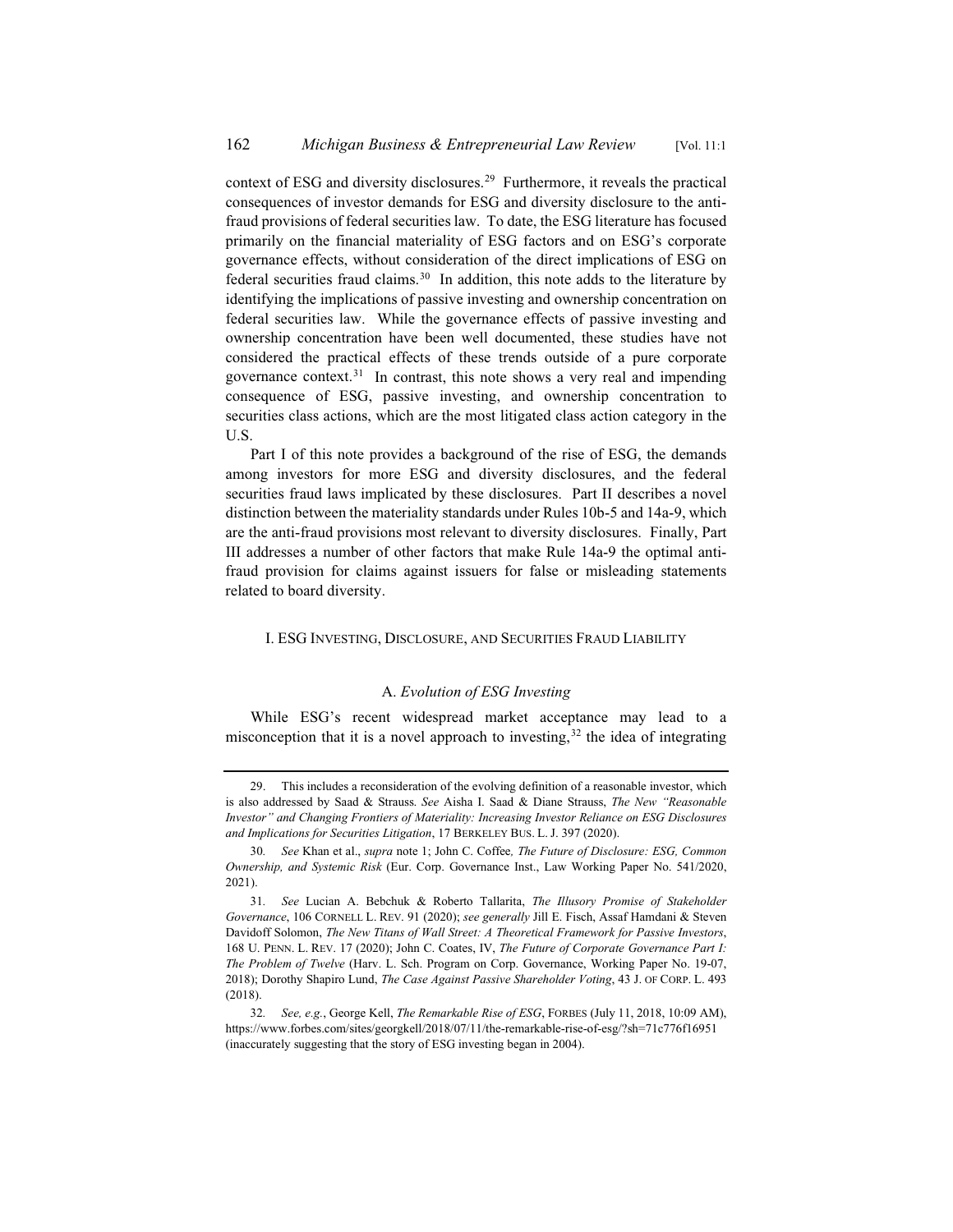personal values and societal concerns into investment decision-making is not new. In fact, this approach to investing dates as far back as biblical times, in which Jewish law laid down numerous requirements for investing ethically. It continued through the seventeenth and eighteenth centuries, when Quakers avoided investing in enterprises that profited from products designed to kill or enslave, and Methodists taught that ethical use of money was one of the most important teachings in the New Testament.<sup>33</sup> Perhaps the best modern example of religion's influence on investment screening is the widespread avoidance of "sin stocks," which include corporations in industries such as alcohol, tobacco, and gaming.34

Values-based investing's link to religion began to fade in the 1960s and 1970s as ethical screens became primarily influenced by social activism as opposed to religious doctrine and followed the principles of the broader social movements of the era, such as the anti-Vietnam War and anti-Apartheid movements.<sup>35</sup> Furthermore, the new information regarding global warming that proliferated during this time period moved environmental concerns to the forefront of socially conscious investors' minds, and the Chernobyl and Exxon Valdez catastrophes in the 1980s further galvanized investors around values-based investing.<sup>36</sup> These events are considered some of the major catalysts in the rise of socially responsible investing (SRI), as this ethical screening process became formally known. At the core of this investing philosophy is the belief that "business organizations have societal obligations which transcend economic functions of producing and distributing scarce goods and services and generating a satisfactory level of profits for their shareholders."<sup>37</sup> By 1999, the Social Investment Forum reported that the total assets involved in socially responsible investments worldwide had gone up from \$40 billion in 1984 to \$2.16 trillion.<sup>38</sup> Despite this growing popularity, SRI was not considered a mainstream investment strategy.39 Instead, to traditional investors, SRI was considered a

<sup>33.</sup> Michael Monahan, *The Ethics of Socially Responsible Investing*, 21 BUS. & PROF. ETHICS J. 27, 28 (2002); *see* Rabbi Lawrence Troster, *Beyond the Letter of the Law: The Jewish Perspective on Ethical Investing and Fossil Fuel Divestment*, SOJOURNERS (Dec. 3, 2014), https://sojo.net/articles /disinvest-reinvest/beyond-letter-law-jewish-perspective-ethical-investing-and-fossil-fuel.

<sup>34.</sup> Steve Schueth, *Socially Responsible Investing in the United States*, 43 J. BUS. ETHICS 189, 189–90 (2003).

<sup>35</sup>*. See id.* (". . . the modern roots of social investing can be traced to the impassioned political climate of the 1960s."); Blaine Townsend, *From SRI to ESG: The Origins of Socially Responsible and Sustainable Investing*, 1 J. IMPACT & ESG INV. at 2 (2020).

<sup>36</sup>*. See* Schueth, *supra* note 34, at 190; Townsend, *supra* note 35, at 6–7.

<sup>37.</sup> Edwin M. Epstein, *Business Ethics, Corporate Good Citizenship and the Corporate Social Policy Process: A View from the United States*, 8 J. BUS. ETHICS 583, 585 (1989).

<sup>38.</sup> Steve Schueth, Alisa Gravitz & Todd Larsen, *1999 Report on Socially Responsible Investing Trends in the United States*, Social Investment Forum (Nov. 4, 1999), https:// www.griequity.com/resources/InvestmentIndustry/Trends/SIF%20Research%201999%20Trends% 20Report.htm.

<sup>39</sup>*. See id.* (noting that socially and environmentally responsible investing accounts for about 13 percent of the total investment assets under professional management in the United States in 1999).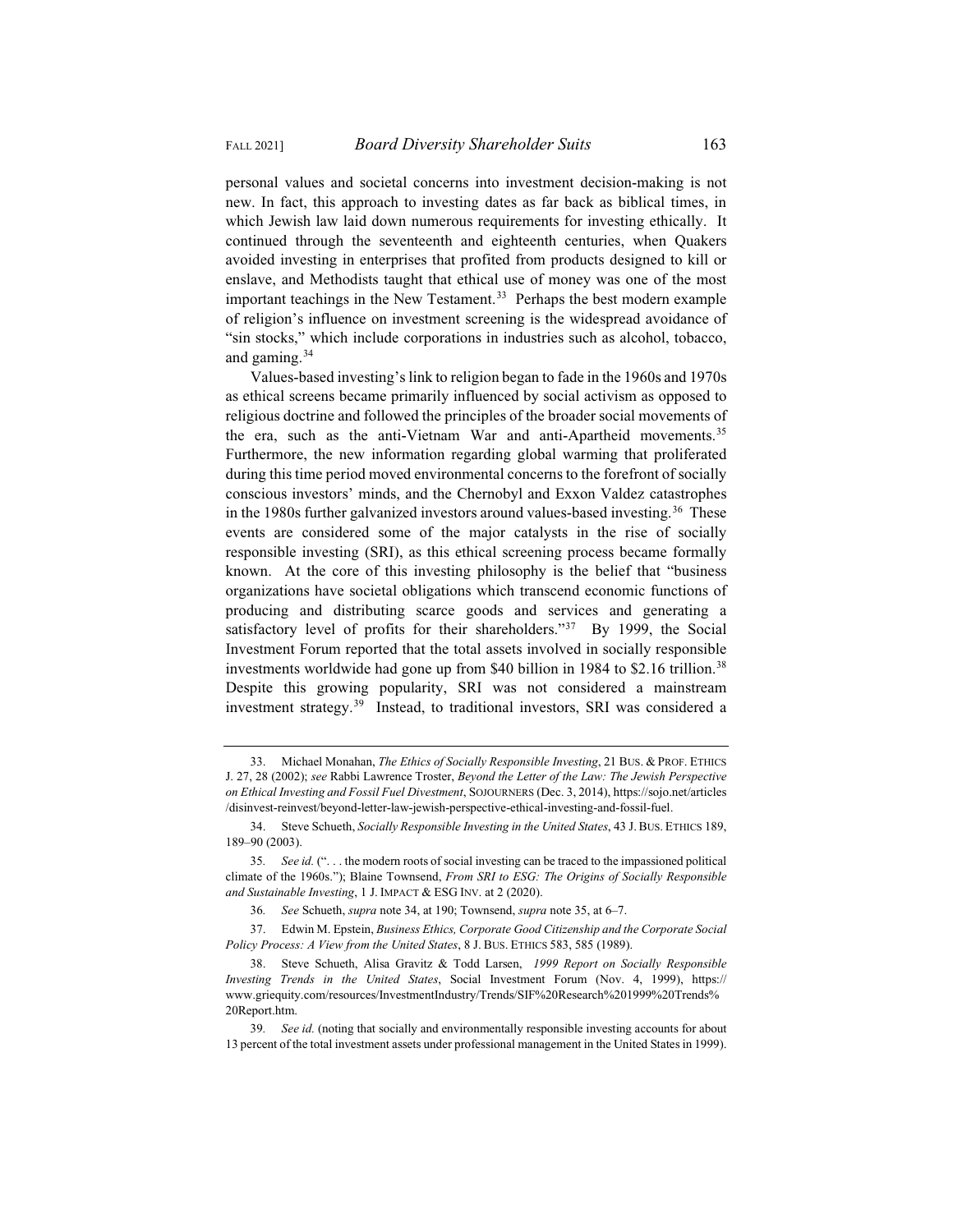trade-off of "value for values," meaning that SRI sacrifices returns in exchange for a portfolio of investments that aligns with one's personal values, and so it lacked conventional appeal.<sup>40</sup>

ESG investing evolved out of SRI in the 2000s. While SRI's investment screens are still popular, ESG's new formulation of socially conscientious investing has a distinguishing characteristic that has led ESG, as distinct from SRI, to widespread market acceptance. This unique characteristic is best exemplified by the investing approach purported at BlackRock, the world's largest asset manager with \$8.7 trillion in assets under management  $(AUM)^{41}$  and one of ESG's most vocal and powerful proponents. BlackRock, which committed to making all active portfolios and advisory strategies fully "ESG integrated" by the end of 2020, explains that by integrating this non-financial but material information, it will be better positioned to understand a company's longterm risk and return prospects.<sup>42</sup> As Larry Fink, Chairman and CEO of BlackRock, in reference to the "E" in ESG, further specified, "I am not doing this for environmental reasons – I am a fiduciary responsible for other people's money and climate change is affecting their investments."43 Cyrus Taraporevala, CEO and President of State Street, made similar statements with respect to diversity, stating, "Diversity is an issue I am sure we all care about from a values perspective—but it is also recognized to have a material impact on companies and investors from a value perspective."<sup>44</sup> Taraporevala reiterated, in regards to

<sup>40</sup>*. See* Robert G. Eccles & Svetlana Klimenko, *The Investor Revolution*, HARV. BUS. REV. (Apr. 13, 2019), https://hbr.org/2019/05/the-investor-revolution ("Many corporate managers still equate sustainable investing with its predecessor, socially responsible investing (SRI), and believe that adhering to its principles entails sacrificing some financial return in order to make the world a better place."); Pippa Stevens*, Your Complete Guide to Investing with a Conscience, a \$30 Trillion Market Just Getting Started*, CNBC (Dec. 14, 2019, 8:15 AM), https://www.cnbc.com/2019/12/14 /your-complete-guide-to-socially-responsible-investing.html ("[Socially responsible investment strategies were] once a niche approach thought to come at the expense of return."); Katherina Glac, *Understanding Socially Responsible Investing: The Effect of Decision Frames and Trade-off Options*, 87 J. BUS. ETHICS 41, 42 (2009) (explaining that socially responsible investors have a higher acceptance for return differentials between conventional and screened investments when compared to traditional investors, suggesting that socially responsible investors derive utility from non-financial characteristics of their investments).

<sup>41.</sup> Michael Mackenzie, *BlackRock Assets Surge to Record \$8.68tn*, FIN. TIMES (Jan. 14, 2021), https://www.ft.com/content/53b35fee-a8c3-4a18-85ef-d7f2527d0ba0.

<sup>42</sup>*. What is ESG Investing?*, ISHARES BY BLACKROCK, https://www.ishares.com/ch /institutional/en/themes/sustainable-investing/esg-explained ("ESG metrics can provide investors with a rules-based, transparent mechanism for identifying companies that may be prone to major controversies and can subsequently help investors seek less portfolio volatility over time.").

<sup>43.</sup> Gillian Tett, *Wall Street's New Mantra: Green is Good*, FIN. TIMES (Jan. 29, 2021), https://www.ft.com/content/e5b57ece-0c31-4f42-9229-c8981bc9fd34?shareType=nongift; *see also ESG Integration*, BLACKROCK, https://www.blackrock.com/ch/individual/en/themes/sustainableinvesting/esg-integration (stating that BlackRock's ESG integration policy is not "a values-based exercise").

<sup>44.</sup> Cyrus Taraporevala, *Race & Ethnicity and the Role of Asset Stewardship*, HARV. L. SCH. F. ON CORP. GOVERNANCE (Mar. 27, 2021), https://corpgov.law.harvard.edu/2021/03/27/raceethnicity-and-the-role-of-asset-stewardship/.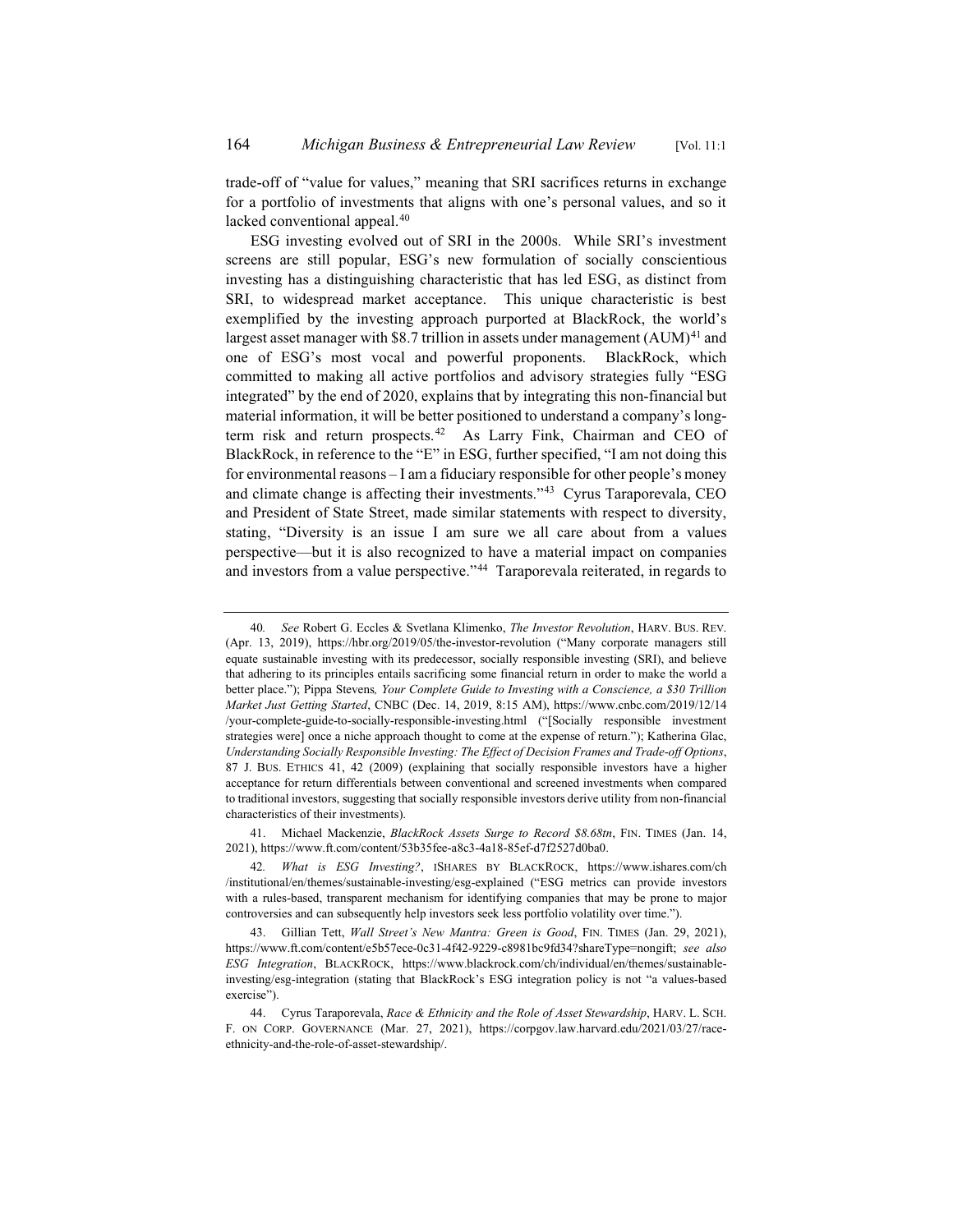ESG, "For us, it's very important that you understand that this work has been about value, not values."45 What is clear about this approach to ESG investing, which is emulated by major institutions and retail investors alike,  $46$  is that ESG factors are relevant because they help investors manage risk exposure. In contrast to SRI, which distinctly prioritizes investment screens over shareholder returns in order to align one's investments with one's values, ESG investing purports to incorporate environmental, social, and governance factors into traditional Wall Street risk-return analyses in order to maximize long-term returns.<sup>47</sup> However, in order to fully integrate ESG into investment strategies, investors are demanding access to company-specific ESG information. This has resulted in efforts by the investment community to mandate disclosure of ESG metrics and, in particular, diversity metrics and benchmarks.<sup>48</sup>

### B. *Diversity Disclosures*

Despite the dramatic rise of ESG investing strategies in recent years, companies have struggled to fully understand and implement the "S" in ESG, representing the "social" characteristics of a company. These include, for example, human rights, workplace health and safety, diversity and inclusion, and product safety and quality.49 Notwithstanding these issues, social factors have

47*. See, e.g.*, Townsend, *supra* note 35, at 7 ("To institutional investors, ESG analytics promised to help identify long-term risk factors and/or identify investment opportunities based on these risks. ESG focused on risks that were likely not factored into traditional Wall Street analysis."). Investment valuation is fundamentally concerned with the magnitude and risk of future cash flows. This is exemplified by discounted cash flow analysis (DCF), which is the valuation method that gets the most play in academia and comes with the best theoretical credentials. *See* Aswath Damodaran, *Valuation Approaches and Metrics: A Survey of the Theory and Evidence*, 1 FOUNDS.&TRENDS IN FIN. 693, 696 (2005); *see generally* Jason Fernando, *Discounted Cash Flow (DCF)*, INVESTOPEDIA (Sept. 12, 2021), https://www.investopedia.com/terms/d/dcf.asp. Accordingly, if ESG factors affect the magnitude of an investment's risks or future cash flows, as is suggested by its proponents, then it is an important component in investment valuation.

48. These demands are not universal. *See, e.g.*, Eric Platt & Myles McCormick*, Berkshire Hathaway Opposes Shareholder Call for Climate Disclosures*, FIN. TIMES (Mar. 15, 2021), https://www.ft.com/content/adb9bf15-92f1-4302-ad9d-7cc0eadc2d0d (describing that Warren Buffet's Berkshire Hathaway told investors that it does not consider a formal, mandatory evaluation of how it manages climate-related risk as "necessary").

49*. See* Neilan et al., *supra* note 3; SUSTAINABILITY ACCT. STANDARDS BD., *supra* note 3.

<sup>45</sup>*. Id*; *see also* Cyrus Taraporevala, *CEO's Letter on Our 2020 Proxy Voting Agenda*, STATE ST. GLOB. ADVISORS (Jan. 28, 2020), https://www.ssga.com/library-content/pdfs/insights/CEOsletter-on-SSGA-2020-proxy-voting-agenda.pdf ("Ultimately, [State Street] has a fiduciary responsibility to [its] clients to maximize the probability of attractive long-term returns. This is why we are so focused on financially material ESG issues.").

<sup>46</sup>*. See, e.g.*, STATE ST. GLOB. ADVISORS, ESG INSTITUTIONAL INVESTOR SURVEY 6, 11, 20 (2017), https://www.ssga.com/investment-topics/environmental-social-governance/2017/esg-institutional-investorsurvey-us.PDF (finding that, across a broad range of institutional investors, 80% of respondents reported having an ESG component as part of their investment strategies, with 68% reporting that integration of ESG had significantly improved returns); ALLIANZ GLOB. INVS., SUSTAINABLE INVESTING REPORT 2019 22 (2019), https://us.allianzgi.com/-/media/allianzgi/globalagi/documents/esg/allianzgi-sustainability-report-2019.pdf. (explaining that 75% of respondents in a survey of retail investors reported interest in sustainable investing).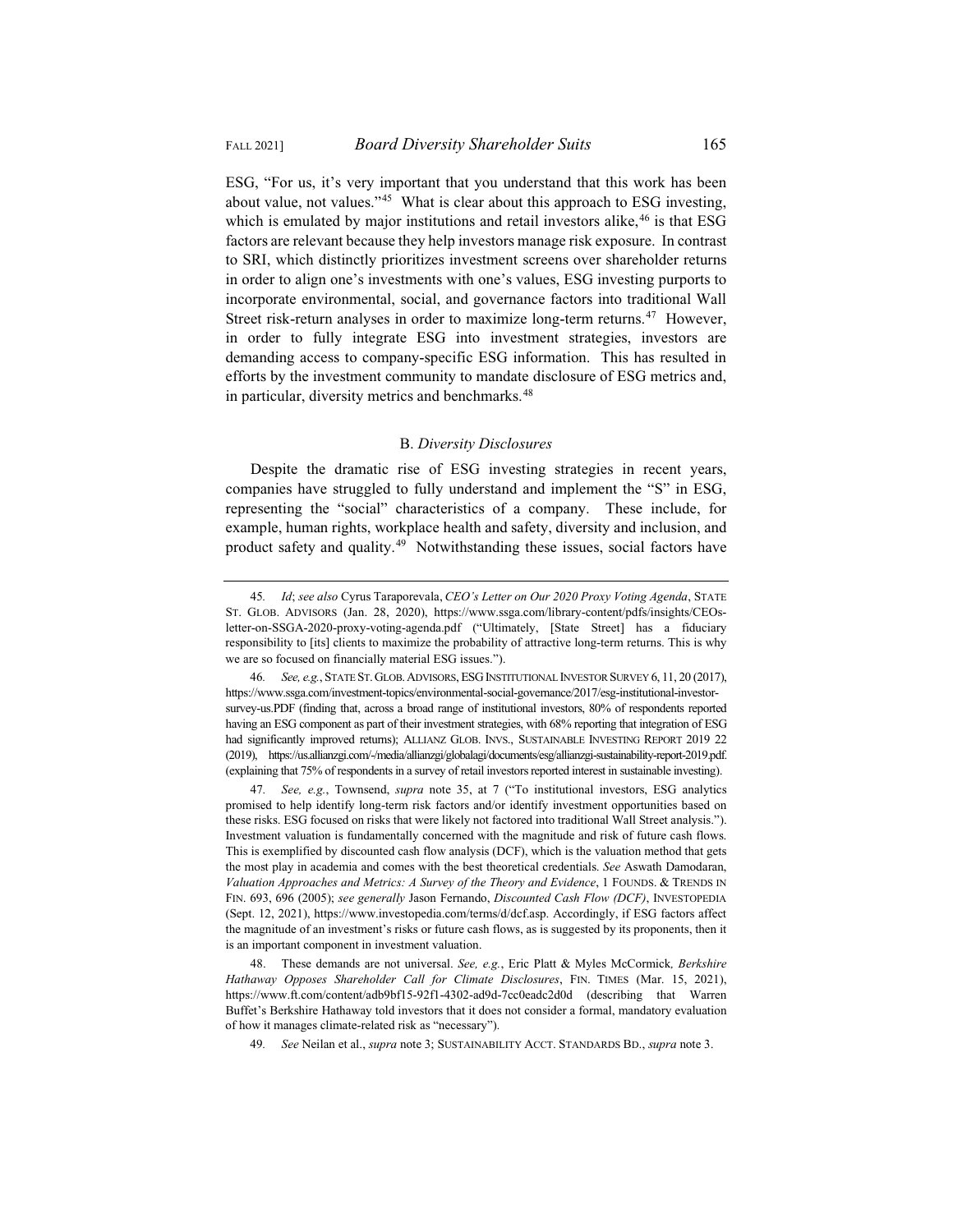been thrust into the spotlight with the events of 2020, including the COVID-19 pandemic and Black Lives Matter protests, which have called into question how companies handle issues of race and inclusion, as well as how companies engage and manage relationships with key stakeholders, such as employees and customers, during crises.<sup>50</sup> Amidst these issues, it is becoming increasingly apparent to companies and investors that social issues present real risks for companies and are every bit as relevant as environmental or governance risks.<sup>51</sup>

With this heightened awareness has come a dramatic increase in demand for tangible benchmarks and disclosures concerning how companies are addressing social issues.<sup>52</sup> Of the social factors receiving increased attention, diversity and inclusion has experienced the most demand for more comprehensive disclosure. However, the SEC has traditionally pushed back on efforts to set up a mandatory ESG disclosure regime. The agency stated that it believes the current, principlesbased disclosure requirements, with their focus on materiality, are adequate in addressing ESG disclosures, in the same way they address traditional, financialoriented disclosures.<sup>53</sup> According to former SEC Chairman, Jay Clayton, instead of lumping all ESG-related disclosures together into a rigid set of standards applied the same way across all public companies, the SEC's commitment should remain "rooted in materiality."54 In light of these statements, public companies

<sup>50</sup>*. See, e.g.*, Tracy Jan et al., *As Big Corporations Say 'Black Lives Matter,' Their Track Records Raise Skepticism*, WASH. POST. (Jun. 13, 2020, 7:21 PM), https://www.washingtonpost.com/business /2020/06/13/after-years-marginalizing-black-employees-customers-corporate-america-says-black-livesmatter/; Lynn S. Paine, *Covid-19 Is Rewriting the Rules of Corporate Governance*, HARV.BUS. REV. (Oct. 6, 2020), https://hbr.org/2020/10/covid-19-is-rewriting-the-rules-of-corporate-governance.

<sup>51</sup>*. See* Neilan et al., *supra* note 3 (stating that "factors relating to 'S' are now among the most pressing issues for companies globally").

<sup>52</sup>*. See, e.g.*, Dylan Bruce & Peter Rasmussen, *Analysis: Mandated Board Diversity Takes Center Stage in 2021*, BLOOMBERG L. (Nov. 16, 2020, 8:31 AM), https://news.bloomberglaw.com /bloomberg-law-analysis/analysis-mandated-board-diversity-takes-center-stage-in-2021.

<sup>53</sup>*. See* William Hinman, Dir., Sec. Exch. Comm'n Div. of Corp. Fin., Applying a Principles-Based Approach to Disclosing Complex, Uncertain and Evolving Risks (Mar. 15, 2019), https://www.sec.gov/news/speech/hinman-applying-principles-based-approach-disclosure-031519. There are some exceptions to this stance. For example, Item  $407(c)(2)(vi)$  of Regulation S-K requires a description of the nominating committee's process for identifying and evaluating nominees for director, including whether and how the committee or the board considers diversity. *See* 17 CFR § 229.407(c)(2)(vi); Brian V. Breheny et al., *SEC Staff Issues Interpretive Guidance on Board Diversity Disclosures*, SKADDEN, ARPS, SLATE, MEAGHER & FLOM LLP AND AFFILIATES (Feb. 12, 2019), https://www.skadden.com/insights/publications/2019/02/sec-staff-issuesinterpretive-guidance-on-board. Regulation S-K also requires registrants to report environmental penalties exceeding a certain threshold. 17 C.F.R. § 229.103.

<sup>54.</sup> Jay Clayton, Chairman, Sec. Exch. Comm'n, Statement on Proposed Amendments to Modernize and Enhance Financial Disclosures, Other Ongoing Disclosure Modernization Initiatives; Impact of the Coronavirus; Environmental and Climate-Related Disclosure (Jan. 30, 2020), https://www.sec.gov/news/public-statement/clayton-mda-2020-01-30; *see* Jay Clayton, Chairman, Sec. Exch. Comm'n, Public Statement, Remarks at Meeting of the Investor Advisory Committee, (Mar. 28, 2019), https://www.sec.gov/news/public-statement/clayton-remarks-investor-advisorycommittee-032819.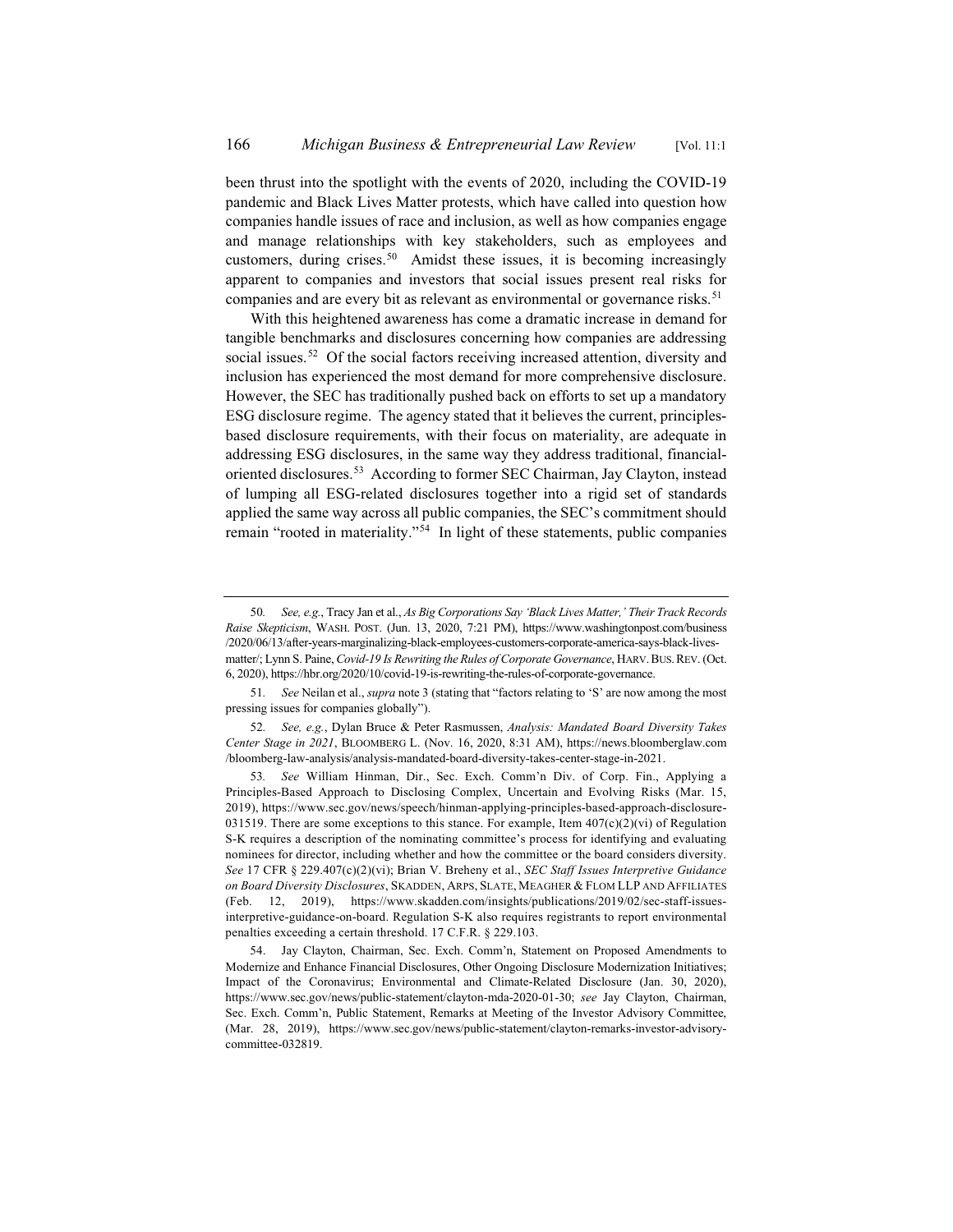should continue to disclose ESG-related information, as they do all information, to the extent that it presents a material risk to the company's business.

The SEC's hands-off approach led to several high-profile efforts among private enterprises to influence companies to disclose more diversity metrics. For example, State Street's Taraporevala, citing racial and ethnic diversity as one of State Street's main stewardship priorities for 2021, has directed the firm's \$3.1 trillion investment arm to vote against the directors at companies in the S&P 500 and FTSE 100 that do not disclose the racial and ethnic composition of their boards.<sup>55</sup> In addition, State Street committed to voting against directors at companies in the S&P 500 and FTSE 100 that do not have at least one director from an underrepresented community on their boards.<sup>56</sup> State Street also notified board members of its portfolio companies that it expects disclosure of their specific goals and strategy related to racial and ethnic representation on their boards of directors and in the companies' workforces.<sup>57</sup> BlackRock, Vanguard and the NYC Comptroller's Office have introduced similar measures.<sup>58</sup>

Proxy advisory firms ISS and Glass Lewis, who together control over 90% of the proxy service market,<sup>59</sup> have also addressed diversity in their 2021 voting recommendations. In regards to gender diversity, companies with no women on their boards will receive an adverse vote recommendation from ISS.<sup>60</sup> In addition, ISS will highlight in its research reports those boards that lack racial and/or ethnic diversity and, starting in 2022, will issue adverse vote recommendations, generally voting against or withholding "from the chair of the nominating committee (or other directors on a case-by-case basis) where the board has no apparent ethnically or racially diverse members."61 In addition, Glass Lewis will recommend voting against the nominating committee chair of a

58*. See* VANGUARD, INVESTMENT STEWARDSHIP 2020 ANNUAL REPORT 24–29 (2020), https://about.vanguard.com/investment-stewardship/perspectives-and-commentary/2020\_investment \_stewardship\_annual\_report.pdf (stating that Vanguard will begin to ask companies to disclose the diversity makeup of their boards); BLACKROCK, BLACKROCK INVESTMENT STEWARDSHIP PROXY VOTING GUIDELINES FOR U.S. SECURITIES 6 (2020), https://www.blackrock.com/corporate/literature /fact-sheet/blk-responsible-investment-guidelines-us.pdf ("To the extent that a company has not adequately accounted for diversity in its board composition within a reasonable timeframe, based on our assessment, we may vote against members of the nominating/governance committee for an apparent lack of commitment to board effectiveness."); Scott M. Stringer, N.Y.C. Comptroller, The City of New York Office of the Comptroller, Remarks at the Bureau of Asset Management "Emerging Managers and MWBE Managers Conference" (Oct. 11, 2019), https://comptroller.nyc.gov/wpcontent/uploads/2019/10/10.11.19-SMS-BAM-remarks\_distro.pdf.

59. Chong Shu, *The Competitive Landscape of the Proxy Advice Market*, THE CLS BLUE SKY BLOG (June 25, 2020), https://clsbluesky.law.columbia.edu/2020/06/25/the-competitive-landscapeof-the-proxy-advice-market/.

<sup>55.</sup> Taraporevala, *supra* note 23.

<sup>56</sup>*. See id.*

<sup>57.</sup> STATE STREET GLOBAL ADVISORS, GUIDANCE ON ENHANCING RACIAL & ETHNIC DIVERSITY DISCLOSURES 1-2 (2021), https://www.ssga.com/library-content/pdfs/asset-stewardship /racial-diversity-guidance-article.pdf/.

<sup>60.</sup> INST'L S'HOLDER SERV., *supra* note 25, at 11–12.

<sup>61</sup>*. Id.* at 12.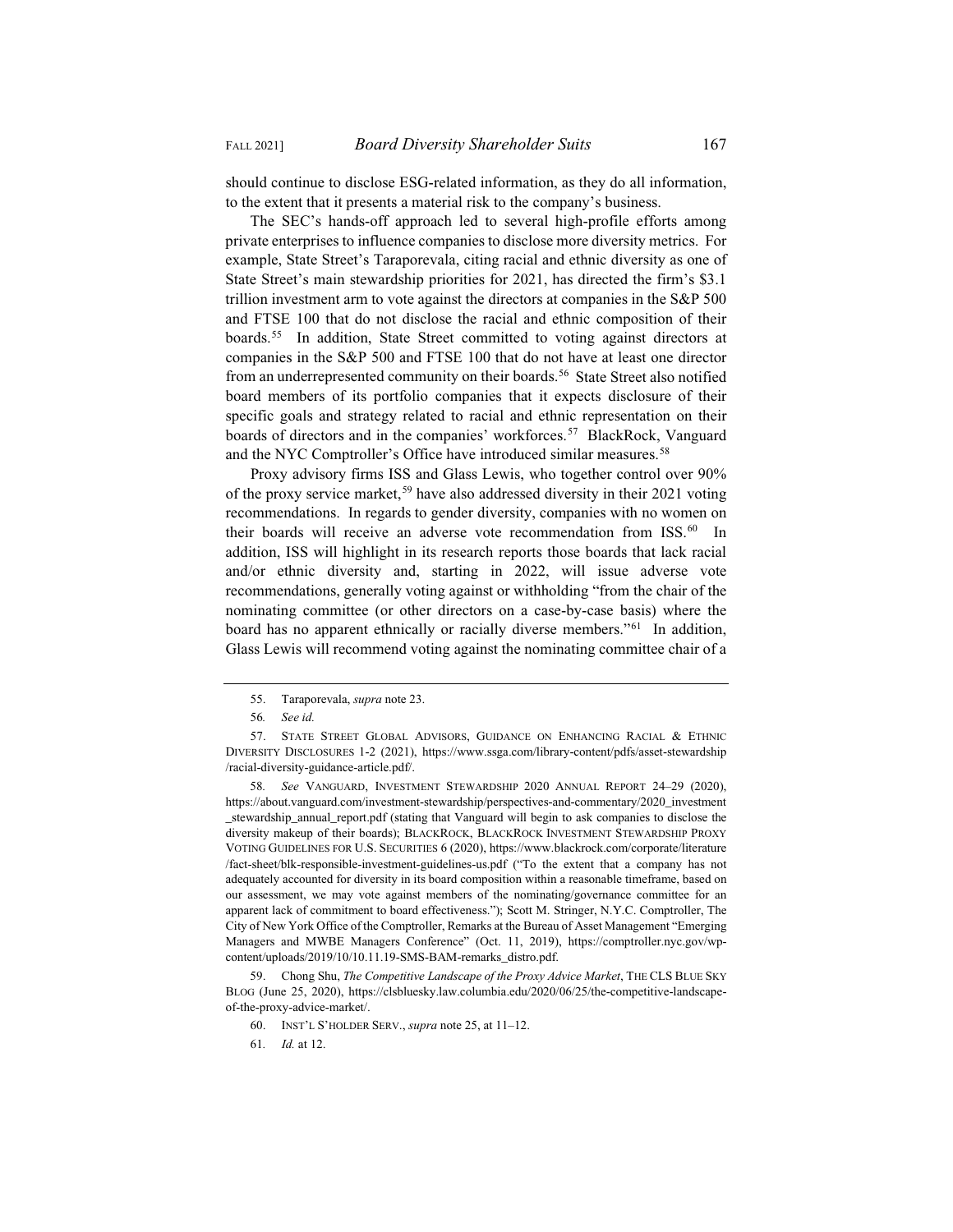board that has fewer than two female directors.<sup>62</sup> Furthermore, Glass Lewis will evaluate disclosures in the proxy statement relating to board diversity in order to inform its assessment of a company's overall governance and potentially serve as a contributing factor for recommendations.<sup>63</sup> These actions are significant given the influence proxy advisors have over voting behavior in public companies.<sup>64</sup>

# C. *Nasdaq's Comply-or-explain Requirement*

Nasdaq, using its leverage as an exchange to address the issues of diversity and inclusion, submitted a proposal in December 2020 to the SEC requesting that the Commission permit the exchange to adopt new listing rules related to board diversity and disclosure.<sup>65</sup> These rules would require all companies listed on Nasdaq's U.S. exchange to disclose diversity statistics regarding their board of directors. In addition, the rules would require most Nasdaq-listed companies to have, or explain why they do not have, at least two diverse directors, including one who self-identifies as female and one who self-identifies as either an underrepresented minority or  $LGBTQ+.66$  Currently, only about one in three companies listed on the Nasdaq exchange would meet this criteria.<sup>67</sup> Nasdaq expressed to the SEC that a primary goal of the proposal is to further the objectives of the Securities Act of 1933 and Securities Exchange Act of 1934 Acts by removing impediments to the free and open market, preventing fraudulent and manipulative acts and practices, and protecting investors and the public interest. Nasdaq also emphasized the strong link between diversity and financial performance, which has been supported in the academic and professional literature.68

<sup>62.</sup> GLASS LEWIS, 2021 PROXY PAPER GUIDELINES, *supra* note 25, at 1.

<sup>63</sup>*. Id.*

<sup>64</sup>*. See, e.g.*, James R. Copland, David F. Larcker & Brian Tayan, *The Big Thumb on the Scale: An Overview of the Proxy Advisory Industry*, STAN. CLOSER LOOK SERIES 3–4 (May 30, 2018), https://www.gsb.stanford.edu/sites/default/files/publication-pdf/cgri-closer-look-72-big-thumb-proxyadvisory.pdf.

<sup>65</sup>*. See Nasdaq to Advance Diversity Through New Proposed Listing Requirements*, NASDAQ (Dec. 1, 2020), https://www.nasdaq.com/press-release/nasdaq-to-advance-diversity-through-new-proposed-listingrequirements-2020-12-01; The Nasdaq Stock Market LLC, Proposed Rule Change (Form 19b-4) (Dec. 1, 2020) [hereinafter *Nasdaq Proposed Rule Change*] https://listingcenter.nasdaq.com/assets/RuleBook/Nasdaq /filings/SR-NASDAQ-2020-081.pdf.

<sup>66</sup>*. Nasdaq to Advance Diversity Through New Proposed Listing Requirements*, *supra* note 65.

<sup>67.</sup> Nauman, *supra* note 22.

<sup>68</sup>*. See Nasdaq Proposed Rule Change*, *supra* note 65, at 9–10. Though, the literature is not conclusive in regards to the correlation between board diversity and financial performance, which Nasdaq also recognizes in its proposal. *Compare* Gennaro Bernile, Vineet Bhagwat & Scott Yonker, *Board Diversity, Firm Risk, and Corporate Policies*, 127 J. FIN. ECON. 588 (2018) (finding that greater diversity on boards—including gender, ethnicity, educational background, age, financial expertise and board experience—is associated with increased operating performance, higher asset valuation multiples, lower stock return volatility, reduced financial leverage, increased dividend payouts to shareholders, higher investment in R&D and better innovation) *and* Meggin Thwing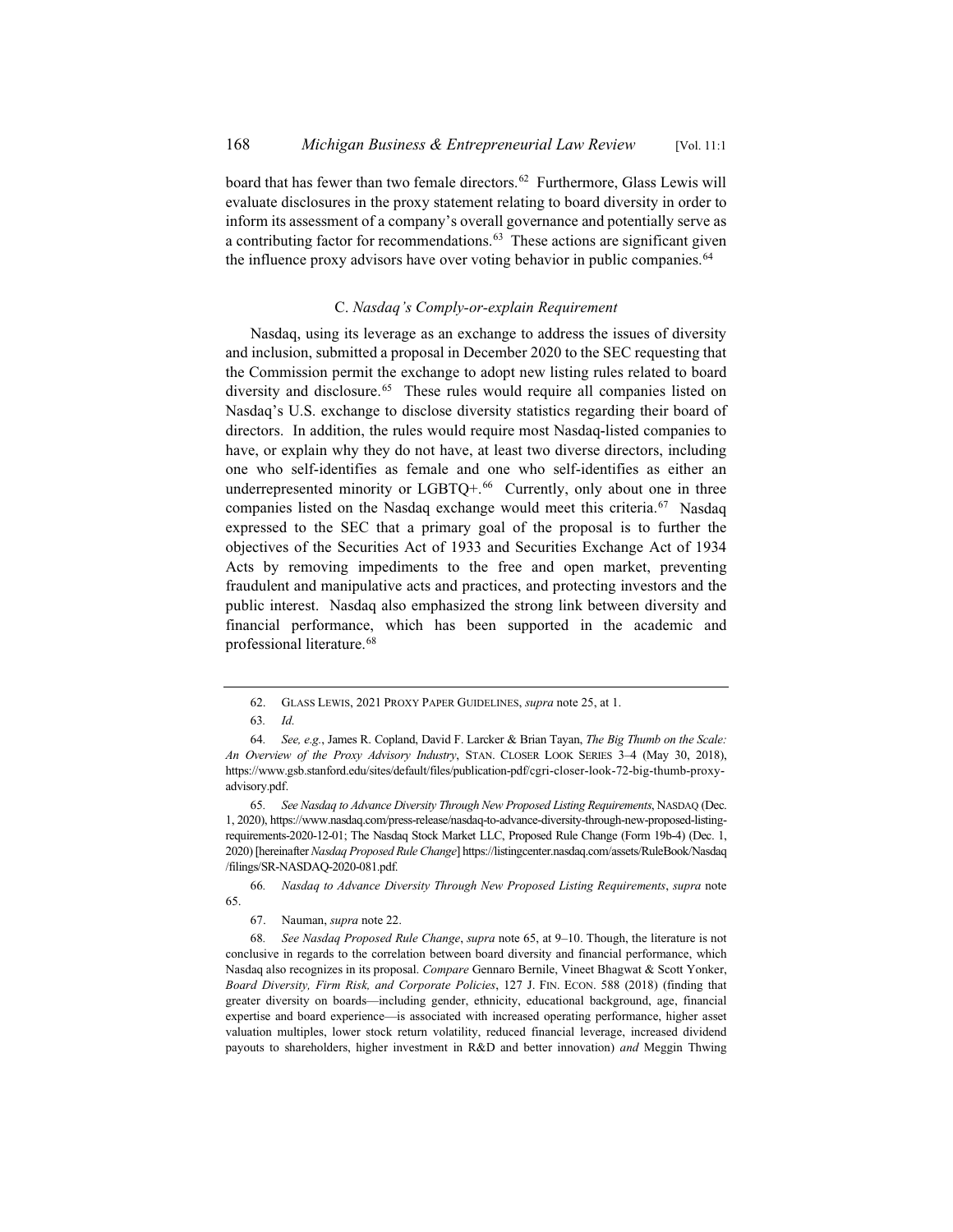In accordance with the comply-or-explain requirement, a company explaining why it does not have two diverse directors must provide the explanation in the company's proxy statement or information statement for its annual meeting of shareholders or on the company's website.<sup>69</sup> Nasdaq would not assess the substance of the company's explanation, but would verify that the company has provided one.<sup>70</sup> However, explanations such as "the Company does not comply with the diversity rule" would not satisfy the requirement.<sup>71</sup> Rather, the company should provide something akin to the following: "The Company is required to have at least two diverse directors. The Company has chosen to satisfy this rule by explaining its reasons for not meeting the diversity objectives of the rule, which the Company has set forth below."72 Nasdaq provided examples of possible reasons in its proposal. For instance, the company may choose to explain that it does not meet the diversity objectives because it is subject to an alternative standard under foreign laws, or it "has a board philosophy regarding diversity that differs from the diversity objectives set forth in the rule." $73$ 

Comply-or-explain requirements such as these are commonplace across Europe, where they serve as the foundation for corporate governance law.74 However, this technique has generally failed to gain traction in the United States, with the most notable exception being Section 406 of the Sarbannes-Oxley Act of 2002, which requires firms to disclose whether they have a code of ethics for

- 69*. Nasdaq Proposed Rule Change*, *supra* note 65, at 61.
- 70*. Id.* at 63.
- 71*. Id.*
- 72*. See id.*
- 73*. Id.* at 14.

Eastman, Damion Rallis & Gaia Mazzucchelli, *The Tipping Point: Women on Boards and Financial Performance*, MSCI (2016) (finding that U.S. companies with at least three women on the board in 2011 experienced higher median gains in return on equity and earnings-per-share than companies that had no female directors) *and* MCKINSEY & COMPANY, DIVERSITY WINS: HOW INCLUSION MATTERS 13 (2020) (finding a positive, statistically significant correlation between company performance and board diversity on the dimensions of both gender and ethnicity) *with* Isabelle Solal & Kaisa Snellman, *Why Investors React Negatively to Companies That Put Women on Their Boards*, HARV. BUS. REV. (Nov. 25, 2019), https://hbr.org/2019/11/why-investors-react-negatively-to-companies-that-putwomen-on-their-boards (describing study that found that companies that appoint women to the board see decline in their market value for two years following the appointment) *and* Alice H. Eagly, *When Passionate Advocates Meet Research on Diversity, Does the Honest Broker Stand a Chance?*, 72 J. SOC. ISSUES 199 (2016) (concluding that research findings are mixed and studies yielding positive correlations are null or extremely small with respect to board gender diversity and company financial performance) *and* David Carter et al., *The Gender and Ethnic Diversity of US Boards and Board Committees and Firm Financial Performance*, 18 CORP. GOVERNANCE: INT'L REV. 396 (2010) (finding no relationship between gender diversity or ethnic minority diversity and financial performance).

<sup>74</sup>*. See* Eddy Wymeersch, *Enforcement of Corporate Governance Codes* 7 (Euro. Corp. Governance Inst. Law Working Paper No. 46/2005, 2005); Andrew Keay, *Comply-or-explain in Corporate Governance Codes: In Need of Greater Regulatory Oversight?*, 34 LEGAL STUD. 279, 279 (2014) ("At the heart of the voluntary corporate governance code in the UK and elsewhere is the concept of 'comply-or-explain'").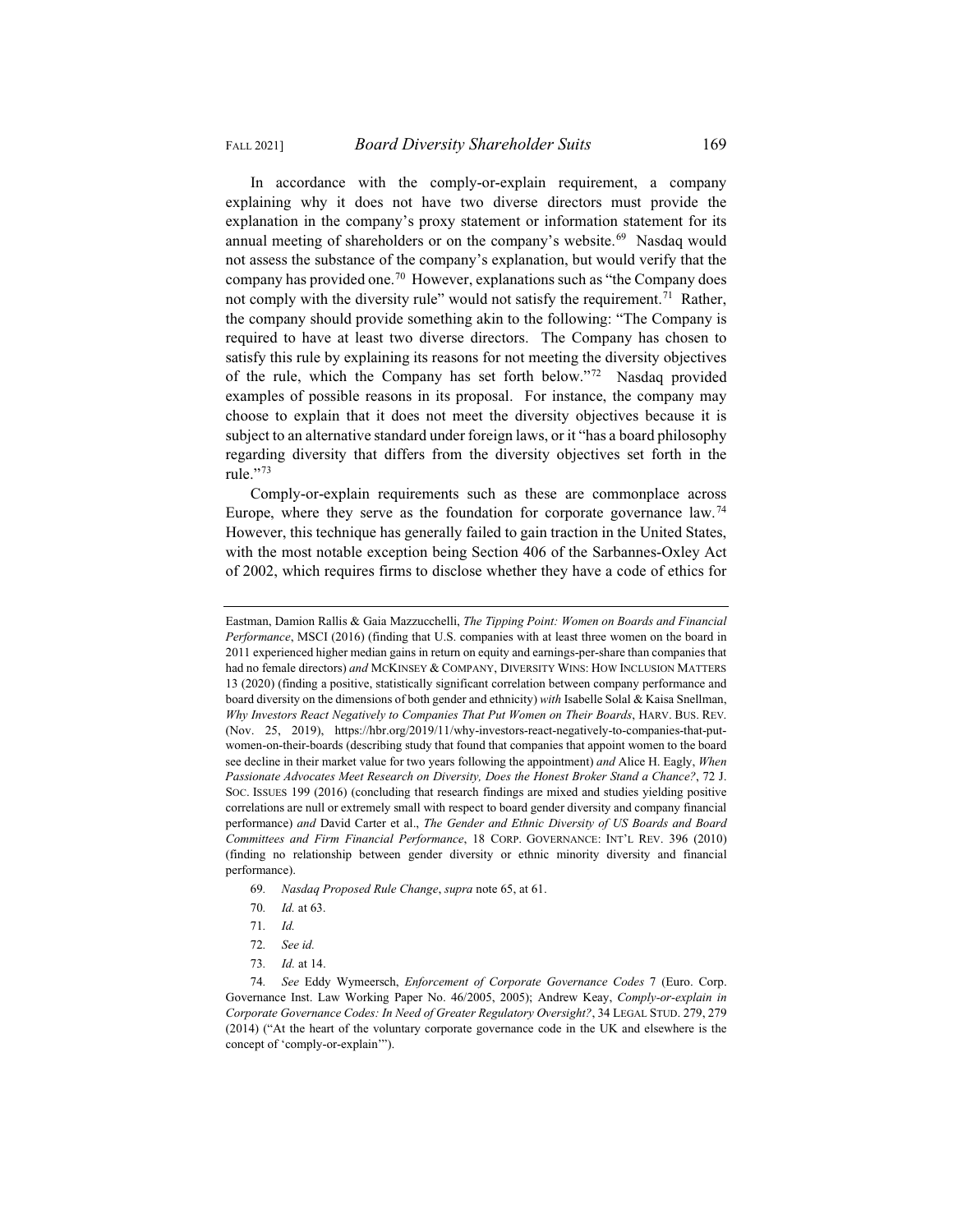senior officers or to explain why they do not.<sup>75</sup> Observers in Europe emphasize the fact that comply or explain requirements utilize market enforcement as means of promoting good governance and informed markets.<sup>76</sup> For instance, if the statements associated with the requirements appear untrue or are misleading, consequences may follow. These consequences may take the form of reputational damages that manifest in sold shares or proxy contests; but they can also take the form of legal liability, especially in the United States where securities class actions are much more prevalent.<sup>77</sup> The risk of legal liability is particularly relevant in the context of diversity disclosures because diversity information, due to its nonfinancial nature, is not of the type that securities law has been designed to address. Therefore, there is significant uncertainty from a legal liability perspective regarding how diversity information will be treated in the courts once public companies are effectively required to disclose information related to board diversity plans and benchmarks.

Nasdaq's proposal, together with the efforts of institutional investors, proxy advisory firms, and exchanges, represents a rapid and substantial shift in emphasis among ESG factors. Social issues, which were previously considered too intangible to deserve much focus, are now a priority, and the market is sending signals to issuers that it expects them to increase diversity disclosures and meet diversity benchmarks, or potentially face repercussions. Furthermore, despite its persistent reluctance to initiate a separate disclosure regime for ESG factors, the SEC under the Biden Administration has finally joined these efforts and expressed its intention to take a more proactive approach to ESG, making the approval of Nasdaq's proposal or the enactment of similar measures by the SEC increasingly likely.78 These trends indicate that more specific and voluminous diversity disclosures, especially as it relates to board diversity, are an inevitability for publicly listed companies in the U.S. As a result, these companies should expect greater exposure to the federal securities fraud laws.

# D. *SEC Disclosure Regulations and Anti-Fraud Provisions*

The importance of disclosing accurate and adequate information in securities markets is well documented.<sup>79</sup> One of the most essential benefits of disclosure is that it protects investors, particularly unsophisticated investors, from fraudulent, opportunistic behavior by insiders with access to private information. Disclosure produces this benefit by providing the entire investing public with the information

<sup>75.</sup> Sarbanes-Oxley Act of 2002, Pub. L. No. 107–204 § 406(a)–(b), 116 Stat. 745, 789.

<sup>76</sup>*. See, e.g.*, Wymeersch, *supra* note 74, at 8.

<sup>77</sup>*. See* DAVID H. KISTENBROKER, JONI S. JACOBSON & ANGELA M. LIU, DECHERT LLP, GLOBAL SECURITIES LITIGATION TRENDS 15 (2020) (describing the U.S. as the leader in securities in securities and collective litigation),

<sup>78</sup>*. See* Sorkin, *supra* note 8.

<sup>79</sup>*. See generally* Paul M. Healy & Krishna G. Palepu, *Information Asymmetry, Corporate Disclosure and the Capital Markets: A Review of the Empirical Disclosure Literature*, 31 J. OF ACCT. & ECON. 405 (2001).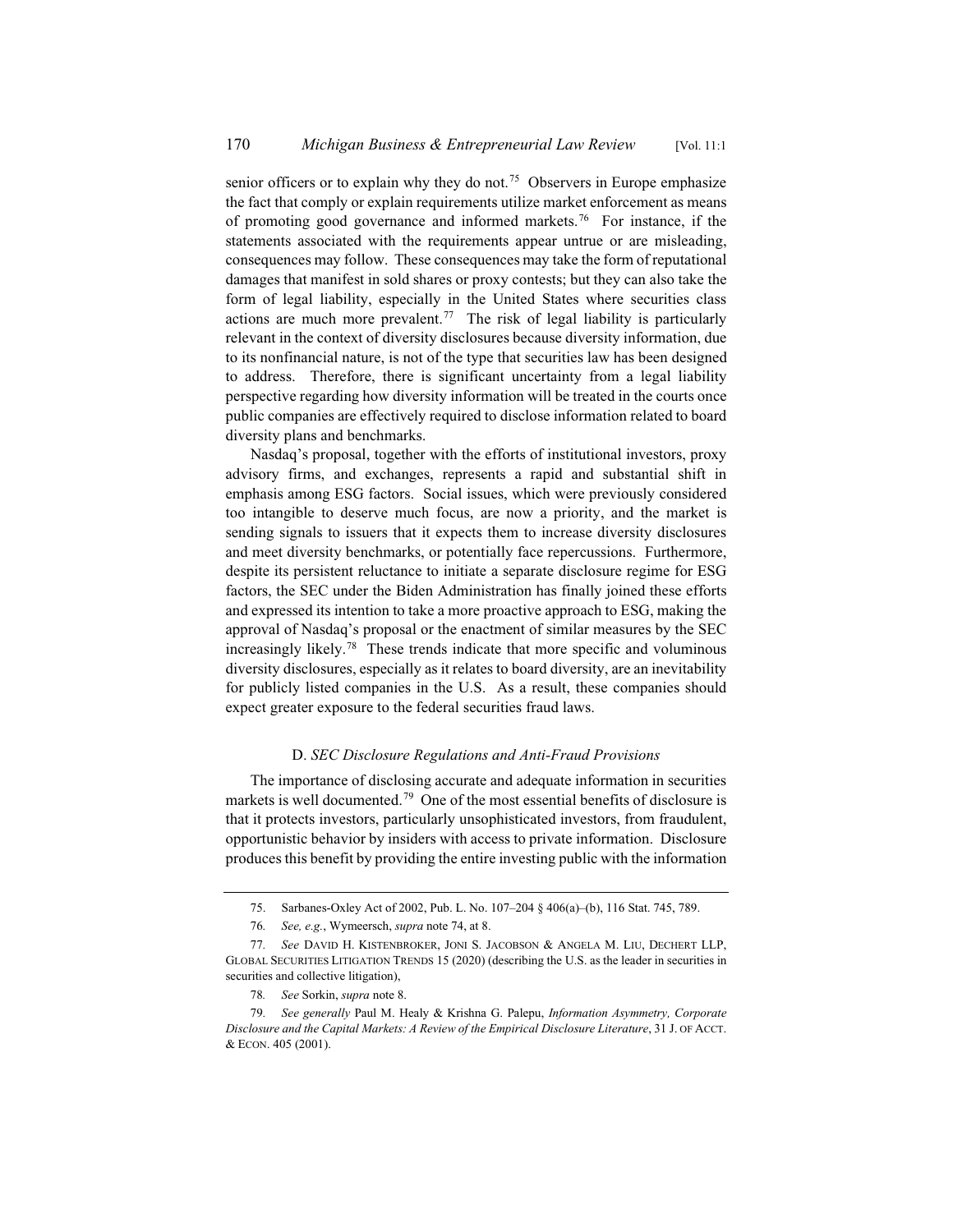necessary to determine the risk-return prospects of any given company. If a publicly traded company truthfully discloses to the investing public the companyspecific details needed to make this determination, then corporate insiders or investment professionals with access to superior information absent disclosure are not able to take advantage of this information asymmetry to the detriment of outside investors.80 As a result, investor confidence is enhanced, thus preserving the well-functioning, if not the very existence, of the securities markets. $81$ 

Since the Securities Act of 1933, the federal government has regulated information disclosure in securities markets.82 In order to facilitate effective disclosure, the Securities Exchange Act of 1934 created the Securities and Exchange Commission (SEC) and empowered it to require periodic disclosures of information by publicly-traded companies and to discipline market actors for false or misleading statements and omissions in relation to such disclosures.<sup>83</sup> By utilizing these tools, the SEC ensures that investors have the "timely, accurate, and complete information they need to make confident and informed decisions about when and where to invest."84

In addition to determining disclosure regimes for public companies, the SEC is tasked with enforcing federal securities laws. This includes enforcement of anti-fraud provisions, which prohibit false or misleading statements or omissions by participants in the securities markets. However, via a private right of action,

<sup>80.</sup> This is a formulation of the efficient markets hypothesis (ECMH). The seminal article on ECMH as a legal construct is Ronald J. Gilson & Reinier H. Kraakman*, The Mechanisms of Market Efficiency*, 70 VA. L. REV. 549 (1984). The theory states that a variety of forces impound available information into stock prices fast enough that arbitrage opportunities cannot be exploited systematically. Donald C. Langevoort, *Theories, Assumptions, and Securities Regulation: Market Efficiency Revisited*, 140 U. PENN. L. REV. 851, 851 (1992). In other words, share prices reflect all public information, so that no one with public information can consistently beat the market. The theory has been very influential within the SEC and in the courts. For example, the Supreme Court effectively endorsed ECMH in Basic, Inc. v. Levinson, 485 U.S. 224 (1998). In addition, Judge Frank Easterbrook has written that "[t]he [SEC] believes that markets *correctly* value the securities of wellfollowed firms, so that new sales may rely on information that has been digested and expressed in the security's price." Wielgos v. Commonwealth Edison Co., 892 F.2d 509, 510 (7th Cir. 1989) (emphasis added). The SEC's approach to insider trading prosecutions, exemplified by former SEC enforcement director Robert Khuzami's statement that the SEC canvasses the hedge fund industry looking for funds with "aberrational performance," further exemplifies the prominence of EMH as an explanatory theory. *See* Roger Lowenstein, *The War on Insider Trading: Market-Beaters Beware*, N.Y. TIMES MAG. (Sept. 22 2011), https://www.nytimes.com/2011/09/25/magazine/in-the-insider-trading-warmarket-beaters-beware.html?.

<sup>81</sup>*. See* Securities Act of 1933, 15 U.S.C. § 77a. *See also* Luca Enriques & Sergio Gilotta, *Disclosure and Financial Market Regulation*, (The Oxford Handbook of Fin. Regul., Working Paper No. 252, 2014).

<sup>82</sup>*. See* Securities Act of 1933, 15 U.S.C. § 77a. The Securities Act of 1933 deals primarily with registration and disclosures of securities issuances, whereas the Securities Exchange Act of 1934 regulates securities transactions in secondary markets.

<sup>83</sup>*. See* Securities Exchange Act of 1934, 15 U.S.C § 78d, 78r.

<sup>84</sup>*. See* Daniel M. Gallagher, *The Importance of the SEC Disclosure Regime*, HARV. L. SCH. F. ON CORP. GOVERNANCE (July 15, 2013), https://corpgov.law.harvard.edu/2013/07/16/theimportance-of-the-sec-disclosure-regime/; *What We Do*, SEC, https://www.sec.gov/about/what-wedo (last visited Jan. 19, 2021).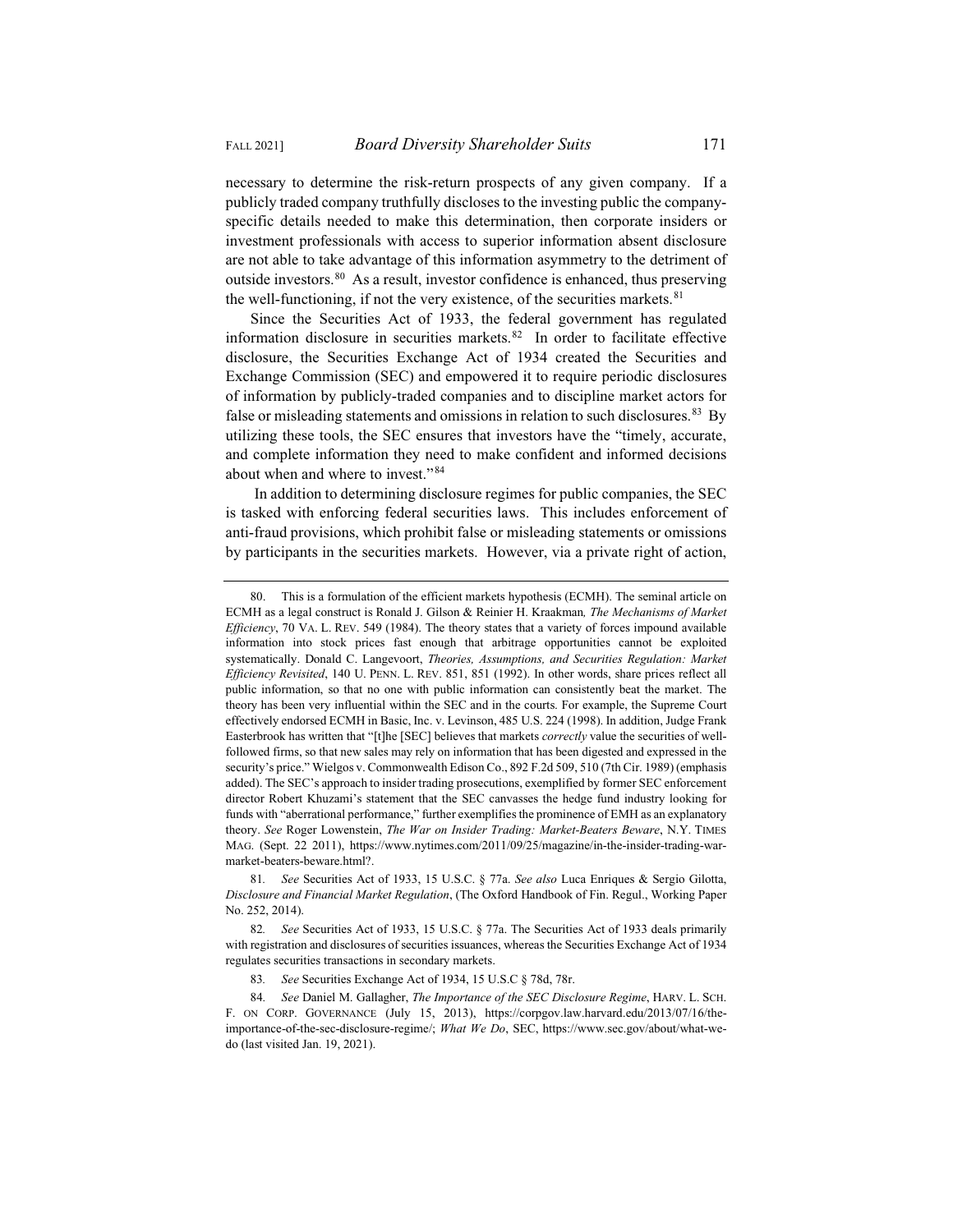private investors defrauded in the securities markets are also able to enforce antifraud provisions.<sup>85</sup> For the purpose of this note, the two most notable provisions giving rise to private rights of action for fraudulent statements made by public companies are Rules 10b-5 and 14a-9.86

# 1. Rule 10b-5

Section 10(b) of the Securities Exchange Act of 1934 prohibits fraud in the purchase or sale of securities. Specifically, the statute states, "It shall be unlawful for any person . . . [t]o use or employ, in connection with the *purchase or sale* of any security, ... any manipulative or deceptive device or contrivance ...."87 Pursuant to its authority granted under this statute, the SEC promulgated Rule 10b-5. Rule 10b-5 is considered the catch-all anti-fraud provision of the federal securities laws, and the Supreme Court determined that it can be enforced via an implied private right of action.<sup>88</sup> As such, it represents the most widely-used securities anti-fraud provision for private plaintiffs and is considered the most significant regulatory consequence of the '34 Act. $89$  Rule 10b-5 states the following:

It shall be unlawful for any person, directly or indirectly, by the use of any means or instrumentality of interstate commerce, or of the mails or of any facility of any national securities exchange,

(a) To employ any device, scheme, or artifice to defraud

(b) To make any untrue statement of a material fact or to omit to state a material fact necessary in order to make the statements made, in the light of the circumstances under which they were made, not misleading, or

(c) To engage in any act, practice, or course of business which operates or would operate as a fraud or deceit upon any person,

in connection with the *purchase or sale* of any security.<sup>90</sup>

Based upon this provision, the courts have established elements of a cause of action under Rule 10b-5, in which "[p]laintiffs bear the burden of showing: (1) a material misstatement, (2) scienter, (3) reliance, and (4) loss causation."91

- 89*. See* CHOI & PRITCHARD, *supra* note 88, at 111, 243.
- 90. 17 CFR § 240.10b-5 (2021) (emphasis added).
- 91. CHOI & PRITCHARD, *supra* note 88, at 273.

<sup>85</sup>*. See generally* John A. Maher, *Implied Private Rights of Action and the Federal Securities Laws: A Historical Perspective*, 37 WASH.&LEE L. REV. 783 (1980) (describing the history of private rights of action in the context of the Securities Acts' anti-fraud provisions).

<sup>86. 17</sup> CFR § 240.10b-5 (2021); 17 CFR § 240.14a-9 (2021).

<sup>87. 15</sup> U.S.C. § 78j(b) (emphasis added).

<sup>88</sup>*. See* STEPHEN J. CHOI & A.C. PRITCHARD, SECURITIES REGULATION CASES AND ANALYSIS 111 (5th ed. 2019); Blue Chip Stamps v. Manor Drug Stores, 421 U.S. 723, 731–32 (1975); Herman & MacLean v. Huddleston, 459 U.S. 375 (1983) (describing Section 10(b) as a "catchall" antifraud provision).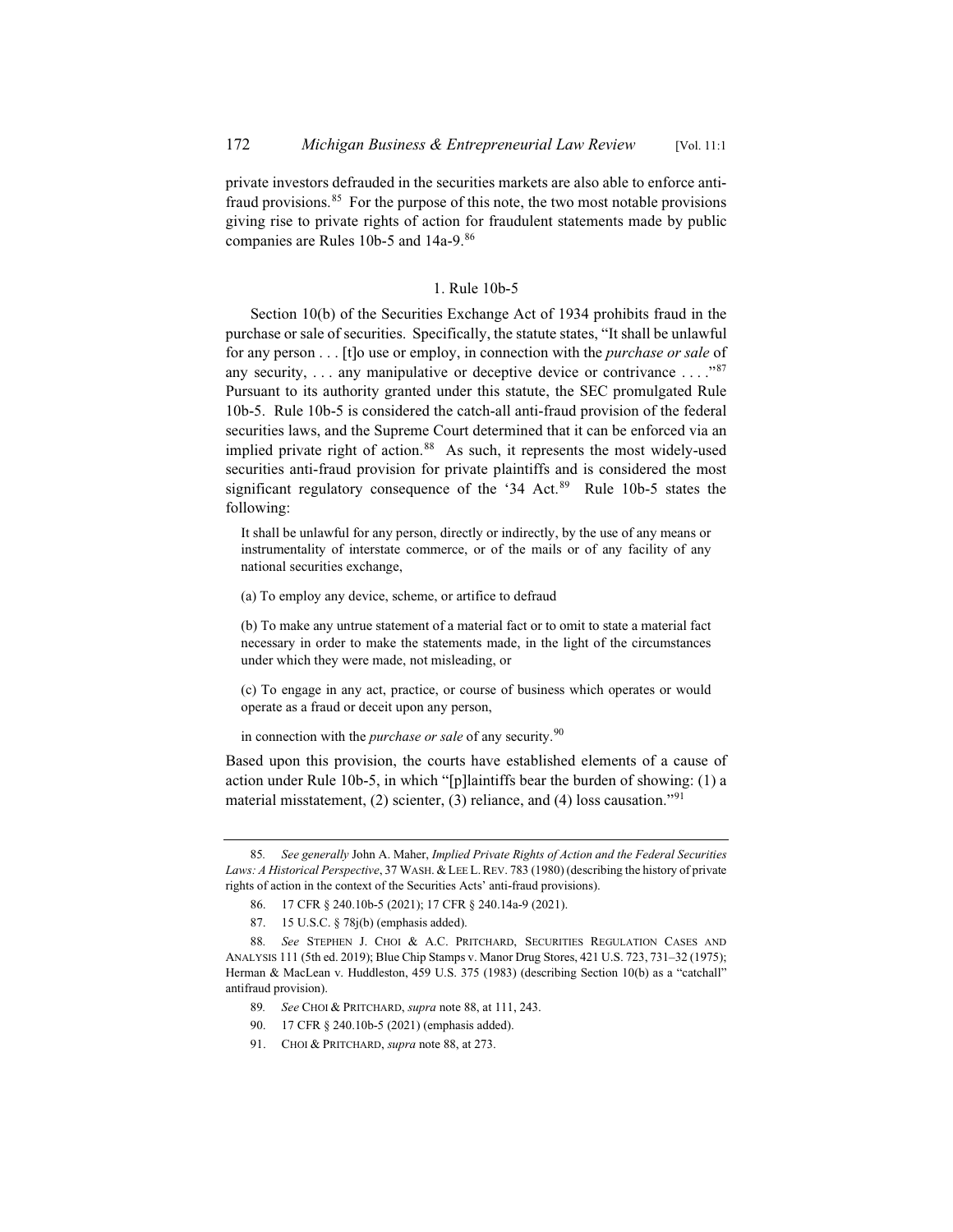by the plaintiff.<sup>95</sup>

First, a plaintiff must plead that a misstatement or omission is material.<sup>92</sup> According to the Supreme Court in *Basic, Inc. v. Levinson*, materiality "depends on the significance the reasonable investor would place on the withheld or misrepresented information."<sup>93</sup> More specifically, to fulfill the materiality requirement, "there must be a substantial likelihood that the disclosure of the omitted fact [or accurate disclosure of a misrepresented fact] would have been viewed by the reasonable investor as having significantly altered the 'total mix' of information available."94 By referencing a theoretical "reasonable investor," the Supreme Court established an objective materiality test that must be satisfied

Second, a plaintiff must plead scienter. In the context of a Rule 10b-5 action, "'scienter' refers to a mental state embracing intent to deceive, manipulate, or defraud."96 The Private Securities Litigation Reform Act of 1995 (PSLRA) and Rule  $9(b)$  require plaintiffs to plead scienter with particularity.<sup>97</sup> Specifically, the PSLRA requires that pleadings give rise to a "strong inference" of scienter. The Supreme Court has determined that a "strong inference" of scienter in a securities fraud complaint is something more than "reasonable" or "permissible;" instead, a "strong inference" must be "cogent and compelling . . . in light of other explanations."<sup>98</sup> Essentially, in an attempt to deter frivolous securities lawsuits, the PSLRA and the subsequent definition of "strong inference" established by the Supreme Court created a heightened pleading standard for scienter that must be met by private plaintiffs.

Third, a plaintiff must plead reliance. In *Basic, Inc. v. Levinson*, the Supreme Court held that there is a presumption of reliance upon misstatements made by a corporation under a fraud-on-the-market theory.<sup>99</sup> This theory posits that "in an open and developed securities market, the price of a company's stock is determined by the available material information regarding the company in its business."<sup>100</sup> Accordingly, misleading statements will defraud purchasers and sellers of stock even if the purchasers and sellers do not directly rely on the

99. 485 U.S. 224, 250 (1988). The Supreme Court in Basic effectively adopted the efficient capital markets hypothesis (ECMH). *See* Kistenbroker, *supra* note 77.

<sup>92.</sup> Matrixx Initiatives, Inc. v. Siracusano, 563 U.S. 27 (2011).

<sup>93. 485</sup> U.S. at 240.

<sup>94</sup>*. Id.* at 231–32 (quoting TSC Indus., Inc. v. Northway, Inc., 426 U.S. 438, 449 (1976)).

<sup>95.</sup> TSC Indus., Inc. v. Northway, Inc., 426 U.S. 438, 445 (1976) ("The question of materiality, it is universally agreed, is an objective one, involving the significance of an omitted or misrepresented fact to a reasonable investor.")

<sup>96.</sup> Ernst & Ernst v. Hochfelder, 425 U.S. 185, 193 n.12 (1976).

<sup>97. 15</sup> U.S.C. § 78u-4(b)(2) (2021); Fed. R. Civ. P. 9(b).

<sup>98.</sup> Tellabs, Inc. v. Makor Issues & Rights, Ltd., 551 U.S. 308, 322, 324 (2007) (holding that the inquiry under the PSLRA pleading requirements for scienter is "whether all of the facts alleged, taken collectively, give rise to a strong inference of scienter, not whether any individual allegation, scrutinized in isolation, meets that standard").

<sup>100.</sup> Basic, Inc. v. Levinson, 485 U.S. 224, 241 (1998) (citing Peil v. Speiser, 806 F.2d 1154, 1160–61 (CA3 1986)). Though, the defendant may rebut the presumption.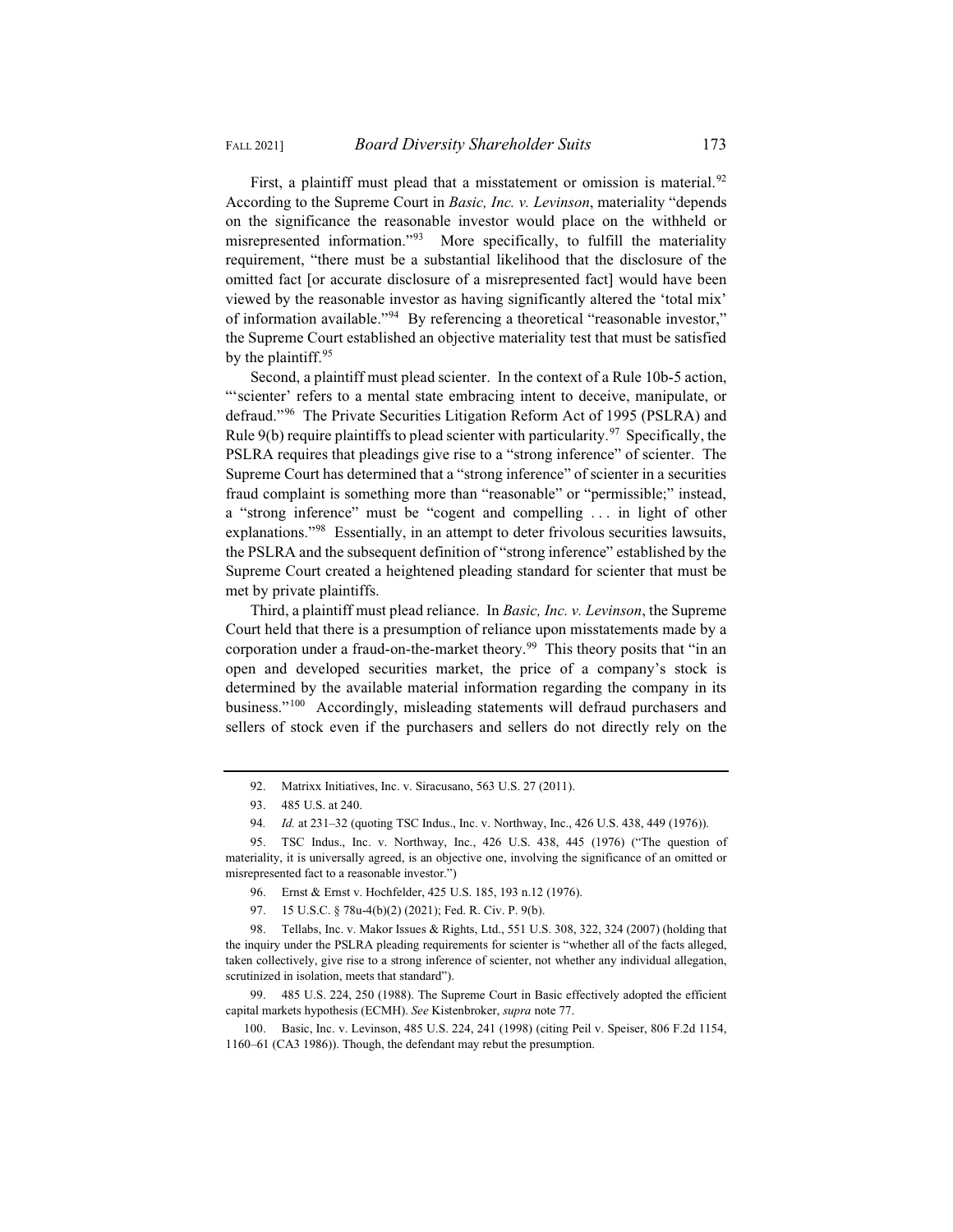misstatements. This is because the impact of misstatements gets incorporated in the stock price, the accuracy of which the purchasers and sellers directly relied. Using this line of reasoning, the Supreme Court has determined that reliance is presumed under a Rule 10b-5 action.<sup>101</sup>

Finally, a plaintiff must plead loss causation. According to the PSLRA, plaintiff shall have the burden of proving that "the act or omission of the defendant alleged to violate [Section 10(b)] caused the loss for which the plaintiff seeks to recover damages."<sup>102</sup> Therefore, in the context of an allegedly fraudulent misrepresentation, a plaintiff must plead that a company's misrepresentation proximately caused stock price movements according to which the plaintiff incurred actual economic loss.<sup>103</sup> Together, the elements of materiality, reliance, scienter, and loss causation form the basis of the most actively litigated anti-fraud provision by private plaintiffs.

### 2. Rule 14a-9

Shareholders in the US have the right to vote on a basic set of issues at least once a year at the annual shareholders meeting, including the right to vote for directors on the corporation's board.<sup>104</sup> The SEC governs communication between the company and shareholders regarding the annual shareholders meeting.<sup>105</sup> This includes regulation of the proxy statement under Section 14(a) of the Securities and Exchange Act of 1934.106 A proxy statement is a document provided by a company's board of directors to its shareholders ahead of an annual or a special shareholder meeting for the purpose of helping shareholders make informed decisions about matters arising during a shareholder meeting.<sup>107</sup> Distributing a proxy statement is effectively a requirement for public companies,<sup>108</sup> and its contents are regulated specifically by the SEC via Schedule

<sup>101</sup>*. Id.* at 241, 248.

<sup>102. 15</sup> U.S.C. § 78u-4(b)(4) (2021).

<sup>103.</sup> Dura Pharms., Inc. v. Broudo, 544 U.S. 336, 344–47 (2005) (holding that plaintiff's must plead loss causation, i.e., that a defendant's misrepresentations were the proximate cause of the plaintiff's loss).

<sup>104</sup>*. See* JACKIE COOK, MORNINGSTAR, THE PROXY PROCESS: RAISING THE INVESTOR VOICE TO ADDRESS NEW RISK 2 (2019), https://www.morningstar.com/content/dam/marketing/shared/pdfs/Research /The\_Proxy\_Process\_\_Raising\_the\_Investor\_Voice\_to\_Address\_New\_Risks.pdf; Ken Bertsch, *The Value of Shareholder Voting*, CLSBLUE SKY BLOG (Apr. 23, 2020), https://clsbluesky.law.columbia.edu/2020/04/23 /the-value-of-shareholder-voting/ ("The number-one voting item in corporate elections is and always has been election of directors.")

<sup>105.</sup> COOK, *supra* note 104, at 3.

<sup>106. 15</sup> U.S.C. § 78n (2021) (granting the SEC the authority to prescribe rules to govern the solicitation of proxies).

<sup>107.</sup> Tuovila, *supra* note 12, at 5.

<sup>108.</sup> The SEC requires that shareholders of a company whose securities are registered under Section 12 of the Securities Exchange Act of 1934 receive a proxy statement prior to a shareholder meeting, whether an annual or special meeting. 17 CFR § 240.14a-3.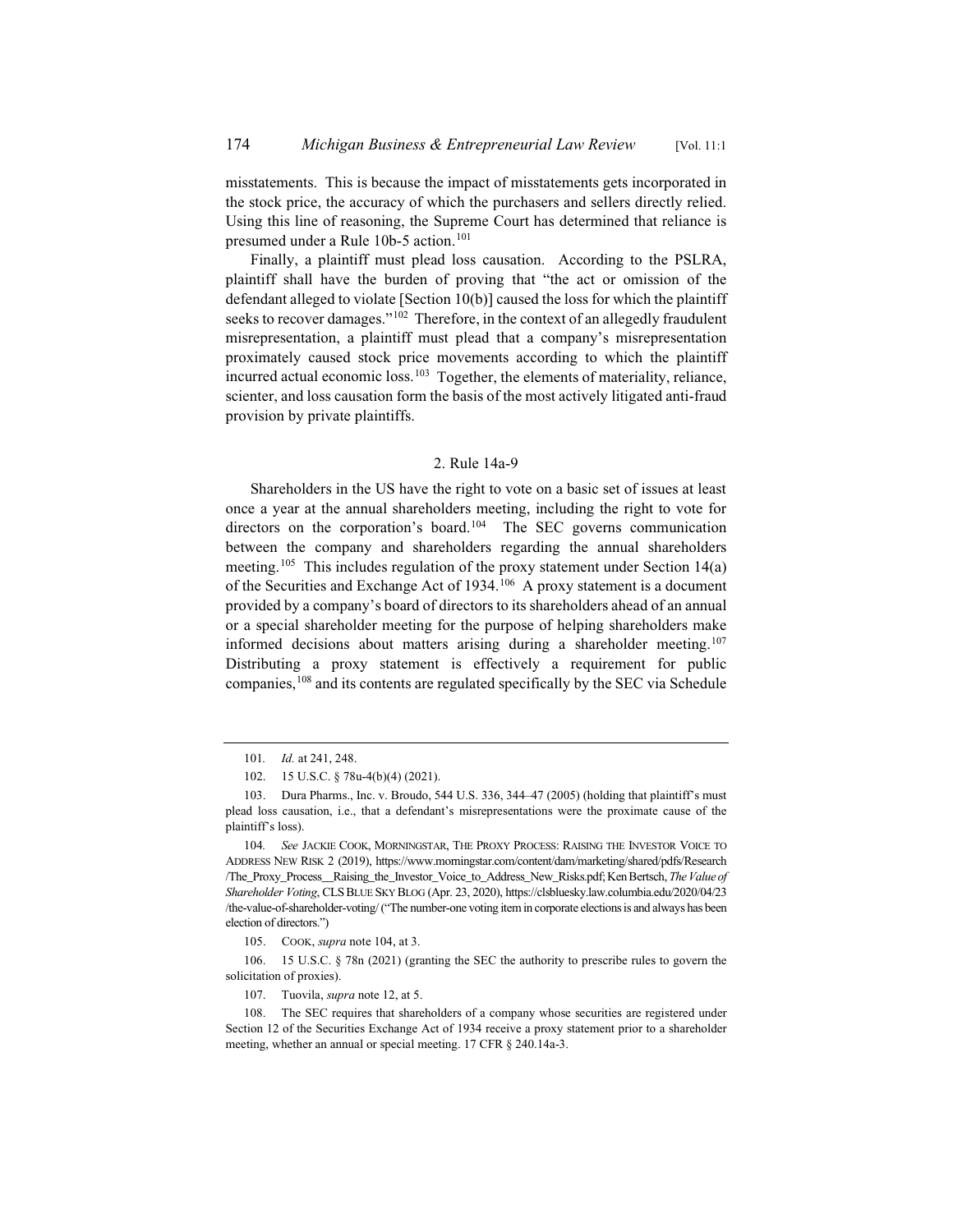14A.<sup>109</sup> In addition, the SEC established Rule 14a-9 to enforce fraudulent statements or omissions in proxy statements.<sup>110</sup> According to Rule 14a-9, "no solicitation . . . shall be made by means of any proxy statement . . . containing any statement which, at the time and in the light of the circumstances under which it is made, is false or misleading with respect to any material fact  $\dots$ .  $\cdot$ <sup>111</sup> Like Rule 10b-5, the Supreme Court has determined that Rule 14a-9 includes an implied private right of action, meaning private plaintiffs can sue companies that make false or misleading statements in their proxy statements.<sup>112</sup> Aside from this, the elements of a Rule 14a-9 claim are quite different from the elements of Rule 10b-5.

Plaintiffs under Rule 14a-9 must plead only a material misstatement and loss causation.113 Notably, in relation to Rule 10b-5, reliance and scienter are left out of Rule 14a-9.114 In regards to the standard of materiality in Rule 14a-9, the Supreme Court held in *TSC Industries v. Northway Inc* that a fact is material "if there is a substantial likelihood that a reasonable shareholder would consider it important in deciding how to vote."<sup>115</sup> Furthermore, the Supreme Court stated that proving materiality does not require "proof of a substantial likelihood" that

- 111. 17 CFR § 240.14a-9(a) (2021).
- 112. Virginia Bankshares, Inc. v. Sandberg, 501 U.S. 1083, 1086–87 (1991).

113. Plaintiffs must still plead in accordance with the requirements in FRCP Rule 8. In line with the Supreme Court's interpretation of FRCP, a plaintiff must plead "enough facts to state a claim that is plausible on its face." Bell Atl. Corp. v. Twombly, 550 U.S. 544, 555, 570 (2007). Accordingly, "threadbare recitals of the elements of a cause of action, supported by mere conclusory statements, do not suffice. Ashcroft v. Iqbal, 129 S. Ct. 1937, 1949 (2009).

Rather than a scienter requirement, the federal courts are in general agreement that negligence is the proper standard. *Compare* Gerstle v. Gamble-Skogmo, Inc., 472d 1281, 1299 (2d Cir. 1973) *and* Gould v. American-Hawaiian S.S. Co., 535 F.2d 761, 777 (3d Cir. 1976) *with* Adams v. Standard Knitting Mills, Inc., 623 F.2d 422, 429 (6th Cir. 1980) (holding that accountant are subject to a scienter standard of liability under Rule 14a-9 for misstatements in the proxy statement). *See also Negligence vs. Scienter: The Proper Standard of Liability for Violations of the Antifraud Provisions Regulating Tender Offers and Proxy Solicitations Under the Securities Exchange Act of 1934*, 41 WASH. & LEE L. REV. 1045, 1051 - 56 (1984) (discussing the approach among Circuit Courts to the standard of liability under Rule 14a-9). The Supreme Court has not determined the proper standard of liability for Rule 14a-9, which left the lower courts to adopt lower standards. *See* Virginia Bankshares, Inc., 501 U.S. at 1090 n.5 (reserving the question of whether scienter is necessary for liability under § 14(a)). A wave of new suits under Rule 14a-9 could cause the Supreme Court to visit this question. In regards to reliance, the Supreme Court held in *Mills v. Electric Auto-Lite Co.* that "[w]ere the misstatement or omission in a proxy statement has been shown to be "material," . . . that determination itself indubitably embodies a conclusion that the defect was of such a character that it might have been considered important by a reasonable investor who was in the process of deciding how to vote . . . . " 396 U.S. 375, 384 (1970). This view refuted the Court of Appeals, which supplemented this requirement with a requirement of proof of whether the defect actually had a decisive effect on the voting. *See id.* at 382 n.5; William H. Painter*, Civil Liability Under the Federal Proxy Rules*, 64 WASH. U. L. Q. 425, 430–31 (1986).

115. TSC Indus., Inc. v. Northway, Inc., 426 U.S. 438, 439 (1976).

<sup>109. 17</sup> CFR § 240.14a-101 (2021).

<sup>110. 17</sup> CFR § 240.14a-9 (2021). Compare to Rule 10b-5 which is applied to "all statements made by issuers that provide information that is reasonably expected to reach investors in the trading markets." SEC Antifraud Provisions, *supra* note 11.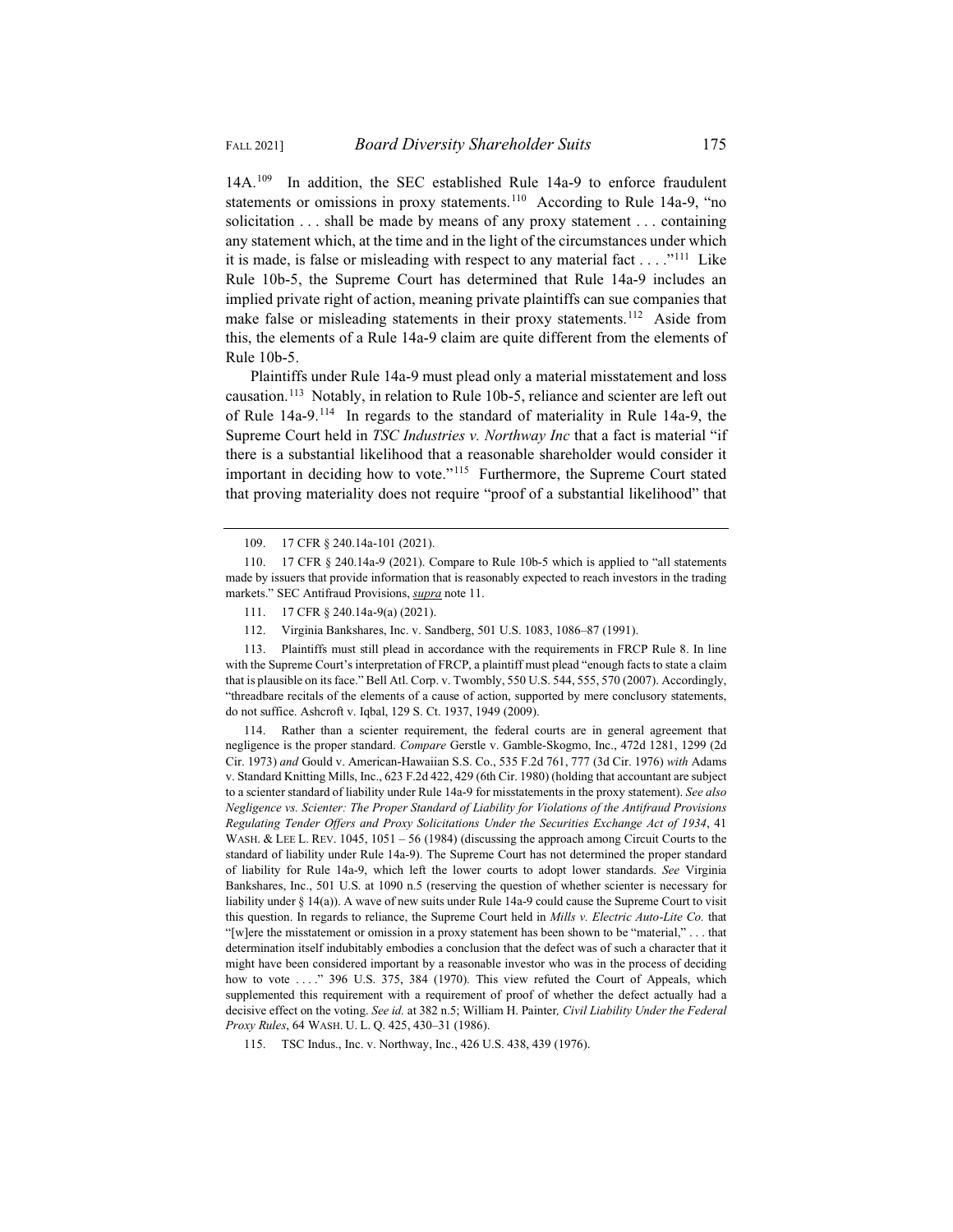accurate disclosure would have caused the "reasonable investor" to alter his vote; rather, it requires showing a "substantial likelihood" that accurate disclosure would have "assumed actual significance in the reasonable shareholder's deliberations."116 Therefore, like the standard in Rule 10b-5, the *TSC Industries* Court established an objective standard of materiality focused on the "reasonable investor." In fact, it was the *TSC Industries* standard of materiality for Rule 14a-9 that the Supreme Court expressly adopted for Rule 10b-5 in *Basic, Inc. v. Levinson*. <sup>117</sup> Thus, it appears that the materiality standards under these separate anti-fraud provisions are the exact same; but, as will be argued in Part II, this is not actually the case, as there is a slight difference which has considerable implications for diversity disclosures, in particular.

In regards to loss causation, plaintiffs have two options. First, they may prove that solicitation of proxies was an "essential link" in accomplishing the defendant's objective for which the proxies were solicited.<sup>118</sup> For the sake of illustration, consider the merger context, which is the most common situation giving rise Rule 14a-9 liability. After the board of directors approves a merger, proxy statements are distributed to shareholders to inform them of the terms and purported benefits of the merger. If the proxy statement contains false or misleading information, plaintiffs can sue under 14a-9 to enjoin the merger. In *Virginia Bankshares, Inc. v. Sandberg*, the question arose as to how such a plaintiff can prove loss causation. In the case, the Supreme Court held that causation is established where the proxy statement is an "essential link" in completing the transaction for which defendants sought approval, which, in the case of a merger, is the merger itself.<sup>119</sup> Crucially, a plaintiff need not show directly that there were monetary losses as a result of the misstatement, as in Rule 10b-5; instead, a plaintiff need only show injury to his or her voting rights.120 A second option for plaintiffs to prove loss causation is to show loss of a state law remedy, such as appraisal rights.121 While the Supreme Court in *Virginia Bankshares* did not decide the question of whether Rule 14a-9 provides a cause

<sup>116</sup>*. Id.*

<sup>117.</sup> Basic, Inc. v. Levinson, 485 U.S. 224, 224 (1988) (holding that "the standard set forth in [*TSC*], whereby an omitted fact is material if there is a substantial likelihood that its disclosure would have been considered significant by a reasonable investor, is expressly adopted for the § 10(b) and Rule 10b-5 context").

<sup>118.</sup> Virginia Bankshares, Inc., 501 U.S. at 1121.

<sup>119</sup>*. Id.*

<sup>120. &</sup>quot;Where there has been a finding of materiality, a shareholder has made a sufficient showing of causal relationship between the violation and the injury for which he seeks redress if, as here, he proves that the proxy solicitation itself, rather than the particular defect in the solicitation materials, was an essential link in the accomplishment of the transaction." *Id.* at 1111 (quoting Mills v. Elec. Auto–Lite Co., 396 U.S. 375, 384–85 (1970)).

<sup>121.</sup> Appraisal rights are a statutory right under state corporate law to have a judicial proceeding determine a fair stock price to be paid as merger consideration and oblige the acquiring corporation to purchase shares at that price. James Chen, *Appraisal Right*, INVESTOPEDIA (Jun. 24, 2020), https://www.investopedia.com/terms/a/appraisalright.asp.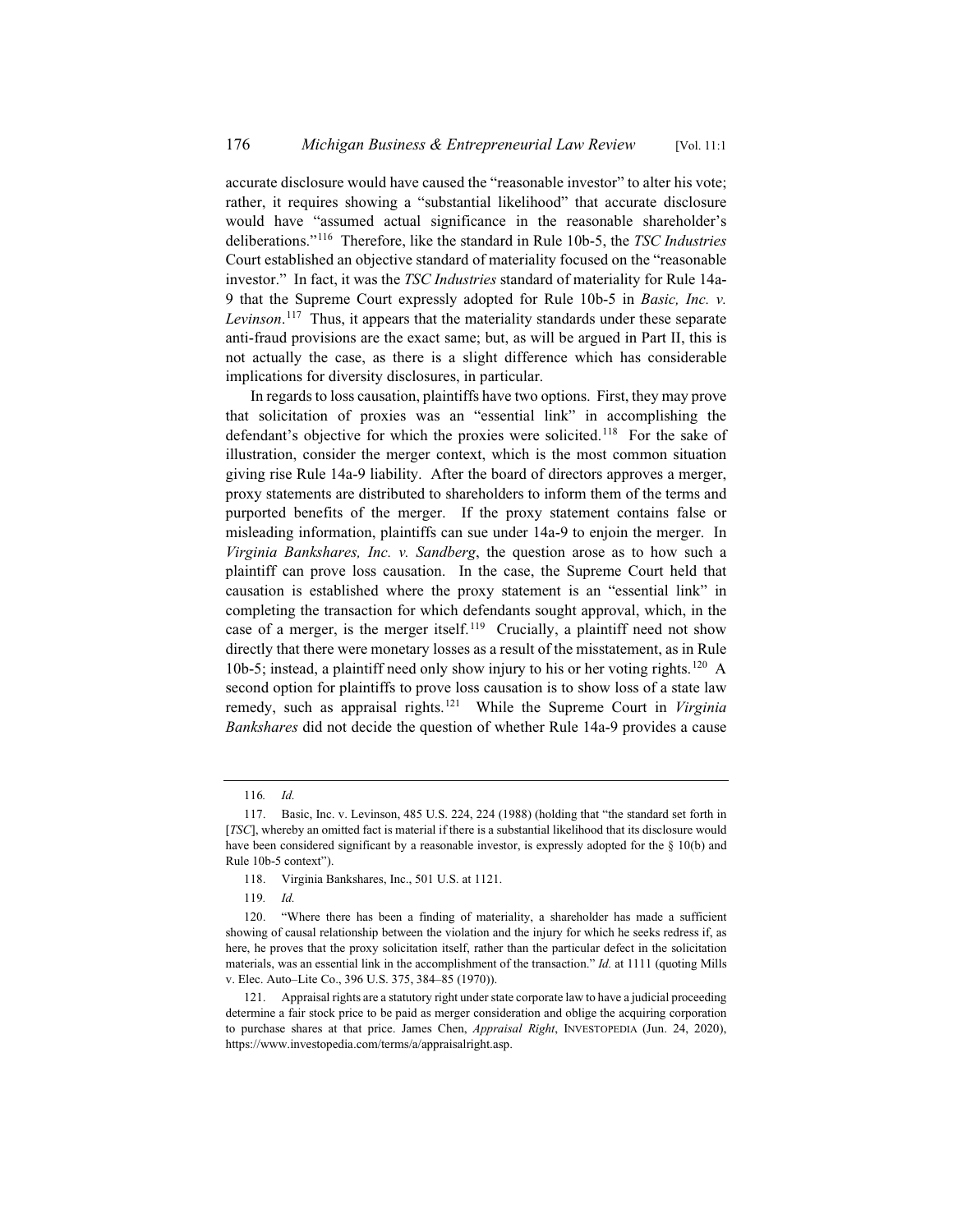of action for state remedies lost as a result of false or misleading proxy solicitation, lower courts have generally held that it does.<sup>122</sup>

By limiting the elements of Rule 14a-9 to causation and materiality and by interpreting these elements in the aforementioned manner, the Supreme Court sought to avoid the impracticalities of determining how many votes among thousands of shareholders were affected by the alleged misstatements.123 Furthermore, the Supreme Court recognized that making the elements of Rule 14a-9 more favorable to the plaintiff will effectuate the congressional policy of ensuring that shareholders are able to make informed decisions regarding fundamental matters of corporate governance.<sup>124</sup> As a result, the Supreme Court established a weaker barrier, relative to Rule 10b-5, for private plaintiffs pursuing fraud claims related to proxy statements.

# II. COMPARING MATERIALITY STANDARDS IN RULES 10B-5 AND 14A-9

Materiality has traditionally been the biggest hurdle for plaintiffs making securities fraud claims related to ESG statements, with courts considering such statements mere declarations of corporate optimism on which no reasonable investor would rely.<sup>125</sup> However, given the recent widespread efforts among investors to increase and standardize ESG disclosures and the growing body of evidence of the financial materiality of ESG factors, the materiality standard is now less of an obstacle.<sup>126</sup> This is particularly true for securities fraud claims against companies for allegedly false or misleading diversity plans.

If Nasdaq's comply-or-explain board diversity proposal were to be approved, or if the SEC were to make similar disclosure requirements in the future, proxy statements would likely contain more detailed information regarding board diversity goals and objectives, exposing companies to a potential source of securities fraud liability. In these circumstances, Rule 10b-5, as the catch-all provision for securities fraud, and Rule 14a-9, which deals specifically with fraudulent statements in proxy statements, would be potentially applicable. And, given the fact that the Supreme Court expressly adopted the materiality standard of Rule 14a-9 for Rule 10b-5 as well, the materiality test under each of these rules should be theoretically identical and lead to the same outcome. This may have

<sup>122.</sup> CHOI & PRITCHARD, *supra* note 88, at 831; *see, e.g.,* Wilson v. Great Am. Indus., 979 F.2d 924, 930 (2d Cir. 1992) (holding that plaintiff established causation under Rule 14a-9 based upon plaintiff's loss of its state law appraisal remedy).

<sup>123.</sup> Mills v. Elec. Auto-Lite Co., 396 U.S. 375, 385 (1970).

<sup>124</sup>*. Id.*

<sup>125</sup>*. See* Hoffman *supra* note 14.

<sup>126</sup>*. See* Saad & Strauss, *supra* note 29, at 418 (stating, in the context of ESG, "If, as the securities doctrine maintains, material information is that which is important to a reasonable investor, then the observed trends, which depart from shareholder demographics and behavior of the past decades, suggest a corresponding need to change the scope of disclosures considered legally material."). *See also* United States v. Litvak, 889 F.3d 56, 64-65 (2d Cir. 2018) ("[T]he standard of a 'reasonable investor,' like the negligence standard of a 'reasonable man,' is an objective one. The standard may vary, therefore, with the nature of the traders involved in the particular market.").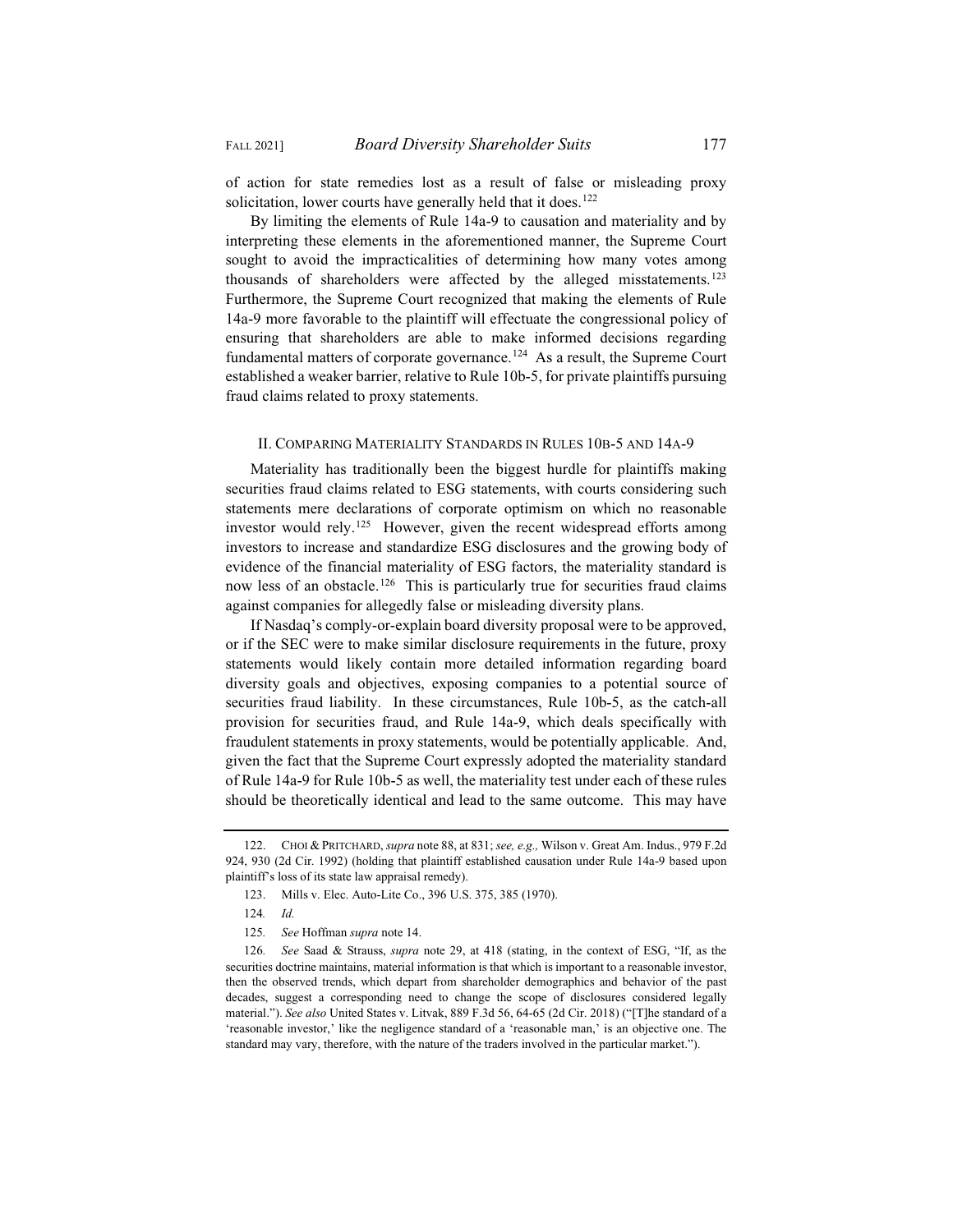been true at one time, but the rise of passive management has called this assumption into question. For Rule 10b-5, an allegedly false or misleading statement is material if there is a substantial likelihood that a reasonable investor would consider it important to his or her *trading decision* (i.e., to purchase or sell).<sup>127</sup> But, for Rule 14a-9, an allegedly false or misleading statement is material if there is substantial likelihood that a reasonable shareholder would consider it important in deciding *how to vote*. <sup>128</sup> While these standards may be sufficiently analogous in enough situations to consider them the same standard, the difference in decision type (*trading decision* versus *voting decision*) has considerable implications for a securities fraud claim related to diversity plans in proxy statements. The following section evaluates the materiality of board diversity, first under Rule 10b-5 and then under Rule 14a-9.

# A. *The Reasonable Investor*

Despite slight yet meaningful differences with respect to the materiality element, Rules 10b-5 and 14a-9 both agree that materiality is evaluated with respect to the "reasonable investor." Therefore, it is necessary to first consider what a "reasonable investor" is. However, the meaning of "reasonable investor" is not entirely clear; regulators, scholars, and courts have not universally agreed upon a definition.<sup>129</sup> Nevertheless, there seems to be a general consensus that the "reasonable investor" is an idealized, economically rational retail investor that invests for the long term.130 But, given the rise of passive investing and the drastic increase in institutional ownership, it may be time to reassess this definition.

<sup>127</sup>*. See* Basic, Inc. v. Levinson, 485 U.S. 224, 224, 235 (1988). Rule 10b-5, though considered a catch-all provision, is restricted to fraud "in connection with the purchase or sale of any security." 17 C.F.R. § 240.10b-5 (2020). Furthermore, it only applies to shareholders that purchased or sold a company's securities during the class period, i.e., dates during which the fraud purportedly occurred. *See generally* Elizabeth L. Yingling,*U.S. Securities Class Actions – An Overview*, Baker McKenzie, https://www.bakermckenzie.com/- /media/files/locations/india/overview\_of\_a\_securities\_class\_action\_suit.pdf?la=en.

<sup>128.</sup> TSC Indus. v. Northway, Inc., 426 U.S. 438, 439 (1976).

<sup>129</sup>*. See* Amanda M. Rose, *The Reasonable Investor of Federal Securities Law: Insights from Tort Law's Reasonable Person & Suggested Reforms*, 43 J. CORP. L. 77, 78-79 (2017) (describing the debate surrounding "reasonable investor" and noting Supreme Court precedent that materiality determinations via the reasonable investor test are highly fact-intensive); Stephen J. Choi & A.C. Pritchard, *Behavioral Economics and the SEC*, 56 STAN. L. REV. 1, 70 (2003) (describing the difficulties of defining "reasonable investor" since many investors suffer from behavioral biases and are easily led astray by overoptimism); Stefan J. Padfield, *Is Puffery Material to Investors? Maybe We Should Ask Them*, 10 U. PA. J. BUS.&EMP. L. 339, 340–41 (2008) (explaining survey results in which judges concluded no reasonable investor could find particular statements material while between 33% and 84% of the investors studied considered the statements material).

<sup>130</sup>*. See* Tom C.W. Lin, *Reasonable Investor(s)*, 95 B.U. L. REV. 461, 466–68 (2015); Saad & Strauss, *supra* note 29, at 400 (describing the "reasonable investor" as an "economically rational actor who relies solely on financial disclosures in making decisions about the purchase and sale of securities").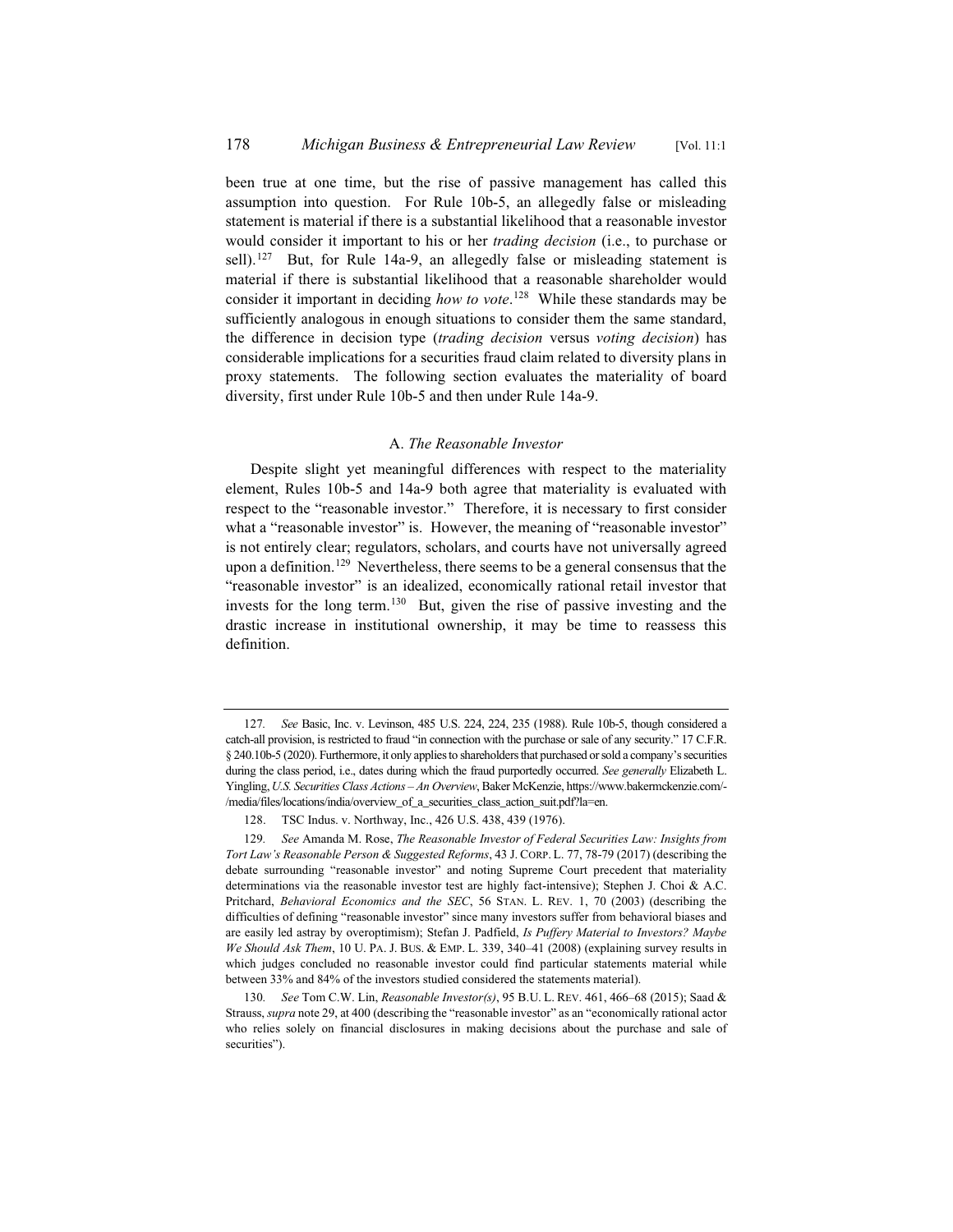Investors in the U.S. stock market can generally be separated into two categories: retail investors, which includes everyday, individual, nonprofessional investors; and institutional investors, which include professional investors such as mutual funds, pensions, and insurance companies.131 Currently, institutional investors own about 75 to 80% of the market value of publicly traded companies in the United States.132 Compare this to 1950, when retail investors owned over 90% of the stock of U.S. corporations.<sup>133</sup> As a result of this trend, approximately three-quarters of the shares in U.S. public companies are not owned directly by the constituency that apparently represents the "reasonable investor" in the market for public company stock.

Coinciding with this trend of increased institutional investor ownership has been a dramatic shift toward passive investing. Passive investing can be contrasted with active investing, which is a "hands-on" approach of picking individual stocks in order to beat the stock market's average returns.134 If a retail investor wants to engage in an active strategy, they either pick individual stocks on their own or hire a portfolio manager to do it for them. Passive investing, on the other hand, generally involves investing in an index, which is essentially a portfolio of potentially thousands of stocks that mirrors performance of the market as a whole and, thus, is subject to less risk than an active portfolio.<sup>135</sup> The only buying and selling that takes place from a passive investor's perspective is the buying and selling of "shares" in the index fund. From the perspective of the asset manager that is administering the index fund, buying and selling takes place to satisfy redemptions, invest new dollars, and ensure that the underlying fund reflects the relative weights of the companies in the index. Therefore, unlike active investing, there is no evaluation of whether the companies in the index are good investments because the fund simply tracks the index; however, asset managers trade an enormous volume of shares in order to keep the index in balance.<sup>136</sup>

The practicality of investing in the market portfolio, the relatively lower costs, and the evidence of underperformance of active managers have led to a massive growth of passive funds serving retail investors.<sup>137</sup> In fact, passive and active funds in the U.S. reached parity in April 2019, each totaling about \$4.3

<sup>131</sup>*. See generally* James Chen, *Institutional Investor*, INVESTOPEDIA (Mar. 20, 2020), https://www.investopedia.com/terms/i/institutionalinvestor.asp.

<sup>132</sup>*. See 80% of Equity Market Cap Held by Institutions*, *supra* note 21.

<sup>133.</sup> Alicia J. Davis, *A Requiem for the Retail Investor?*, 95 VA. L. REV. 1105, 1105 (2009).

<sup>134.</sup> The Investopedia Team, *Active vs. Passive Investing: What's the Difference?*, INVESTOPEDIA (Sept. 5, 2020), https://www.investopedia.com/news/active-vs-passive-investing.

<sup>135</sup>*. Id.*

<sup>136</sup>*. See, e.g.*, Chris Flood, *Popularity of Passive Investing Changes Rules of the Game*, FIN. TIMES (Oct. 21, 2019), https://www.ft.com/content/3cc857e0-d0c0-11e9-b018-ca4456540ea6.

<sup>137.</sup> Kenechukwu Anadu, Mathias Kruttli, Patrick McCabe & Emilio Osambela, *The Shift from Active to Passive Investing: Risks to Financial Stability?* 4 (Fed. Rsrv Bank of Bos, Working Paper No. 2018-060, 2020).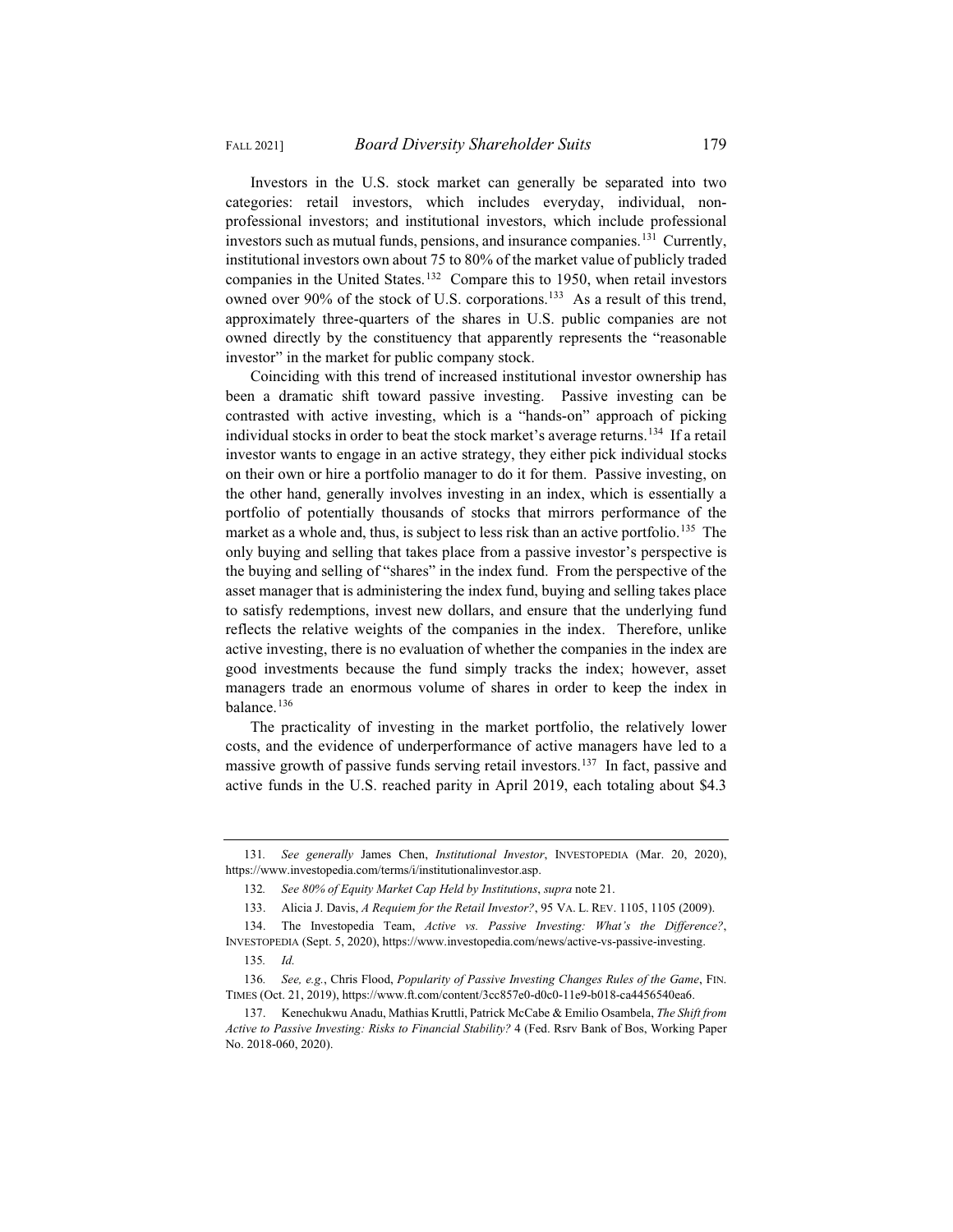trillion in assets.<sup>138</sup> Compare this to the end of 1998, when there were 6.5 times as many assets in actively managed U.S. stock funds as there were in index funds.<sup>139</sup> The main beneficiaries of this trend have been the Big Three asset managers: BlackRock, State Street, and Vanguard.<sup>140</sup> These three now own an average of 20.5% of outstanding shares of S&P 500 companies, and, together, they are the largest shareholder in  $88\%$  of those companies.<sup>141</sup> Furthermore, the growth in assets under management has given these asset managers considerable influence on the proxy voting process.<sup>142</sup> This is because investors in index funds do not own the underlying shares of the companies that are in the index; rather, the mutual fund owns the shares from which the investors in the index receive cash flows. Asset managers exercise voting rights on the fund's behalf.<sup>143</sup>

These significant changes in the ownership of public company stock require a reconsideration of the "reasonable investor" test. Asset managers vote the overwhelming majority of shares in the stock market and account for the most trading volume. Consequently, it is asset managers, and, in particular, the Big Three, who determine whether most proxy proposals succeed or fail.<sup>144</sup> Reflecting the objective nature of the "reasonable investor" test, the Second Circuit held that the "reasonable investor" may vary "with the nature of the traders involved in the particular market;"<sup>145</sup> therefore, the "reasonable investor" test in the market for public company stock should at least consider the perspective and actions of institutional investors. In light of the drastic changes in public stock ownership, to do otherwise (i.e., to treat today's "reasonable investor" as only an unsophisticated retail investor) would make the test glaringly incomplete. The following analysis of materiality under Rules 10b-5 and 14a-9 operates under the assumption that institutional investor behavior is relevant to an assessment of the "reasonable investor."

<sup>138.</sup> Tom Lauricella & Gabrielle DiBenedetto*, A Look at the Road to Asset Parity Between Passive and Active U.S. Funds*, MORNINGSTAR: BIG PICTURE (June 12, 2019), https:// www.morningstar.com/insights/2019/06/12/asset-parity.

<sup>139</sup>*. Id.*

<sup>140.</sup> Caleb N. Griffin, *Margins: Estimating the Influence of the Big Three on Shareholder Proposals*, 73 SMU L. REV. 409, 414 (2020) (finding that the Big Three together hold 81% of index fund assets, while other index fund providers struggle to compete).

<sup>141</sup>*. Id.* at 417, 419.

<sup>142</sup>*. See id.* at 442–43.

<sup>143.</sup> See, e.g., BARBARA NOVICK ET AL., THE INVESTMENT STEWARDSHIP ECOSYSTEM 13 (BlackRock July 2018), https://www.blackrock.com/corporate/literature/whitepaper/viewpointinvestment-stewardship-ecosystem-july-2018.pdf (estimating that only 8% of BlackRock's equity holdings are outsourced for voting purposes).

<sup>144</sup>*. See* Griffin, *supra* note 140, at 442–43.

<sup>145.</sup> United States v. Litvak, 889 F.3d 56, 64-65 (2d Cir. 2018); Saad & Strauss, *supra* note 29, at 418 (stating, in the context of ESG, "If, as the securities doctrine maintains, material information is that which is important to a reasonable investor, then the observed trends, which depart from shareholder demographics and behavior of the past decades, suggest a corresponding need to change the scope of disclosures considered legally material").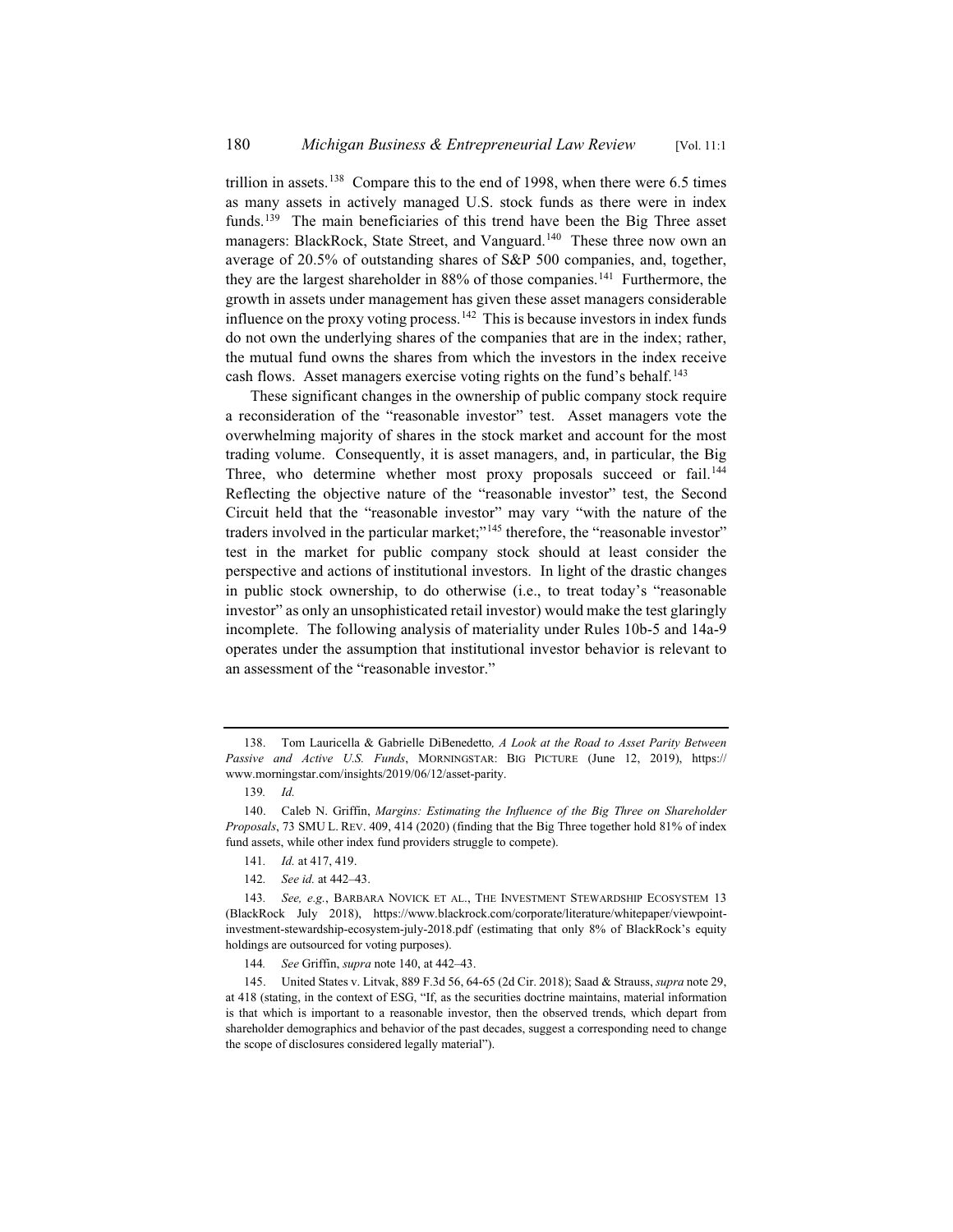#### B. *Materiality of Diversity Disclosures under Rule 10b-5*

Under Rule 10b-5, a statement is material if there is a substantial likelihood that a "reasonable investor" would consider the statement important to their decision *to buy or sell* the company's securities.<sup>146</sup> Therefore, a plaintiff alleging that a company made false or misleading statements in regards to its diversity plans and objectives must show that there is a substantial likelihood that a "reasonable investor" would have considered the diversity disclosures important to their decision to buy or sell the company's securities. Despite the increased attention on diversity in the boardroom, however, there is less support for the proposition that investors consider diversity important to a decision to buy or sell a company's stock.

# 1. Evidence of Rule 10b-5 Materiality from Institutional Investors

The most often-cited evidence of ESG's materiality are the attitudes of major asset managers, especially BlackRock.<sup>147</sup> BlackRock, as the largest asset manager in the world with \$8.7 trillion in AUM, carries considerable weight and influence.<sup>148</sup> When BlackRock makes a commitment to "making sustainability our new standard of investing,"149 it understandably makes headlines. However, less attention is paid to the effect of these commitments on how BlackRock buys and sells securities in its portfolios.

For example, BlackRock touts that it has achieved its goal of "having 100% of its active and advisory portfolios ESG-integrated."150 BlackRock defines ESG integration as "the practice of incorporating material ESG information into investment decisions with the objective of improving the long-term financial outcomes of our clients' portfolios, consistent with our clients' objectives."151 However, in its annually reviewed ESG Integration Statement that applies to all of BlackRock's investment divisions and investment teams, BlackRock provides no additional explanation as to what "material ESG information" may include.<sup>152</sup> BlackRock's client letter reveals that this definition includes some minimal level

<sup>146. 17</sup> C.F.R. § 240.10b-5 (2020) (stating that the rule applies to fraud "in connection with the purchase or sale of any security."); Basic, Inc. v. Levinson, 485 U.S. 224, 224 (1988).

<sup>147</sup>*. See, e.g.*, Saad & Strauss, supra note 29, at 413–14 (citing statements by BlackRock Chairman and CEO Larry Fink as evidence that "investors are keen to incorporate ESG data to achieve accurate pricing" and that "ESG data is acquiring financial materiality for firms with a more traditional, rather than SRI directed, orientation"); Eccles & Klimenko, *supra* note 40 (citing BlackRock's integration of ESG into financial analysis as evidence of ESG's materiality).

<sup>148.</sup> Christine Williamson, *BlackRock Sets Record with \$8.7 Trillion in AUM*, PENSIONS & INVS. (Jan. 14, 2021, 3:04 PM), https://www.pionline.com/money-management/blackrock-setsrecord-87-trillion-aum.

<sup>149</sup>*. Net Zero: A Fiduciary Approach*, BLACKROCK (2021), https://www.blackrock.com /corporate/investor-relations/blackrock-client-letter.

<sup>150</sup>*. Id.*

<sup>151.</sup> BLACKROCK, BLACKROCK ESG INTEGRATION STATEMENT 2 (2020), https:// www.blackrock.com/corporate/literature/publication/blk-esg-investment-statement-web.pdf.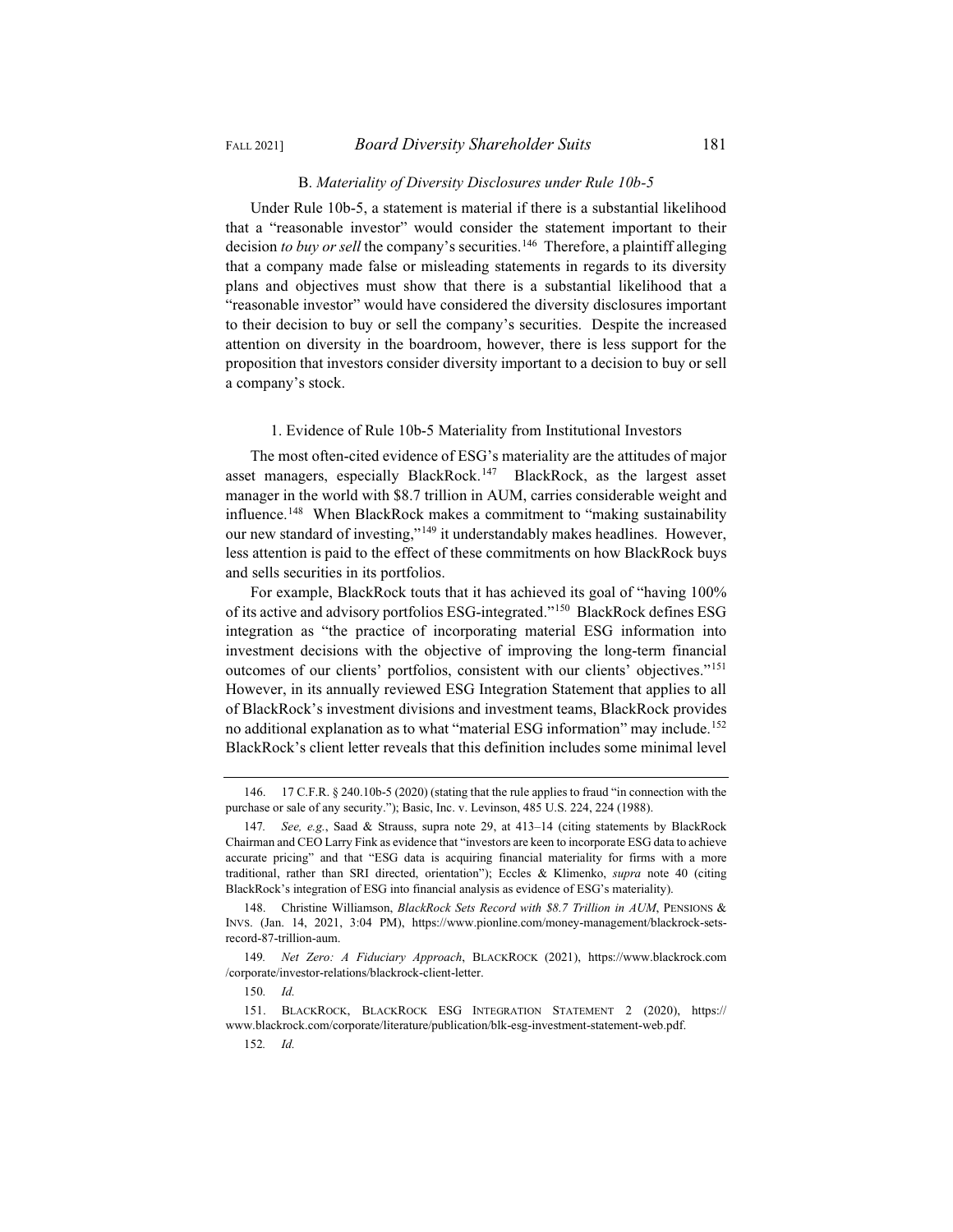of environmental screening, as it has pledged to remove companies generating more than 25% of revenues from thermal coal production from its discretionary active investment portfolios.153 But, outside of this environmental screening process, it is unclear how BlackRock is addressing the multitude of other factors that ESG entails, especially in regards to what companies' shares it buys and sells.

In particular, there does not appear to be a screening process related to diversity.154 In fact, when BlackRock discusses diversity, it uses soft language like "diversity *may* be material and *could* affect long-term performance" and that diversity "is playing an increasingly important role . . . in our investment solutions."<sup>155</sup> Despite this vague language, BlackRock has made commitments to addressing diversity in its proxy voting guidelines, which state that BlackRock may vote against members of a board of directors' nominating committee for not adequately accounting for diversity in their board composition.<sup>156</sup> BlackRock's proxy voting guidelines also encourage boards to disclose more diversity metrics.<sup>157</sup> It is crucial to note, however, that these efforts are not related to buying and selling company securities, which is the focus of the materiality inquiry under Rule 10b-5. Rather, they are related to engagement efforts, specifically via proxy voting, which is separate from buying and selling decisions.

Furthermore, because the assets of asset managers who are pushing ESG integration are heavily concentrated in passive funds,<sup>158</sup> these managers are only able to make ESG-related investment decisions with respect to a small subset of their AUM. BlackRock has already run into this issue; despite its commitment

155. Amelia Tan, *Inclusion and Diversity*, BLACKROCK, https://www.blackrock.com/uk /individual/insights/blog/investing-in-inclusion-diversity (last visited Nov. 7, 2021).

156. BLACKROCK, BLACKROCK INVESTMENT STEWARDSHIP: PROXY VOTING GUIDELINES FOR U.S. SECURITIES, *supra* note 58, at 6 ("To the extent that a company has not adequately accounted for diversity in its board composition within a reasonable timeframe, based on our assessment, we may vote against members of the nominating/governance committee for an apparent lack of commitment to board effectiveness.").

<sup>153</sup>*. Sustainability as BlackRock's New Standard for Investing*, BLACKROCK, https://www.blackrock.com/au/individual/blackrock-client-letter (last visited Nov. 7, 2021).

<sup>154</sup>*. See, e.g.*, Larry Fink, *Larry Fink's 2021 Letter to CEOs*, BLACKROCK, https://www.blackrock.com/corporate/investor-relations/larry-fink-ceo-letter. Larry Fink's 2021 letter to portfolio companies focused heavily on BlackRock's commitments to environmental sustainability. *Id.* Diversity received little attention; when it was discussed, Fink only asked that "disclosures on talent strategy fully reflect . . . long-term plans to improve diversity, equity, and inclusion, as appropriate by region," which will help BlackRock "better understand the deep interdependence between environmental and social issues." *Id.* Compare this to the relatively explicit standards imposed on sustainability, such as the "heightened-scrutiny model in . . . active portfolios" for companies "that pose significant climate risk (including flagging holdings for potential exit)". *Id.*

<sup>157</sup>*. Id.*

<sup>158.</sup> Fichtner et al., *supra* note 20, at 304 ("The share of AuM in passive funds is well over 80 percent for BlackRock, Vanguard, and State Street. . . ."). Index fund managers together account for over \$11 trillion in AUM. Gregor Stuart Hunter, *Index-Fund Trillions are Distorting Prices in the S&P 500*, BLOOMBERG (Jan. 13, 2021, 2:13 PM), https://www.bloomberg.com/news/articles/2021- 01-13/trillions-of-dollars-in-index-funds-are-distorting-the-s-p-500.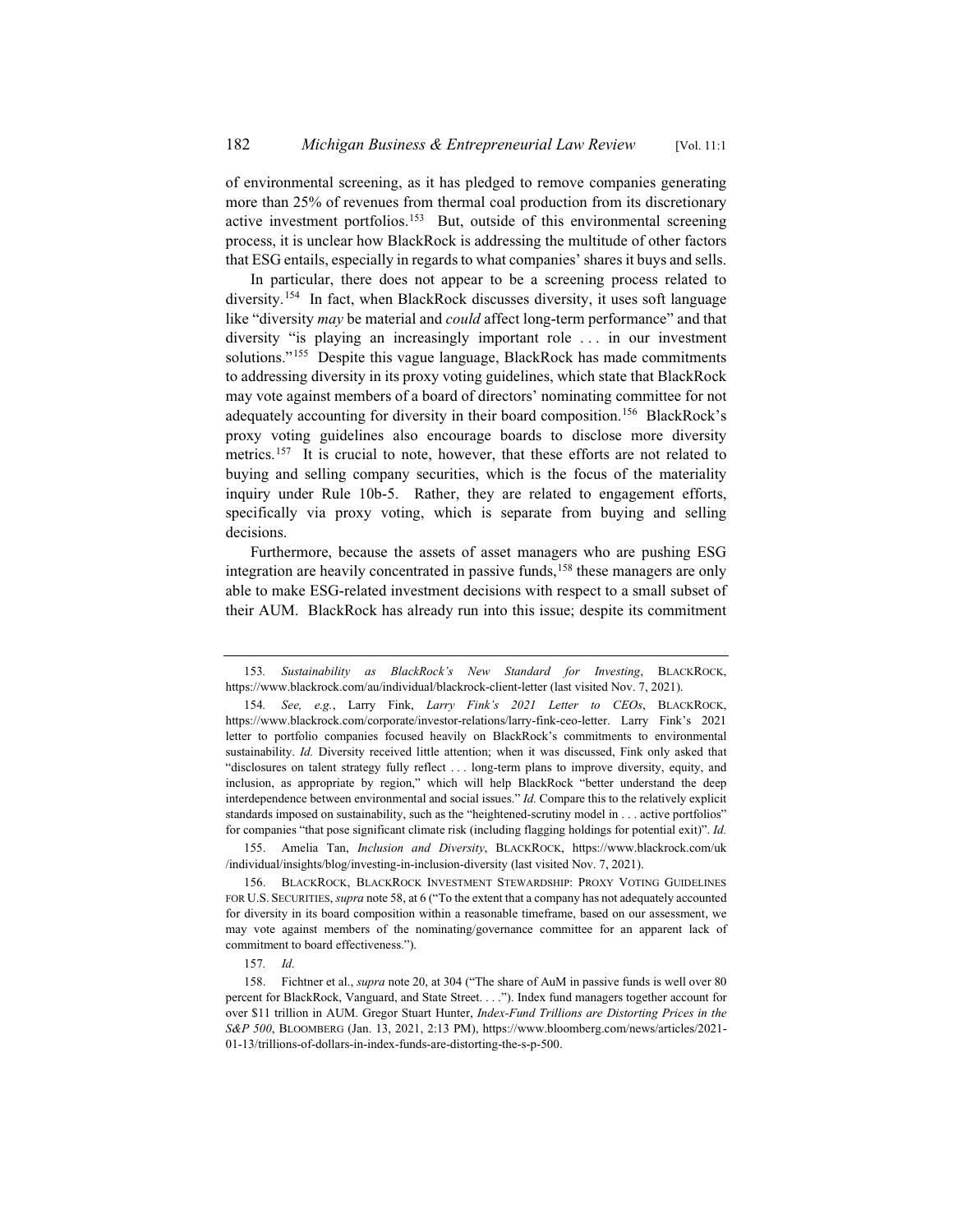to sustainability, it holds over \$85 billion in coal company stock.<sup>159</sup> One explanation for this is that some coal-related companies do not meet BlackRock's 25% threshold for divestiture, but the bigger issue is that 90% of BlackRock's assets are in passive funds,<sup>160</sup> the contents of which BlackRock is unable to alter because these funds track an index which BlackRock does not control (though, it does choose which indices to track). Therefore, regardless of any commitment to ESG integration, BlackRock has to hold some coal company stock and some of every other company's stock with which it may disagree on ESG-related matters. The hands of other managers of passive funds are similarly tied;<sup>161</sup> and, given the dramatic rise in assets under passive management, this trend is likely to

As a result of these limitations, BlackRock has been accused of "greenwashing," the process of falsely making a business seem more environmentally friendly than it really is.<sup>162</sup> And BlackRock, which literally can't put its money where its mouth is with respect to 90% of its assets, is a worthy candidate of such criticism, as are other major index fund providers.<sup>163</sup> Greenwashing is similar to "cheap talk," a concept in game theory that refers to communication between players that does not directly affect the payoffs of the game, meaning that it does not affect outcomes.<sup>164</sup> More specifically, cheap talk is communication in the market that is (1) costless to transmit and receive, (2) non-binding, and  $(3)$  unverifiable.<sup>165</sup> In this context, a fund saying that ESG is important is costless, non-binding, and generally unverifiable communication. The motivation for saying this is clear – funds want to attract capital. Kim  $\&$ Yoon provide support for this proposition. They find that active fund managers who sign on to the United Nation's Principles for Responsible Investment (PRI),

162*. See, e.g.*, Richard Henderson, *BlackRock Joins Climate Action Group after 'Greenwash' Criticism*, FIN. TIMES (Jan. 9, 2020), https://www.ft.com/content/16125442-32b4-11ea-a329- 0bcf87a328f2 (citing criticism of BlackRock by former US vice-president Al Gore and Christopher Hohn of sustainable hedge fund TCI for being "full of greenwash"); Williams-Grut, *supra* note 159.

continue and become even more pronounced.

<sup>159.</sup> Oscar Williams-Grut, *BlackRock Accused of 'Greenwashing' \$85bn Coal Investments*, YAHOO! FIN. (Jan. 13, 2021), https://uk.finance.yahoo.com/news/blackrock-larry-fink-climate-lettergreenwashing-reclaim-finance-urgewald-070023916.html.

<sup>160</sup>*. See* Liam Kennedy, *BlackRock: Active Transformation*, IPE (Jan. 2018), https:// www.ipe.com/blackrock-active-transformation/10022518.article (finding that "BlackRock's \$300bn in active equity may represent less than 10% of its overall equity AUM").

<sup>161</sup>*. See* Debbie Carlson, *BlackRock's Push on ESG is Coming at 'A Business-Friendly Pace'*, MARKETWATCH (Feb. 6, 2021, 12:21 PM), https://www.marketwatch.com/story/blackrocks-push-onesg-and-climate-goals-is-coming-at-a-business-friendly-pace-11612226740. ("According to Fossil Free Funds, 6.38% of 312 BlackRock/iShares equity funds hold fossil-fuel companies, representing \$104 billion. Vanguard has 6.1%, or \$262 billion of fossil-fuel companies in 100 equity funds, and Fidelity has \$84 billion, or 5%, invested in fossil-fuel stocks across 297 equity funds.").

<sup>163.</sup> A study by Allianz Global Management finds that only 1% of portfolios worldwide are managed in an ESG-conscious way, suggesting that, while the narrative surrounding ESG may have shifted among institutional investors, actual integration of ESG has lagged. *See* ALLIANZ GLOB. INVS., SUSTAINABLE INVESTING REPORT 2019, *supra* note 46, at 22.

<sup>164</sup>*. See* Crawford & Sobel, *supra* note 18.

<sup>165</sup>*. See* Joseph Farrell, *Cheap Talk, Coordination, and Entry*, 18 RAND J. ECON. 34, 34 (1987).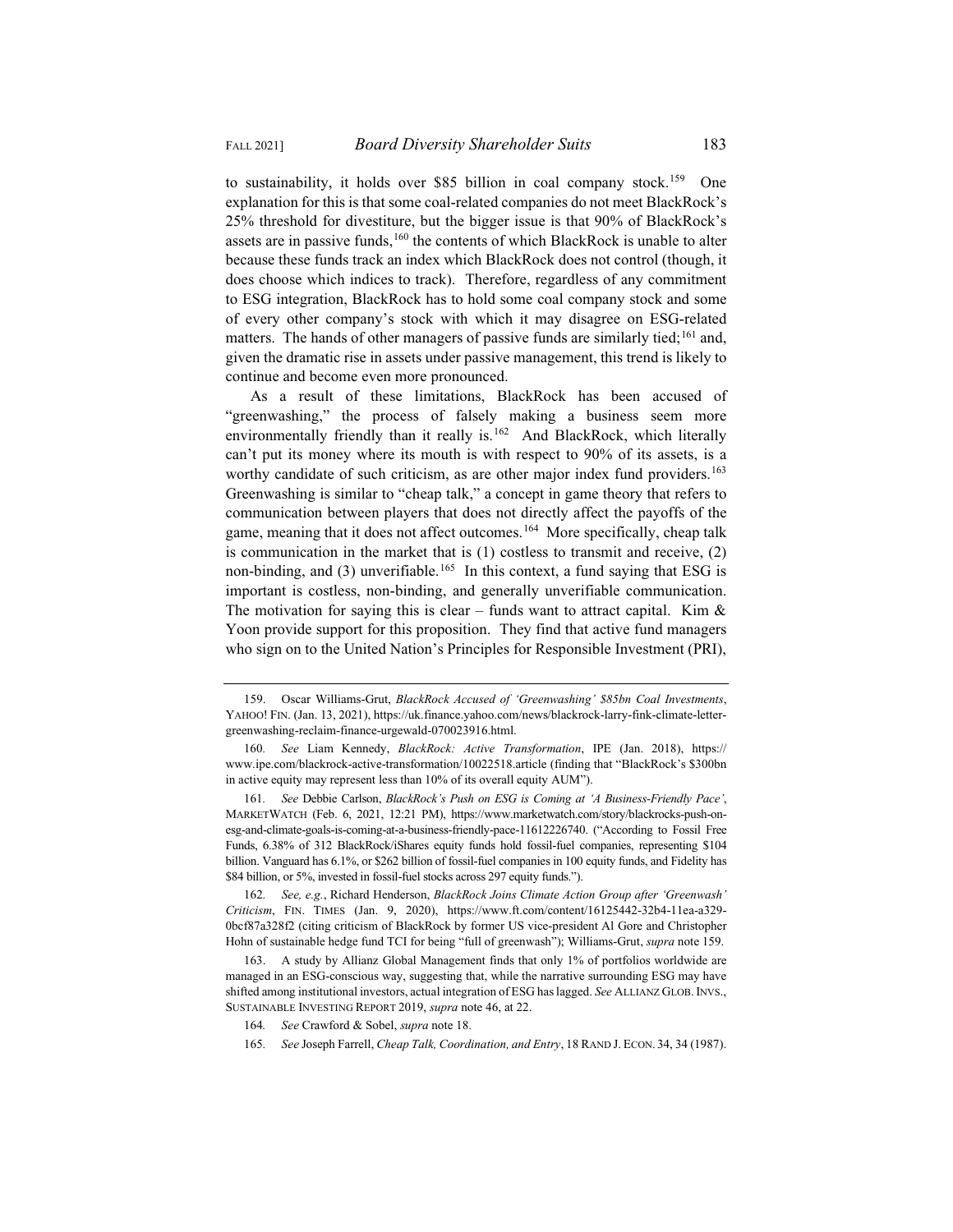a (non-binding) initiative in which fund managers commit to incorporating ESG into their portfolio decision-making,<sup>166</sup> experience large fund inflows, regardless of the funds' prior ESG performance.167 However, after signing on, PRI funds do not show improvements in fund-level ESG scores and even experience a decrease in portfolio return, providing considerable support for the cheap talk hypothesis in the context of ESG.168

Despite its roots in environmental sustainability, greenwashing and the similar concept of cheap talk can be extended to diversity as well. Major asset managers have been very outspoken in their support for diversity and inclusion;169 however, they do not appear to be as enthusiastic about implementation. First, BlackRock and other major asset managers have not made any firm commitment to orient their active portfolios according to diversity factors, and they are restricted from doing so with respect to their passive funds. Second, initiatives at BlackRock and other major asset managers that pertain specifically to diversity do not appear to extend past board engagement into the actual *buying and selling* of a company's stock. Therefore, despite what these asset managers may say, citing institutional investor efforts on ESG as proof of materiality under Rule 10b-5 is not a compelling argument. In fact, their talk is cheap.

But what about the literature supporting the financial materiality of a diverse board?170 First, while the majority of studies support the conclusion that diversity in the boardroom increases financial performance, the literature is not

<sup>166</sup>*. What Are the Principles for Responsible Investment?*, PRINCIPLES FOR RESPONSIBLE INV., https://www.unpri.org/pri/what-are-the-principles-for-responsible-investment (last visited Nov. 7, 2021). Institutional investor signatories to the Principles for Responsible Investment commit to six principles: (1) to incorporate ESG issues into investment analysis and decision-making processes, (2) to be active owners and incorporate ESG issues into their ownership policies and practices, (3) to seek appropriate disclosure on ESG issues by the entities in which they invest, (4) to promote acceptance and implementation of the Principles within the investment industry, (5) to work together to enhance their effectiveness in implementing the Principles, and (6) to each report on their activities and progress towards implementing the Principles. *Id.* However, the Principles are described as "voluntary and aspirational" and are not legally binding. *Id.*

<sup>167</sup>*. See* Soohun Kim & Aaron S. Yoon, Analyzing Active Managers' Commitment to ESG: Evidence from United Nations Principles for Responsible Investment 13–14 (Mar. 17, 2020) (unpublished manuscript).

<sup>168</sup>*. Id.* at 14–15, 17; s*ee also* Gibson et al., *Responsible Investing Around the World* 4–6 (Euro. Corp. Governance Inst., Fin. Working Paper No. 712/2020) (2020) (finding that US-based PRI signatory institutions that partially implement ESG strategies exhibit worse portfolio-level ESG scores than non-PRI institutions). It is important to note that inflows increased into funds that signed the PRI, suggesting that institutional investors may value ESG generally. *Id.* But, again, this proposition is related to ESG *generally* and not a specific ESG factor, like diversity. It also does not apply to the actual buying and selling in the securities of public companies, which the Gibson et al. study concludes is not affected by signing onto the PRI. *Id.*

<sup>169</sup>*. See* CFA INST., DRIVING CHANGE: DIVERSITY & INCLUSION IN INVESTMENT MANAGEMENT 5 (2018), https://www.cfainstitute.org/-/media/documents/survey/diversity-andinclusion-report-full.ashx (finding that 83% of more than 800 institutional investors surveyed said gender diversity is important to them).

<sup>170</sup>*. See supra* text accompanying note 68.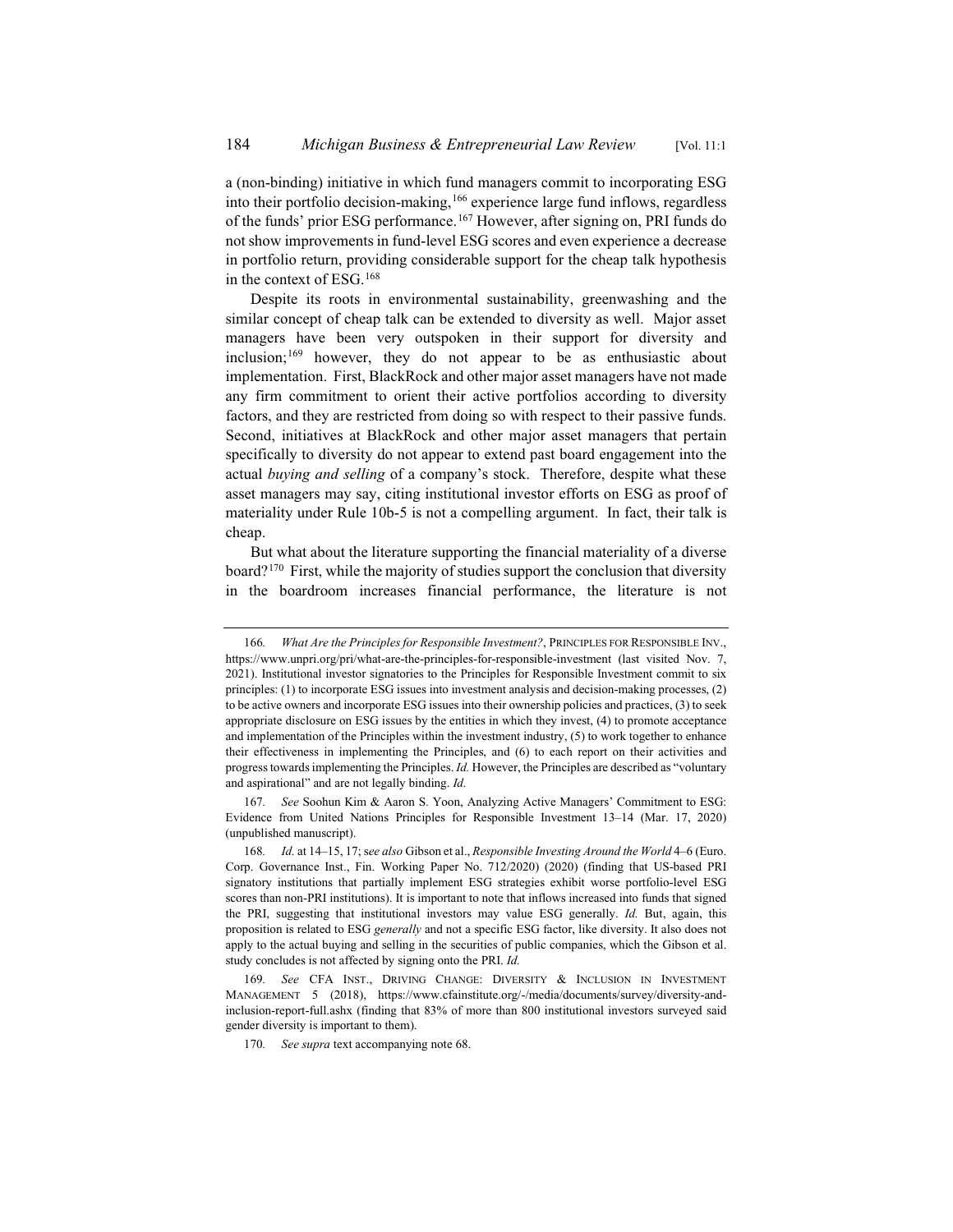conclusive.171 Second, and more importantly, these studies are not asking the right question; they ask whether companies with a diverse board experience better returns than those without a diverse board. But this is a different question than what is necessary under the materiality test in Rule 10b-5, which asks whether there is a substantial likelihood that a reasonable investor would consider the diversity of a company's board as an important factor in deciding whether to purchase or sell the company's shares. To provide support in this context, a study would need to show that the diversity of a prospective portfolio company's board affects whether funds include the company in their portfolios (i.e. that board diversity matters to how institutional investors *purchase and sell* securities); however, to date, there has been no such evidence.<sup>172</sup> Therefore, though

favorable to the materiality of board diversity in a general financial sense, the literature and the efforts by institutional investors do not clearly support the more specific notion of materiality under Rule 10b-5.

#### 2. Evidence of Rule 10b-5 Materiality from Retail Investors

Generalized claims about what investors want in regard to ESG are nearly always made in relation to institutional investors, reflecting a top-down approach to ESG in the investment community.<sup>173</sup> However, this ignores what retail investors think about the issue, which is crucial to materiality under Rule 10b-5 and its analysis of the reasonable investor. While there have been a significant number of studies and surveys about what professional managers think and how they behave in relation to ESG, there has been comparably little examination of retail investors in this context. And, where there is evidence, it lacks support for the materiality of board diversity under Rule 10b-5.

Vontobel Asset Management conducted possibly the most comprehensive survey of retail investors globally concerning ESG, and its findings are instructive here. Most notably, the study finds that 76% of retail investors in the US know nothing about ESG investment.174 Furthermore, of retail investors globally who

<sup>171</sup>*. Id.*

<sup>172.</sup> Related studies find support for greater net inflows by into funds with high sustainability ratings; but this is applied to ESG as a whole, so its explanatory power in the context of board diversity is not as strong. *See, e.g.*, Samuel M. Hartzmark & Abigail B. Sussman, *Do Investors Value Sustainability? A Natural Experiment Examining Ranking and Fund Flows* (Euro. Corp. Governance Inst. Finance Working Paper No. 565/2018, 2019) (finding that funds with high sustainability ratings receive greater positive fund flows than those with low sustainability ratings). Other studies on institutional investors concern ESG ratings of the funds themselves and how this affects fund performance; however, this suffers from the same problem–it does not address the question of whether board diversity is an important factor in determining whether to include a company in the fund. *See, e.g.*, Rajna Gibson, Philipp Krueger & Shema F. Mitali, *The Sustainability Footprint of Institutional Investors: ESG Driven Price Pressure and Performance* (Eur. Corp. Governance Inst., Finance Working Paper No. 571/2018, 2021) (finding that institutional investors with better sustainability footprints outperform).

<sup>173</sup>*. See, e.g.*, Eccles & Klimenko, *supra* note 40, (citing interviews with professional asset managers and high net worth individuals).

<sup>174.</sup> BANK VONTOBEL AG, DRIVE POSITIVE CHANGE WITH ESG 9 (2019).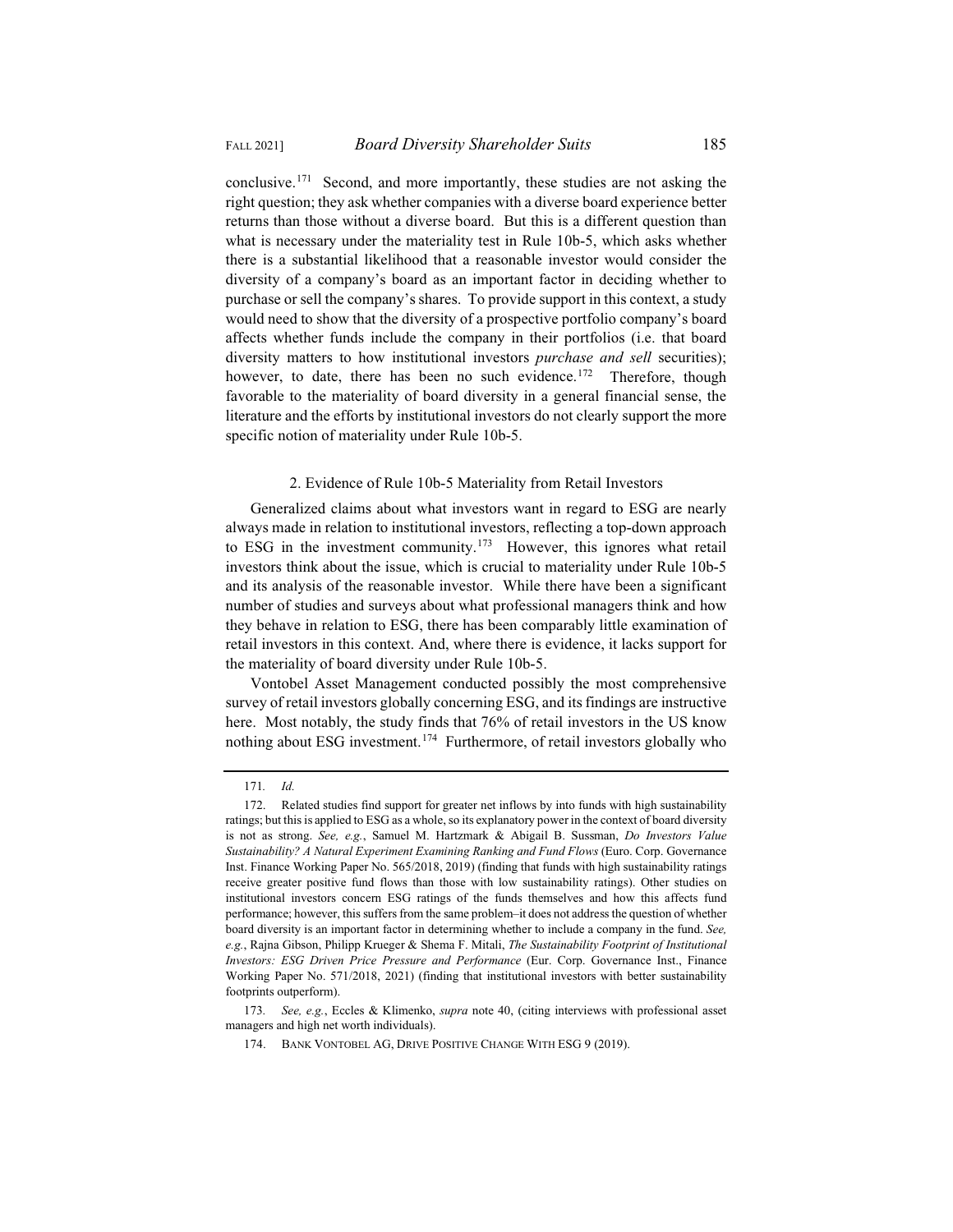had heard of ESG, 46% expressed concerns that they do not have sufficient savings and investments "to indulge in the luxury of an ESG approach," and 23% expressed concerns that an ESG approach would compromise performance (increasing to  $43\%$  among those with over \$100,000 to invest).<sup>175</sup> Despite these findings, a retail investor survey by Allianz shows that 75% of respondents are interested in sustainable investments; however, this does not support to the specific proposition that retail investors consider board diversity an important factor when deciding whether to purchase or sell a company's securities.<sup>176</sup> Surveys are not a reliable indicator of materiality, especially in the context of ESG. The literature has long understood that research participants tend to bias their responses in surveys in order to appear in a more favorable light.<sup>177</sup> Not surprisingly, this has been observed in the ESG context as well.<sup>178</sup> Furthermore, even if these surveys were taken into account, they suggest that retail investors are largely in the dark when it comes to ESG investing. And, among the retail investors that are apparently aware and interested, there is little evidence to suggest that these investors incorporate diversity, an ESG factor long considered difficult to integrate, into their investment decisions.

Nevertheless, the literature provides some support for the notion that retail investors care about ESG. For example, Martin & Moser find that potential retail investors in an experimental market setting respond more positively to voluntary disclosure of green investment than to no report.<sup>179</sup> Likewise, in an experimental market setting, Cheng, Green & Ko find that investors perceive ESG indicators to be more important than indicators unrelated to ESG and that investors are more willing to invest in a company whose ESG indicators have high strategic relevance.<sup>180</sup> However, these are laboratory tests; therefore, their explanatory value in the actual securities markets is limited.<sup>181</sup> More specifically, retail investors' allocation in a hypothetical portfolio of hypothetical money is not strong evidence of materiality under Rule 10b-5—if institutional investors need to put their money where their mouth is in regards to their support for ESG and

<sup>175</sup>*. Id.* at 19.

<sup>176.</sup> ALLIANZ GLOB. INVS., SUSTAINABLE INVESTING REPORT 2019, *supra* note 46, at 22.

<sup>177</sup>*. See* Douglas P. Crowne & David Marlowe, *A New Scale of Social Desirability Independent of Psychopathy*, 24 J. OF CONSULTING PSYCH. 349 (1960); *see also* Stepan Vesely & Christian A. Klöckner, *Social Desirability in Environmental Psychology Research: Three Meta-Analyses*, 11 FRONTIERS PSYCH. 1395 (2020).

<sup>178</sup>*. See, e.g.*, Christine Kormos & Robert Gifford, *The Validity of Self-report Measures of Proenvironmental Behavior: A Meta-analytic Review*, 40 J. OF ENVIRONMENTAL PSYCHOLOGY 359, 369 (2014) (finding that self-report validity can vary widely across surveys of proenvironmental behavior).

<sup>179.</sup> Patrick M. Martin & Donald V. Moser, *Managers' Green Investment Disclosures and Investors' Reaction*, 61 J. ACCT.&ECON. 239, 252–53 (2016).

<sup>180.</sup> Mandy M. Cheng, Wendy J. Green & John C. Ko, *The Impact of Strategic Relevance and Assurance of Sustainability Indicators on Investors' Decisions*, 34 AUDITING: J. OF PRAC.&THEORY 131, 131 (2014).

<sup>181.</sup> Response bias is observed in experiments, as well. *See* Crowne & Marlowe *supra* note 177; Vesely & Klöckner, *supra* note 177; Kormos & Gifford, *supra* note 178.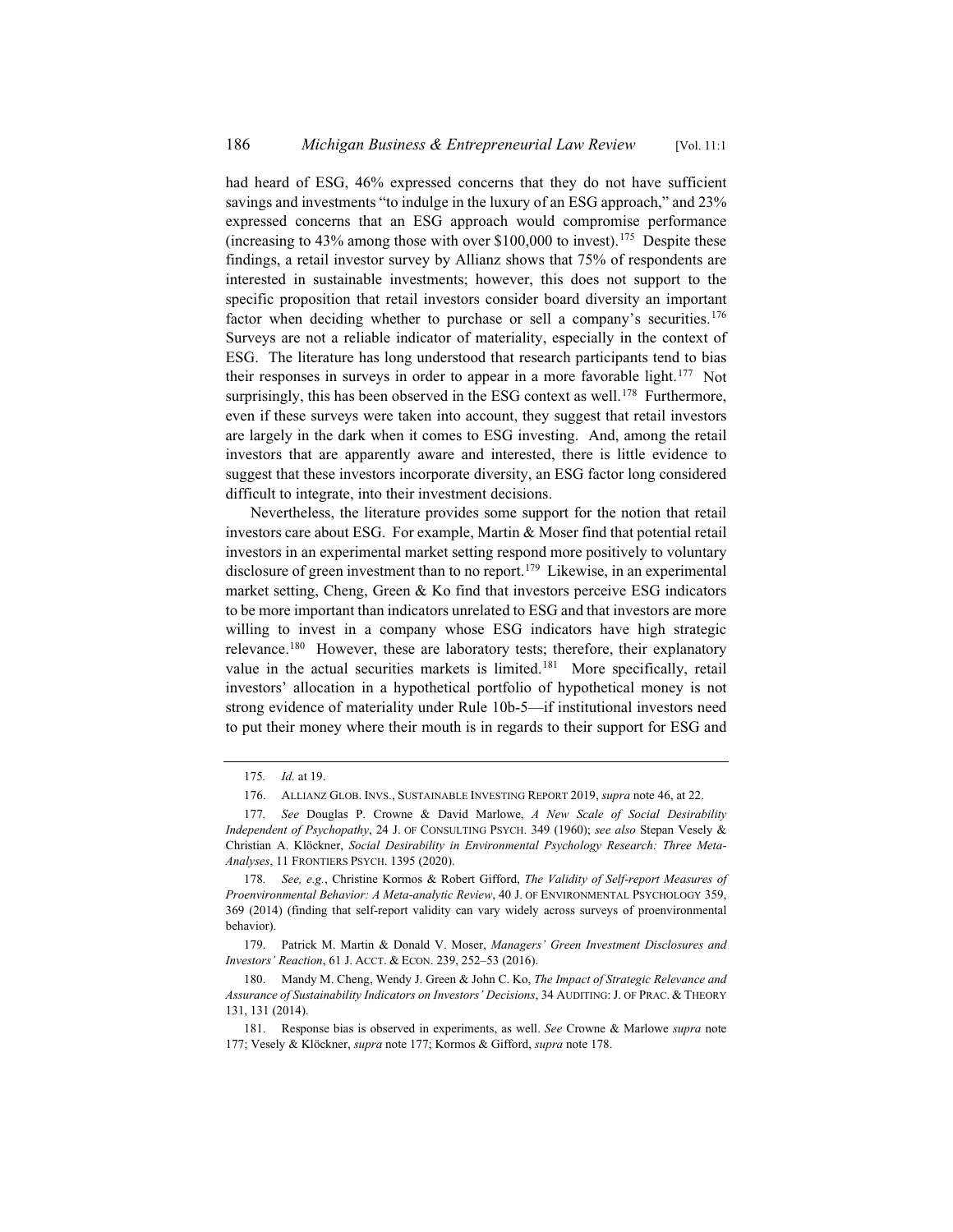diversity before the Rule 10b-5 materiality analysis changes, the same should be expected from retail investors.

In fact, the literature also provides support for the proposition that retail investors do not care about ESG. For example, Moss et al. examine the link between company-level ESG factors and retail investors' buying and selling behaviors, not in a laboratory, but in the actual markets.<sup>182</sup> In a first-of-its-kind study, Moss et al. use data from Robinhood Markets Inc. to provide direct evidence on retail investor portfolio decisions.<sup>183</sup> Focusing on press releases rather than surveys or studies of ESG performance, they conduct an event study that compares outcome variables across event and non-event days (i.e. days with an ESG-related press release and days without an ESG-related press release) and find that the retail investor response to ESG-related press releases is indistinguishable from days without ESG-related press releases.<sup>184</sup> As a result, they conclude that ESG disclosure is irrelevant to retail investors' portfolio reallocation decisions.185

These research findings, in coordination with retail investor surveys regarding ESG, describe a retail investor community that does not make investment decisions according to ESG factors. Instead, it appears as though most retail investors do not even know about ESG; and, of the ones that do, ESG is not an important factor in their decision to buy or sell a company's securities.<sup>186</sup> Yet, many retail investors say they are interested in  $ESG<sub>187</sub>$  suggesting that the greenwashing/cheap talk hypothesis may aptly apply to individual investors as well.<sup>188</sup> Furthermore, while these studies and surveys of retail investors focus on ESG generally, such a conclusion may also be consistent with retail investor

<sup>182.</sup> Austin Moss, James P. Naughton & Clare Wang, *The Irrelevance of ESG Disclosure to Retail Investors* 1–2 (working paper, 2020).

<sup>183</sup>*. Id.* Robinhood is a discount brokerage that offers commission-free trading through its website and mobile app. The service has more than 13 million users, and is seen as a proxy for retail trading activity. Matthew Johnston, *How Robinhood Makes Money*, INVESTOPEDIA (Mar. 14, 2021), https://www.investopedia.com/articles/active-trading/020515/how-robinhood-makes-money.asp; *see generally* Maggie Fitzgerald, *Retail Investors Continue to Jump into the Stock Market after GameStop Mania*, CNBC (Mar. 10, 2021), https://www.cnbc.com/2021/03/10/retail-investor-ranks-in-thestock-market-continue-to-surge.html (describing Robinhood's popularity and the increasing presence of retail investment).

<sup>184</sup>*. See* Moss, Naughton & Wang, *supra* note 182, at 20–21.

<sup>185</sup>*. Id.*

<sup>186</sup>*. See* BANK VONTOBEL AG *supra* note 175 and accompanying text. Therefore, to suggest that ESG is a mainstream investment strategy would be factually inaccurate. *See, e.g.*, The Readback, *Sustainable Investing Hits a Tipping Point*, Barron's, at 0:25 (Jan. 22, 2020, 5:26:37 PM), https://www.barrons.com/podcasts/the-readback/65-sustainable-investing-hits-a-tipping-point/88551690- 206a-45e9-9132-a702d40ce31b?page=1 (stating that ESG is "blazing a new path into the mainstream").

<sup>187</sup>*. See* ALLIANZ GLOB. INVS., SUSTAINABLE INVESTING REPORT 2019, *supra* note 46, at 22.

<sup>188</sup>*. See supra* notes 164–65 and accompanying text; *see also* Lorianne Mitchell & Wesley Ramey, *Look How Green I Am! An Individual-level Explanation for Greenwashing*, 12 J. OF APPLIED BUS.&ECON. 40, 42–43 (explaining that motivations for greenwashing extend apply not only to companies but also to individuals, who selfishly contend to be perceived as altruistic because it elevates one's status).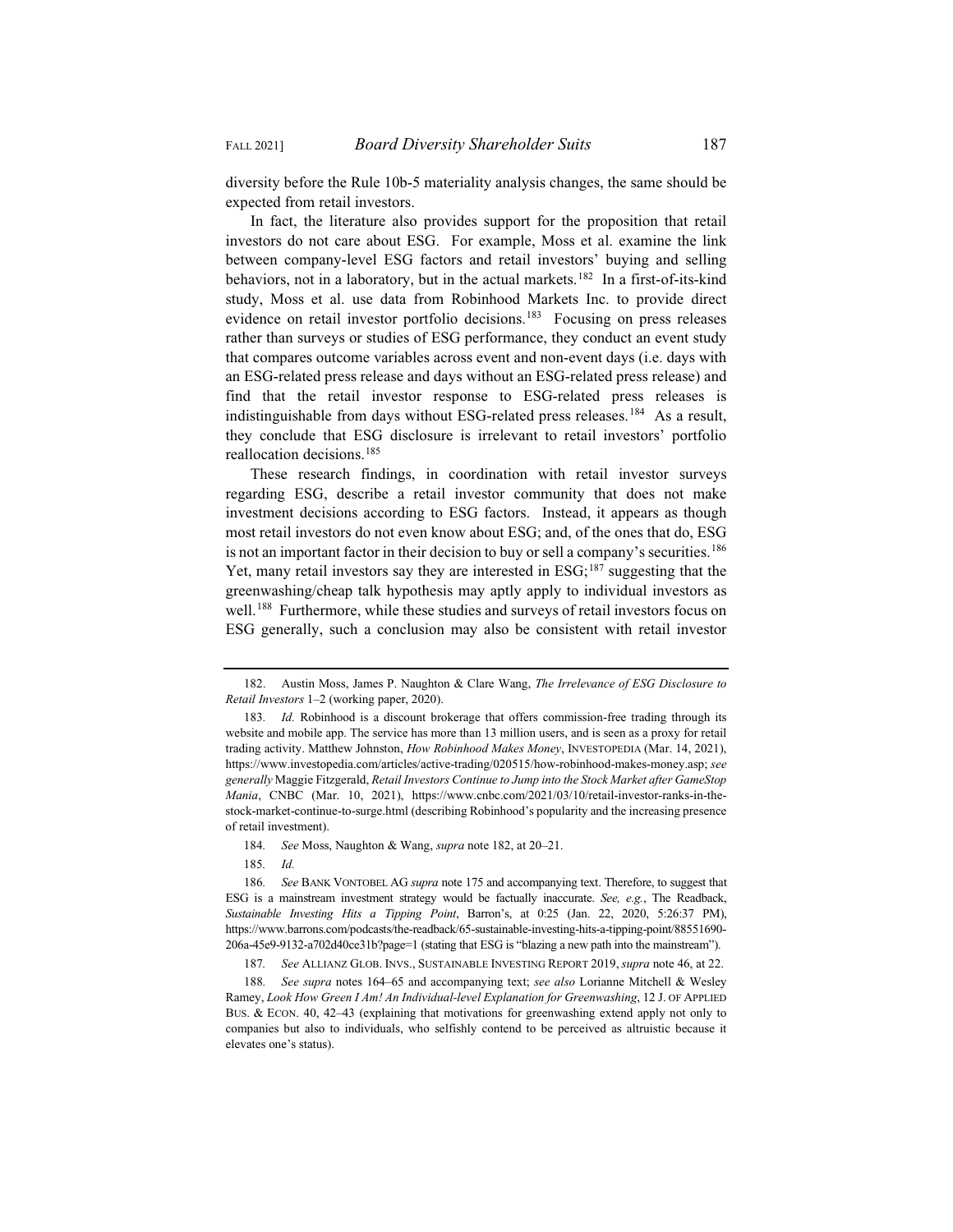attitudes towards board diversity. Consequently, the current behavior of retail investors provides little support for the materiality of board diversity under Rule 10b-5.

In summary, despite claims from investors that ESG is "important" and that they plan to take action to increase board diversity,  $189$  the buying and selling habits of institutional and retail investors suggest that board diversity is not an important factor when determining whether to invest in a company. Rather, in the context of actual buying and selling decisions, statements from investors regarding board diversity are mostly cheap talk—costless, nonbinding, and unverifiable.<sup>190</sup> As a result of these characteristics, plaintiffs in a securities fraud suit alleging false or misleading statements related to board diversity would likely face challenges in pleading materiality under Rule 10b-5.

# C. *Materiality of Diversity Disclosures under Rule 14a-9*

Under Rule 14a-9, which applies to proxy statements specifically, a statement is material if correct disclosure of the statement would have assumed actual significance in a reasonable shareholder's deliberations *regarding how to vote* at a special or annual shareholders meeting.<sup>191</sup> There are many different issues that are voted upon at a shareholders meeting; therefore, it is important to identify the particular voting decision to which a misstatement under Rule 14a-9 is relevant. In relation to allegedly false or misleading statements regarding board diversity, the relevant voting decision would be the election of directors and/or members of the nominating committee. Consequently, the argument in favor of Rule 14a-9 materiality in this context would be that correct disclosure about a company's board diversity would have assumed actual significance in a reasonable shareholder's deliberations with respect to director elections. While the materiality argument under Rule 10b-5 fell flat because of its focus on buying and selling decisions, there is a growing body of evidence that board diversity is an important factor in how investors cast votes for directors, making a strong case for materiality under Rule 14a-9.

# 1. Evidence of Rule 14a-9 Materiality from Institutional Investors

Institutional investors have massive influence over shareholder voting. Institutional ownership in publicly traded companies in the US is around 80%. While institutional ownership as a category comprises a vast, heterogeneous group of funds, concentration of ownership among the largest institutional shareholders is nevertheless striking. For example, among the twenty biggest US corporations, the largest five institutional shareholders control a median of

<sup>189</sup>*. See supra* Section I.B.

<sup>190</sup>*. See* Crawford & Sobel, *supra* note 18; *see* Farrell, *supra* note 165.

<sup>191.</sup> TSC Indus., Inc. v. Northway, Inc., 426 U.S. 438, 439 (1976); *see* 17 CFR § 240.14a-9(a) (2021).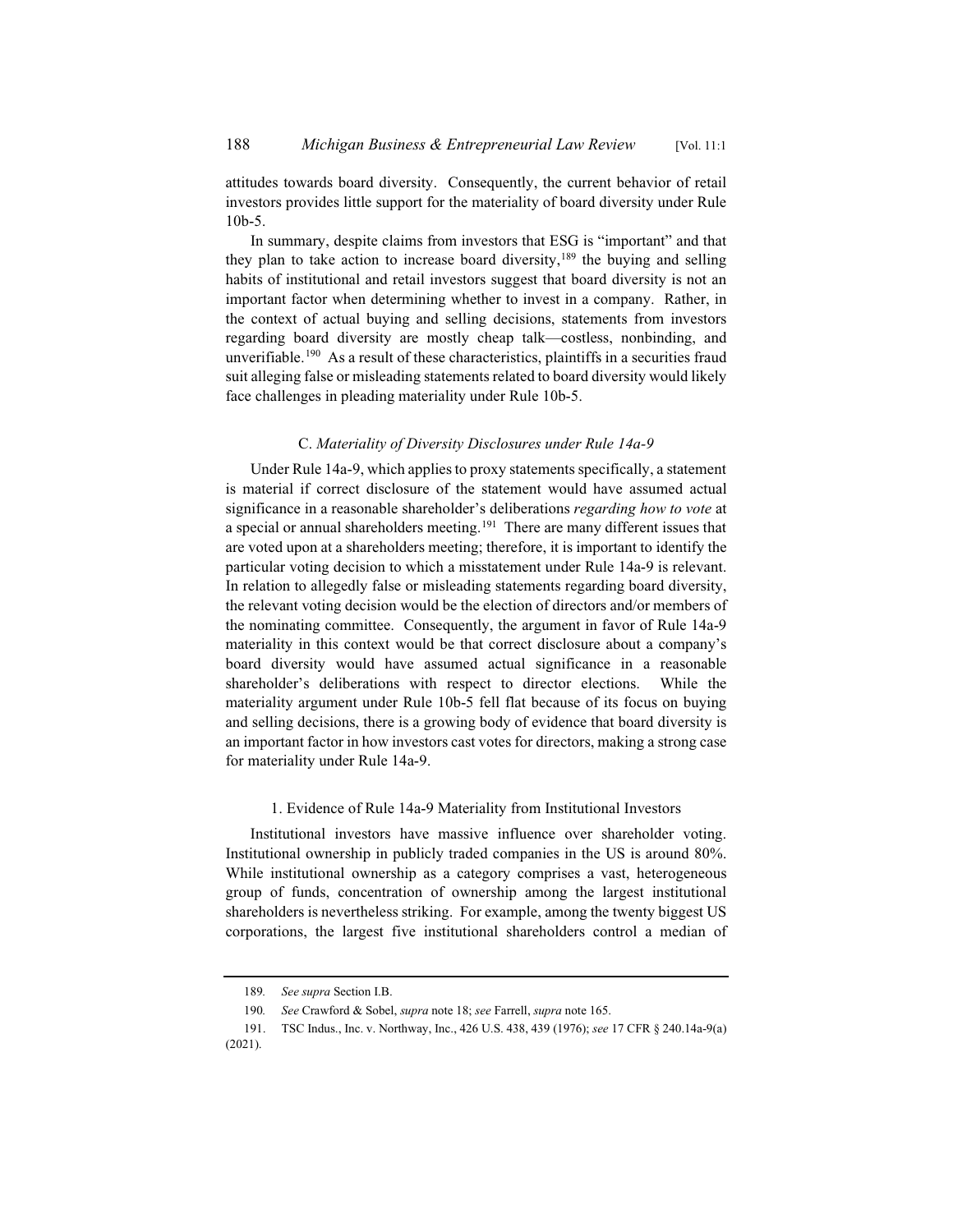approximately  $20\%$  of outstanding stock.<sup>192</sup> The largest twenty institutional shareholders control a median of approximately 33% of stock; and the largest fifty control a median of approximately  $44\%$  of stock.<sup>193</sup> And these numbers are expected to steadily grow.

Fund managers generally have the right and, typically, the obligation to vote the shares they own on behalf of fund investors. While clients with equity separate accounts (i.e., an investment portfolio owned by an individual investor and managed by a professional asset manager, as opposed to an index fund which has many individual investors) may choose not to delegate voting responsibility to the asset manager, this rarely occurs.<sup>194</sup> For example, BlackRock estimates that, across its equity holdings, only about 8% of AUM are outsourced to an independent fiduciary to vote–BlackRock votes the rest.<sup>195</sup> If voting is delegated to the asset manager, regulations and stewardship codes often require asset managers to vote proxies on companies in which they invest on behalf of clients to the extent their clients have delegated voting authority to the asset manager.<sup>196</sup> For instance, both the SEC and the Department of Labor have issued guidance stating that, as fiduciaries, asset managers must vote proxies when doing so is in the best interest of their clients.<sup>197</sup> This results in high turnout rates among professionally managed shares. According to the Government Accountability Office's assessment of the 2016 proxy season, 91% of institutional investors voted their shares, compared to 28% of retail investors. This means that approximately 90% of votes cast in the average shareholder election are cast by institutional investors, translating to substantial power at annual shareholders meetings.<sup>198</sup>

So, what is important to the voting decisions such a significant block of the corporate electorate? Not surprisingly, ESG appears to be at the top of the list.<sup>199</sup>

199*. See, e.g.*, Morrow Sodali, *Institutional Investors Highlight the Growing Importance of ESG in Investment and Proxy Voting Decisions in a New Morrow Sodali Survey*, BUS. WIRE (Mar. 10, 2020, 7:00 AM), https://www.businesswire.com/news/home/20200310005039/en/Institutional-Investors-Highlight-the-Growing-Importance-of-ESG-in-Investment-and-Proxy-Voting-Decisions-

<sup>192.</sup> Lucian A. Bebchuk, Alma Cohen & Scott Hirst, *The Agency Problems of Institutional Investors*, J. OF ECON. PERSPS., Summer 2017, at 89, 92 tbl. 1.

<sup>193</sup>*. Id.*

<sup>194</sup>*. See generally* James Chen, *Separate Account*, INVESTOPEDIA (Nov. 4, 2020), https://www.investopedia.com/terms/s/separateaccount.asp.

<sup>195.</sup> NOVICK, ET AL., *supra* note 143.

<sup>196</sup>*. Id.*

<sup>197</sup>*. Id.*; *see* Commission Guidance Regarding Proxy Voting Responsibilities of Investment Advisers, Release No. IA5325, 84 FR 47420 (Sept. 10, 2019); Fiduciary Duties Regarding Proxy Voting and Shareholder Rights, 85 Fed. Reg. 81658 (Dec. 16, 2020) (to be codified at 29 C.F.R. pt. 2509, 2550); *see also* Konstantinos Zachariadis, Dragana Cvijanovic & Moqi Groen-Xu, Free-Riders and Underdogs: Participation in Corporate Voting 9–10 (Eur. Corp. Governance Inst., Finance Working Paper No. 649/2020, 2020) (finding that investment funds with a fiduciary duty to vote on behalf of their clients hold an average approximately 25% of the shares in US publicly listed companies).

<sup>198.</sup> U.S. GOV'T ACCOUNTABILITY OFF., GAO-17-47, CORPORATE SHAREHOLDER MEETINGS: PROXY ADVISORY FIRMS' ROLE IN VOTING AND CORPORATE GOVERNANCE PRACTICES 13 (2016).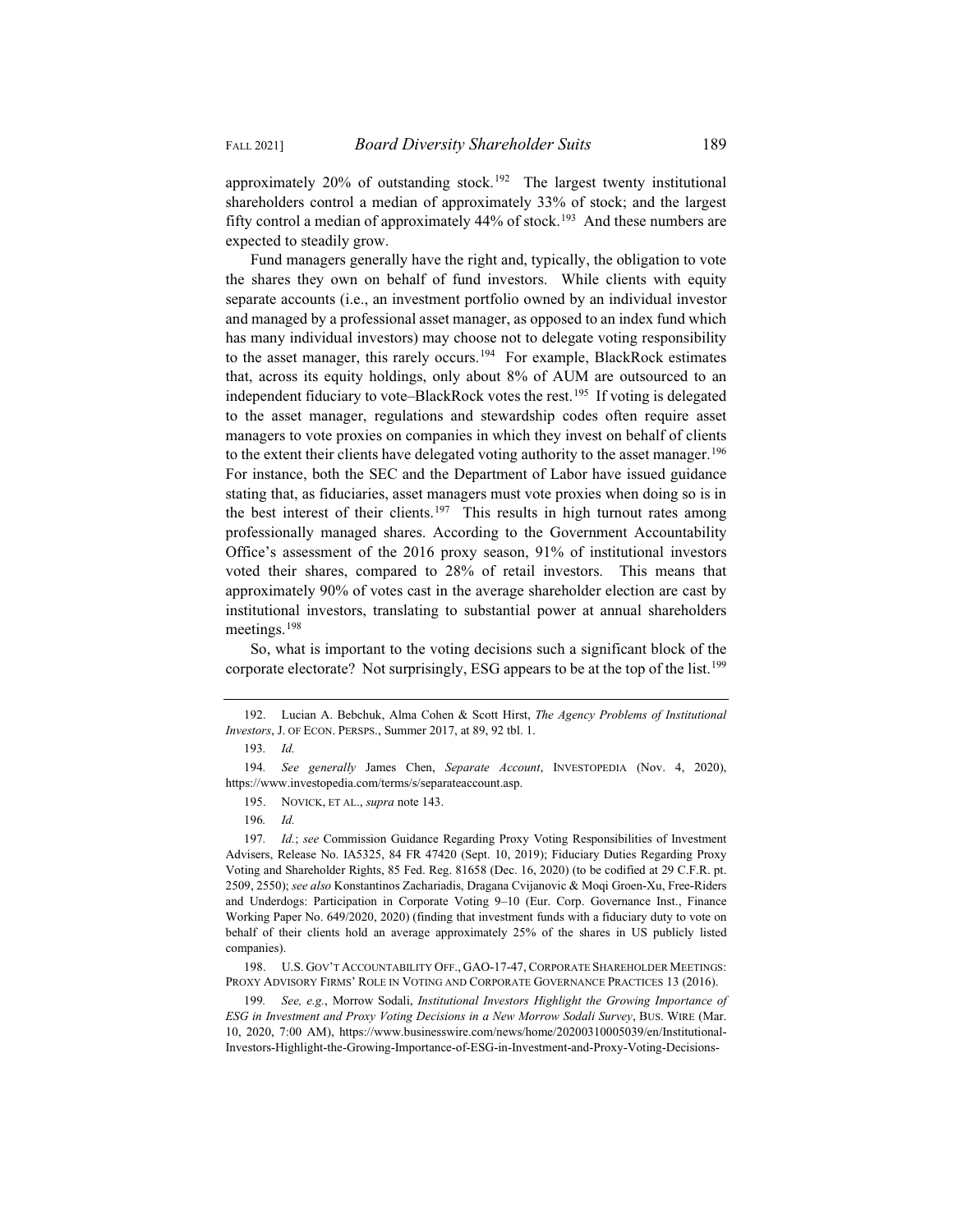Much of this evidence comes from surveys of institutional investors; however, unlike buying and selling decisions, proxy voting decisions provide a much clearer and reliable picture of what is important to shareholders in this context. This includes a much clearer and reliable picture of diversity commitments, which may provide considerable support for materiality under Rule 14a-9. For example, consider the commitments of State Street to address the issue of board diversity. In 2021, State Street, which manages over \$3 trillion,  $200$  pledged to vote against the Chair of the Nominating & Governance Committee at companies in the S&P 500 and FTSE 100 that do not disclose the racial and ethnic composition of their boards.<sup>201</sup> And, in 2022, State Street pledged to vote against the Chair of the Nominating & Governance Committee at companies in the S&P 500 and FTSE 100 that do not have at least one director from an underrepresented community on their boards.<sup>202</sup> Thus, to State Street, disclosures regarding board diversity would undoubtedly be important in determining how it will vote for directors. And, unlike buying and selling, where the preference against negative screening makes it exceedingly difficult to determine whether board diversity is important to the reasonable investor, State Street's adherence to this commitment will be verifiable from its publicly available voting record.

State Street has made the most explicit commitment to addressing board diversity among the largest fund managers; however, other fund managers are quickly evolving on the issue as well. For instance, BlackRock's 2021 proxy guidelines state the following: "To the extent that a company has not adequately accounted for diversity in its board composition within a reasonable timeframe, based on our assessment, we may vote against members of the nominating /governance committee for an apparent lack of commitment to board effectiveness." Likewise, Vanguard has stated that it may vote against directors at companies "where progress on board diversity falls behind market norms and expectations," with particular focus on companies with no gender diversity or ethnic diversity.203 Though this language is not definitive, its significance will be readily demonstrable by analyzing how major funds vote in director elections at companies without a diverse board, the outcomes of which could provide meaningful evidence of materiality for diversity statements under Rule 14a-9. And, in fact, recent stewardship reports suggest that votes against directors for lack of board diversity have already begun.<sup>204</sup> For example, BlackRock's

201*. See* Taraporevala, *supra* note 23.

in-a-New-Morrow-Sodali-Survey ("Survey results reveal that the broadly defined concept of ESG will have a direct practical impact on shareholder meetings, proxy voting, engagement and the various means by which investors fulfill their oversight and stewardship responsibilities.").

<sup>200</sup>*. See* Nauman, *supra* note 42.

<sup>202</sup>*. Id.*

<sup>203.</sup> Vanguard, *A Continued Call for Boardroom Diversity*, VANGUARD INVESTMENT STEWARDSHIP INSIGHTS (Dec. 2020), https://about.vanguard.com/investment-stewardship/perspectivesand-commentary/ISBOARD\_122020.pdf.

<sup>204</sup>*. See, e.g.*, STATE ST. GLOB. ADVISORS, STEWARDSHIP REPORT 2020 32 (2021), https:// www.ssga.com/library-content/pdfs/asset-stewardship/asset-stewardship-report-2020.pdf (stating that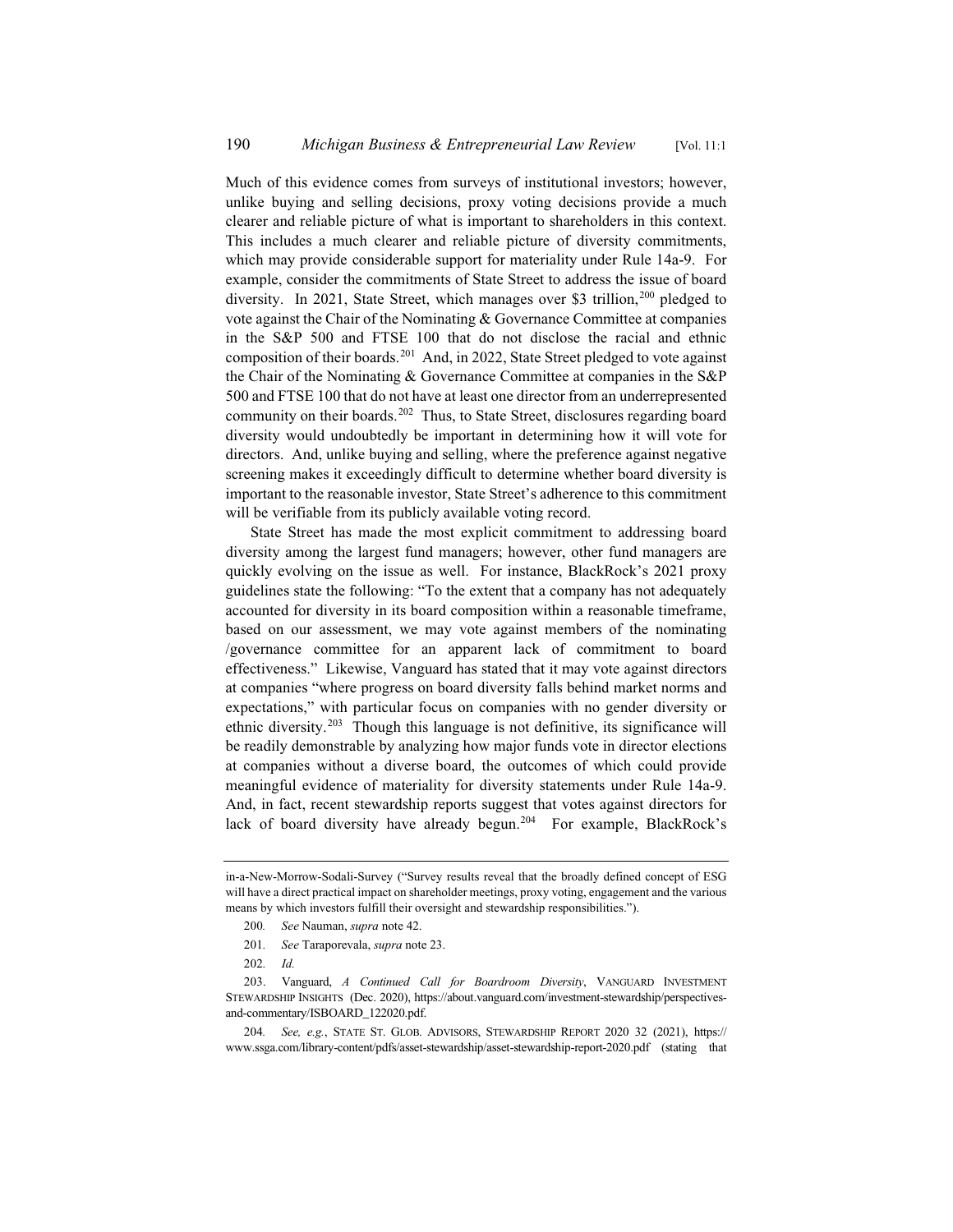stewardship report states that it voted against 1,569 directors due to lack of diversity from July 2019 to June 2020.<sup>205</sup>

The recommendations of proxy advisory firms provide additional support for this argument. Proxy advisors are firms that specialize in analyzing company information and issuing voting recommendations to their clients, which include institutional investors and fund managers.206 The theory is that institutional investors are unable to effectively monitor all of the companies in their portfolios, so they delegate this responsibility to proxy advisory firms who focus exclusively on shareholder voting. ISS and Glass Lewis are the most prominent proxy advisory firms, and together they control over 90% of the proxy service market, providing recommendations to institutional investors with almost \$20 trillion in AUM.<sup>207</sup> It is well documented in the literature that negative recommendations from proxy advisors influence their customers' votes.<sup>208</sup> For instance, Shu finds that a negative recommendation from ISS against a particular director's election makes ISS customers 21% more likely than other investors to vote against this director.<sup>209</sup> Likewise, a negative recommendation from Glass Lewis makes its customers 29% more likely to vote against the director.<sup>210</sup> Professors Alon Brav, Matthew D. Cain & Jonathon Zytnick find that this effect is more pronounced with the largest institutions, as a negative recommendation from ISS is associated

206. YVAN ALLAIRE, INSTITUTE FOR GOVERNANCE OF PRIVATE AND PUBLIC CORPORATIONS, THE TROUBLING CASE OF PROXY ADVISORS: SOME POLICY RECOMMENDATIONS 5 (2013).

207*. See* Shu, *supra* note 59 ("In 2017, ISS controlled 63 percent of the proxy service market for mutual funds in the U.S. (\$13.4 trillion assets from 134 fund families), and Glass Lewis controlled 28 percent of the market (\$6.0 trillion assets from 27 fund families)"); *Id.*

208*. See* Andrew F. Tuch, *Proxy Advisor Influence in a Comparative Light*, 99 B.U. L. REV. 1459, 1464–66 (2019) (explaining the role and influence of US proxy advisors); *see, e.g.*, Jennifer E. Bethel & Stuart L. Gillan, *The Impact of the Institutional and Regulatory Environment on Shareholder Voting*, 31 FIN MGMT. 29, 46 (2002) (finding that a negative ISS recommendation is associated with 13.6% to 20.6% fewer shares voting in favor of management proposals, depending on the topic of the proposal); *see* Jie Cai, Jacqueline L. Garner & Ralph A. Walkling, *Electing Directors*, 64 J. FIN 2389, 2403 (2009) (directors facing uncontested elections who received negative ISS recommendations got 19% fewer votes).

209. Chong Shu, *The Proxy Advisory Industry: Influencing and Being Influenced* 2 (March 19, 2021) (working paper) (on file with USC Marshall School of Business Research Paper Series).

210*. Id.*

State Street voted against a director for lack of board diversity at 156 companies from March 2020 to February 2021).

<sup>205.</sup> BLACKROCK, INVESTMENT STEWARDSHIP ANNUAL REPORT 13 (2020), https:// www.blackrock.com/corporate/literature/publication/blk-annual-stewardship-report-2020.pdf. For comparison, companies in the Russell 3000 have an average of 9 directors, corresponding to about 27,000 directors. Joseph E. Griesedieck, *How Many Directors Does a Bord Need?*, KORN FERRY, https://www.kornferry.com/insights/articles/board-of-directors-size. In addition, approximately 400 Russell 3000 boards still do not have a female director and 8 out of 10 directors whose race is identified are white. Matteo Tonello, The Conference Board, *Corporate Board Practices in the Russell 3000 and S&P 500*, HARV. L. SCH. F. OF CORP. GOVERNANCE (Oct. 18, 2020), https:// corpgov.law.harvard.edu/2020/10/18/corporate-board-practices-in-the-russell-3000-and-sp-500/.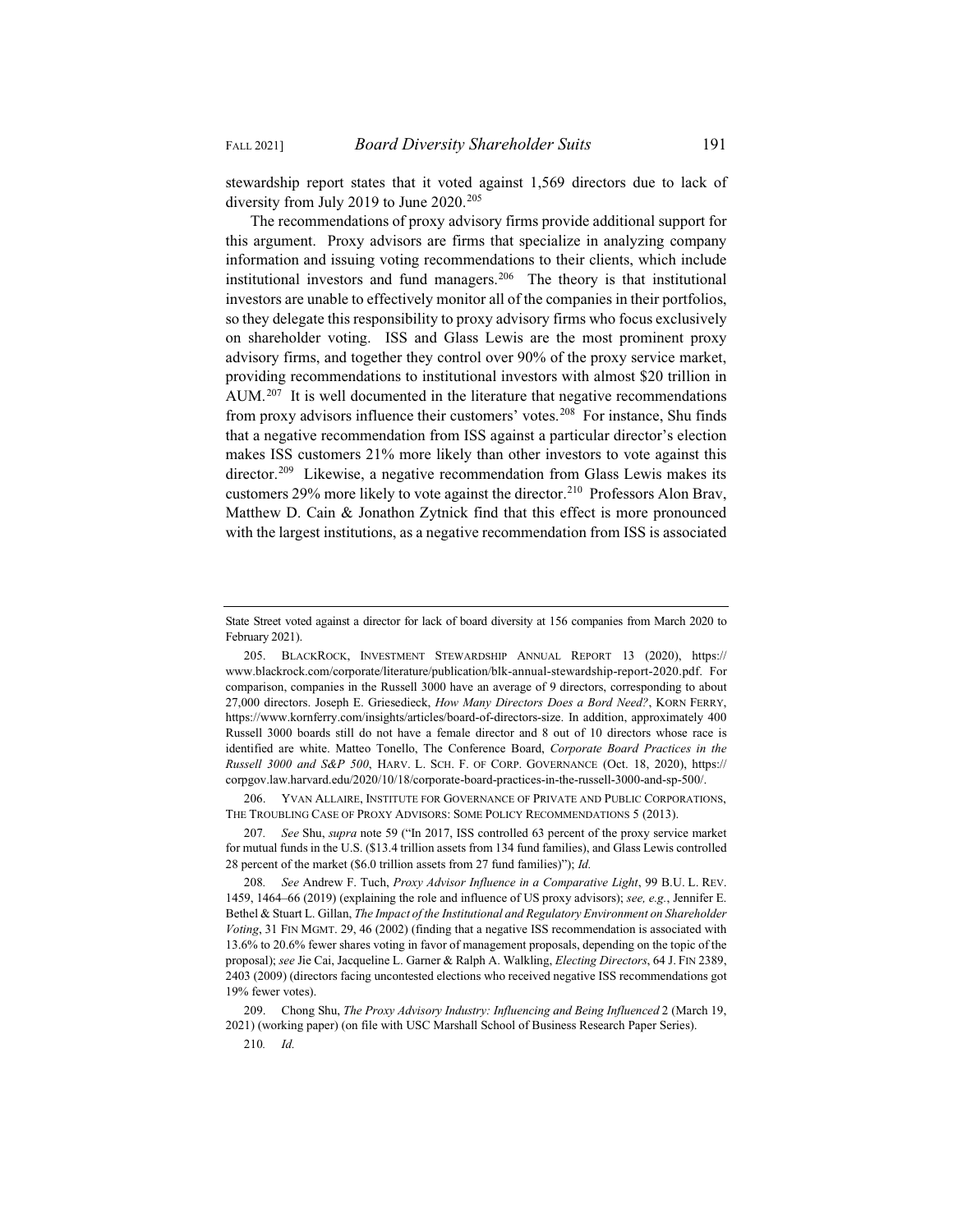with a 35 percentage point decrease in Big Three support.<sup>211</sup> This is particularly relevant because the Big Three cast an average of about 25% of the votes at S&P 500 companies, a figure that could grow to above  $40\%$  within two decades.<sup>212</sup> Given this influence, proxy advisors' recommendations can often determine the outcome of elections.<sup>213</sup> Therefore, assessing proxy advisory firms' approach to diversity, which impacts how a large number of institutional shareholders cast their votes, can provide evidence of diversity's materiality to a reasonable shareholder's voting decision.

ISS's and Glass Lewis's 2021 recommendation policies reveal that proxy advisory firms intend to take on a more active role in board diversity. For example, in regards to gender diversity, ISS has indicated that, for companies in the Russell 3000 or S&P 1500 indices, it will generally recommend voting against or withholding votes from the chair of the nominating committee (or other directors on a case-by-case basis) at companies where there are no women on the company's board.214 Furthermore, in regard to ethnic and racial diversity, effective for 2022, ISS will generally recommend voting against or withholding from the chair of the nominating committee (or other directors on a case-by-case basis) where the board has no apparent racially or ethnically diverse members.<sup>215</sup> Likewise, beginning in 2022, Glass Lewis will generally recommend voting against the nominating committee chair of a board (and possibly additional members of the nominating committee) that has fewer than two female directors.<sup>216</sup> If these recommendations by ISS and Glass Lewis proliferate, institutional investors with over \$30 trillion in AUM will be advised to vote against members of the board or nominating committee due to the fact that the board does not meet a minimum level of diversity. Given the evidence that negative recommendations have a sizable impact on director elections, the policies of ISS and Glass Lewis add more strength to the argument that board diversity is an important factor in determining how institutional investors vote.

These activities reflect a preference among institutional investors for addressing board diversity, and ESG in general, via engagement and the proxy process rather than by selling their shares.<sup>217</sup> BlackRock has acknowledged this

<sup>211.</sup> Alon Brav, Matthew D. Cain & Jonathon Zytnick, *Retail Shareholder Participation in the Proxy Process: Monitoring, Engagement, and Voting* 32 (Euro. Corp. Governance Inst. Finance Working Paper No. 637/2019, 2019).

<sup>212.</sup> Lucian Bebchuk & Scott Hirst, *The Specter of the Giant Three*, 99 B.U. L. REV. 721, 724 (2019).

<sup>213.</sup> Tuch, *supra* note 208, at 1466 n. 20 ("ISS advice has been cited as a decisive factor in a number of major corporate events . . . .").

<sup>214.</sup> INST'L S'HOLDER SERV., *supra* note 25, at 11–12.

<sup>215</sup>*. Id.*

<sup>216</sup>*. See* GLASS LEWIS, *supra* note 25, at 1.

<sup>217</sup>*. See* Patrick Temple-West, *The ESG Investor's Dilemma: To Engage or Divest?*, FIN. TIMES (Jan. 27, 2021), https://www.ft.com/content/814cbd2c-00db-41b7-91af-28435301a8a2 (describing the costs and benefits of divestiture versus engagement); *see also* Eleonora Broccardo, Oliver Hart & Luigi Zingales, *Exist vs. Voice* (Eur. Corp. Governance Inst. Finance Working Paper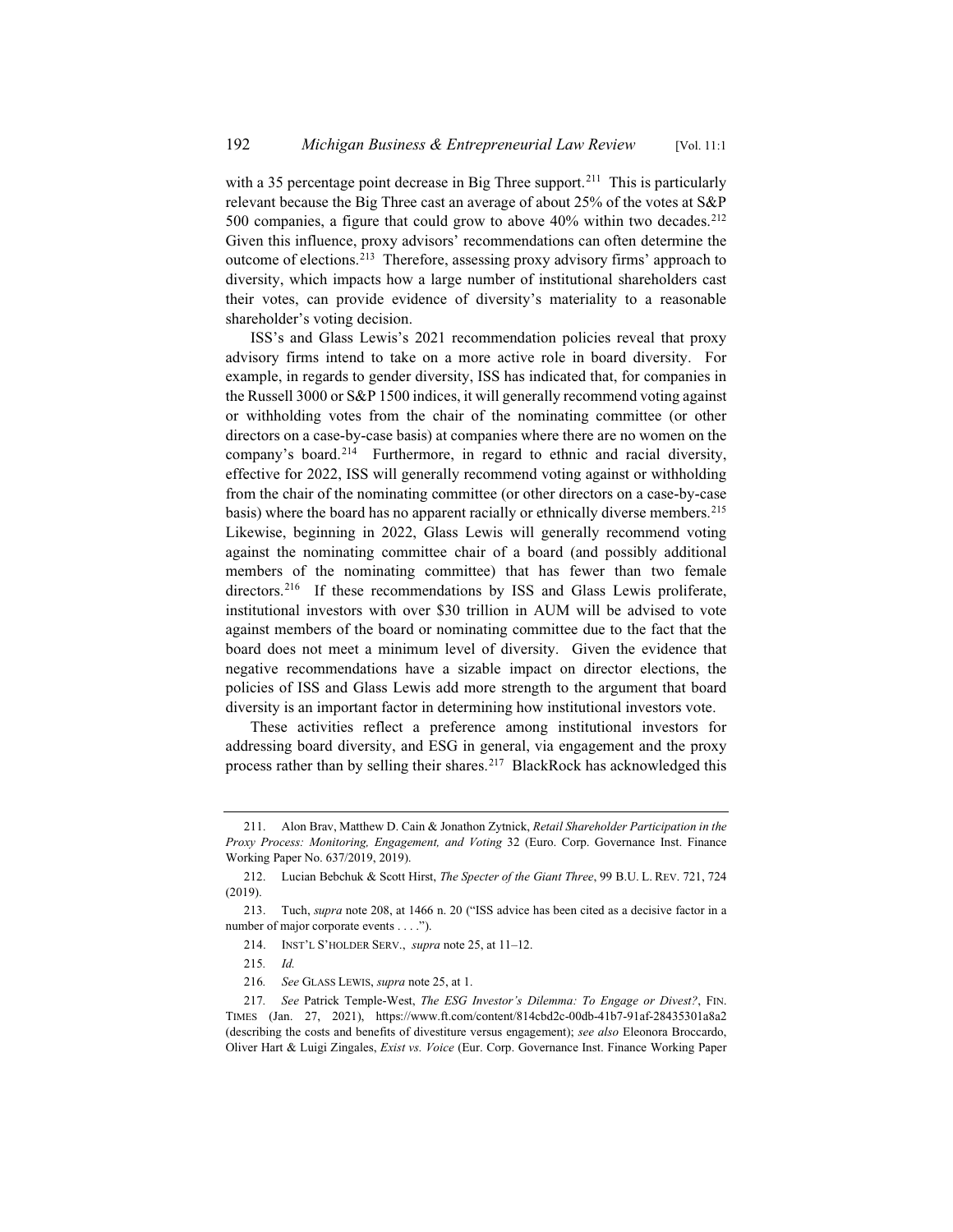preference, citing its large stakes and long investment horizon as motivating factors.218 However, the main reason is that engagement is the only option for passive fund managers who cannot sell underperforming companies, a fact BlackRock acknowledges.<sup>219</sup> There is also support for this proposition in the literature, as Amel-Zadeh and Serafeim show that, among investment professionals, negative screening (i.e., excluding companies from a portfolio based upon ESG factors) is perceived as the least beneficial ESG investment style.<sup>220</sup> This may be because asset managers favor "constructive dialogue."<sup>221</sup> The more plausible explanation, however, is that investors don't want to lose out on "juicy" returns in legal, though controversial, companies.<sup>222</sup> Whatever the reason, the commitments among institutional investors and proxy advisory firms show that board diversity is clearly developing into a relevant issue in director elections. And, as a result, disclosures regarding board diversity are becoming increasingly important to the reasonable shareholders' deliberations concerning how to vote, lending credible support to materiality under Rule 14a-9.

# 2. Evidence of Rule 14a-9 Materiality from Retail Investors

Retail investors make up approximately 25% of the average public company's shareholder base, yet, due to low turnout rates, they only account for about 10% of the votes at shareholders' meetings, following a steady decline over the past two decades.<sup>223</sup> This is hallmark substantiation of the well-documented

220*. See* Amir Amel-Zadeh & George Serafeim, *Why and How Investors Use ESG Information: Evidence from a Global Survey*, 74 FIN. ANALYSTS J. 87, 88, 94 (2018); *see also* KRISTIAN HEUGH, MARC FOX & EMILY TSUI, MORGAN STANLEY INVESTMENT MGMT., ESG AND SUSTAINABLE INVESTING REPORT (2021), https://www.morganstanley.com/im/publication/insights/investmentinsights/ii\_esgandsustainableinvestingreport\_en.pdf?1615986451410 (stating that Morgan Stanley does not apply ESG positive/negative screens to a benchmark).

221. See LARRY FINK, BLACKROCK, *The Value of Our Voice in* BLACKROCK & CERES, 21<sup>sT</sup> CENTURY ENGAGEMENT: INVESTOR STRATEGIES FOR INCORPORATING ESG CONSIDERATIONS INTO CORPORATE GOVERNANCE (2017) ("Constructive dialogue between investors and companies helps business leaders be the best they can be.").

222. Temple-West, *supra* note 217.

223*. See* Kobi Kastiel & Yaron Nili, *In Search of "Absent" Shareholders: A New Solution to Retail Investors' Apathy*, 41 DEL. J. OF CORP. L. 55, 57 (finding that retail shareholder turnout has declined over the past two decades, despite technological, regulatory, and corporate governance changes aimed at increasing retail shareholder participation). For an explanation of the mechanics of

No. 694/2020, 2020) (finding that engagement is more effective than divestiture at pressuring firms to act in socially responsible manner).

<sup>218</sup>*. See* Michelle Edkins, BlackRock, *The Significance of ESG Engagement, in* BLACKROCK & CERES, 21ST CENTURY ENGAGEMENT: INVESTOR STRATEGIES FOR INCORPORATING ESG CONSIDERATIONS INTO CORPORATE GOVERNANCE 4 (2017).

<sup>219</sup>*. See id. But see* Lucca De Paoli & Alastair Marsh, *BlackRock, Vanguard Show Little Favor for Shareholder ESG Votes*, BLOOMBERG GREEN (Nov. 30, 2020, 9:01 PM), https://www.bloomberg.com /news/articles/2020-12-01/blackrock-vanguard-show-little-favor-for-shareholder-esg-votes (finding that BlackRock and Vanguard were among the least supportive institutions with respect to shareholder climate resolutions, voting in favor of just 11% and 15% of climate resolutions in the 12 months through August 2020).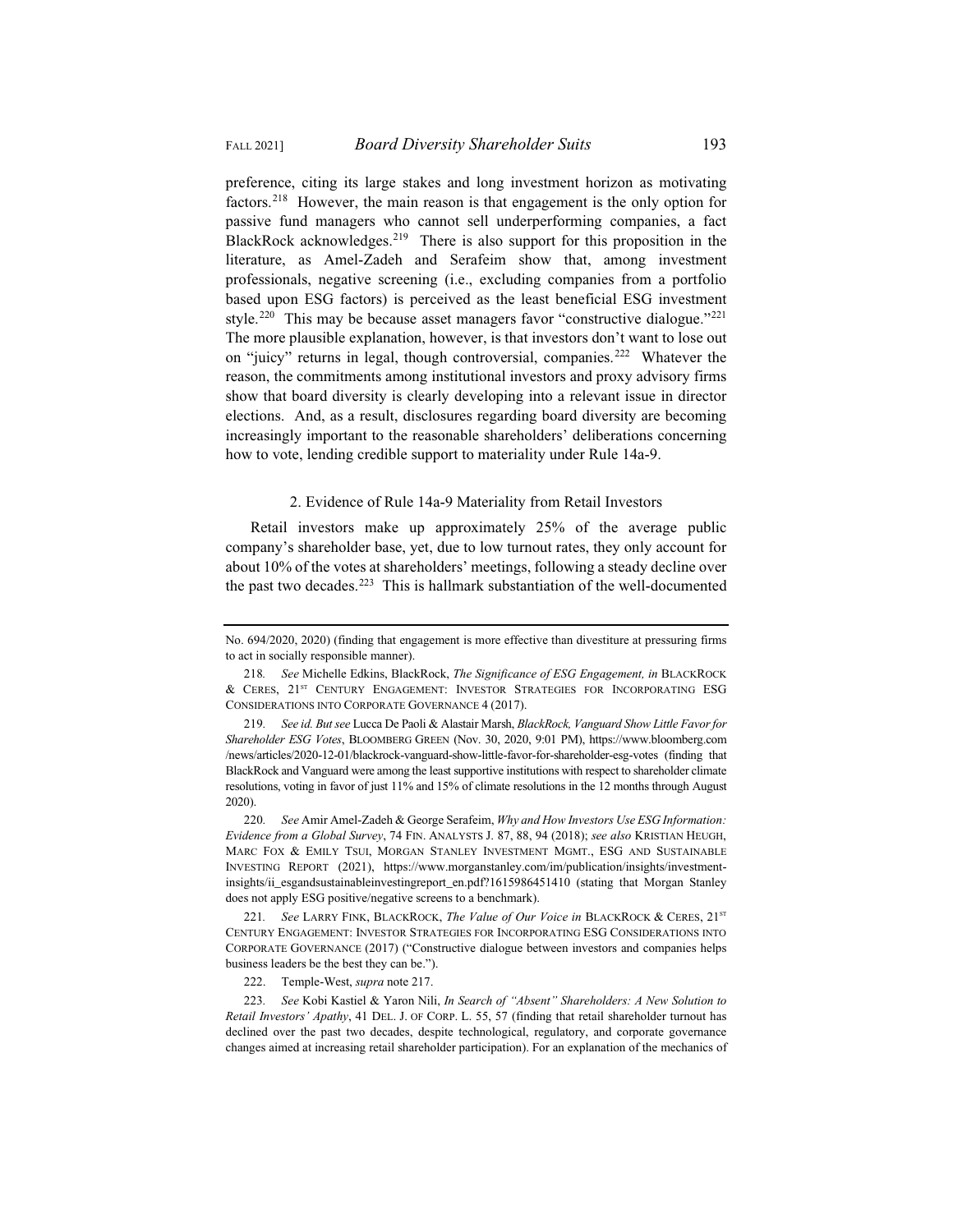collective action problem in corporate governance.<sup>224</sup> This theory postulates that, in a firm with widely dispersed share ownership, the cost to any one shareholder to monitor and engage with the managers of the firm exceeds the incremental benefit the shareholder would receive from improved management.<sup>225</sup> So, theoretically, no one monitors or votes. While the drastic increase in institutional investor ownership may address agency issues between management and shareholders as a whole, since major institutional investors hold large enough stakes to make some monitoring and engagement worth their while,  $226$  it does not address the "rational apathy"<sup>227</sup> of retail investors, which still persists.<sup>228</sup> Now, though share ownership is no longer widely dispersed, retail investors with comparatively little skin in the game can look to the institutional investors to handle the monitoring and engagement, including voting at shareholder meetings, instead of incurring the costs of these activities themselves.<sup>229</sup> Therefore, the collective action problem continues to explain retail investors' low turnout rates, and it is a reason why many consider retail investors a relatively unimportant constituency in corporate elections.230 Furthermore, in the context of the materiality analysis under Rule 14a-9, it suggests that institutional investor behavior is much more relevant to an analysis of the reasonable shareholder, as it is the institutional investors who are meaningfully taking part in the corporate governance mechanism that Rule 14a-9 is meant to protect. However, even if its relevance is diminished due to low ownership percentages and turnout rates, retail

227*. See* ROBERT C. CLARK, CORPORATE LAW 390–92 (1986) (describing "rational apathy" as the indifference a shareholder feels when they make the reasonable assumption that their vote will not have any real influence on the conclusion of a corporate election); *see also* FRANK H. EASTERBROOK & DANIEL R. FISCHEL, THE ECONOMIC STRUCTURE OF CORPORATE LAW 91 (1991).

228*. See* Bebchuk, Cohen & Hirst, *supra* note 192, at 93 ("[B]ecause the benefits of each shareholder's actions will be shared with fellow shareholders, it will still be privately optimal for each shareholder to underspend on stewardship.").

229*. See id.*

how retail shareholders take part in the shareholder voting process, see Brav, Cain & Zytnick, *supra* note 211, at 7–11.

<sup>224.</sup> For the seminal work on the shareholder collective action problem, *see* ADOLPH A. BERLE & GARDINER C. MEANS, THE MODERN CORPORATION AND PRIVATE PROPERTY (1932).

<sup>225</sup>*. See* STEPHEN M. BAINBRIDGE & IMAN ANABTAWI, MERGERS & ACQUISITIONS: A TRANSACTIONAL PERSPECTIVE 479–80 (Robert C. Clark et al. eds., 1st ed. 2017).

<sup>226.</sup> Bebchuk, Cohen & Hirst explain that the collective action problem that Berle & Means claimed was inherent to the public corporation no longer approximates reality. *See* Bebchuk, Cohen & Hirst, *supra* note 192, at 92. Rather, given the rise in institutional ownership, it is now likely to be optimal for some institutional shareholders with large holdings to undertake the monitoring of managers, referred to as "stewardship." *Id.* at 93. However, there are also agency issues associated with institutional investors as "stewards." *See, e.g.*, Lucian A. Bebchuk & Scott Hirst, *Index Funds and the Future of Corporate Governance: Theory, Evidence, and Policy*, 119 COLUM. L. REV. 2029 (2019) (demonstrating that index fund managers have strong incentives to underinvest in stewardship and defer excessively to corporate managers).

<sup>230</sup>*. See, e.g.*, Jill E. Fisch, *Standing Voting Instructions: Empowering the Excluded Retail Investor*, 102 MINN. L. REV. 11, 11–12 (2017) ("no one cares very much about retail investor voting").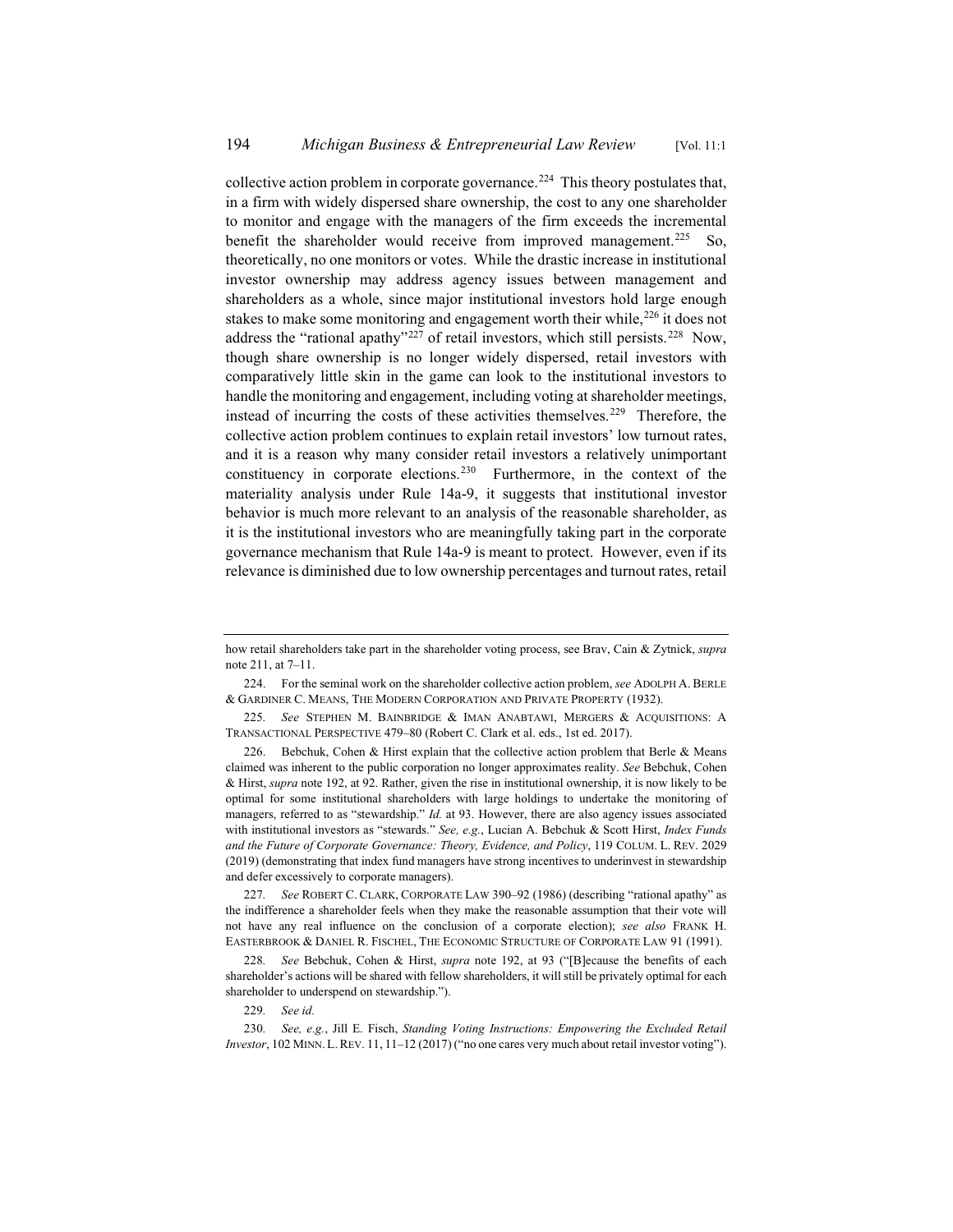investor voting behavior must still be considered in an assessment of materiality under Rule 14a-9.

Due to the perceived unimportance of retail investors in corporate elections as currently constructed and a lack of reliable data, there is comparatively little empirical analysis of retail shareholder voting. Rather, the literature focuses on how to increase participation among retail shareholders in corporate governance.<sup>231</sup> However, to appropriately analyze materiality under Rule 14a-9, it is important to identify voting trends among retail shareholders, as it assists with identifying what is important to the reasonable shareholder's voting decision. In order to address these issues, this section relies on Brav, Cain & Zytnick's 2019 study, which provides what is perhaps the only comprehensive empirical analysis of retail shareholder voting behavior.<sup>232</sup>

Brav, Cain & Zytnick reach a number of important conclusions that are relevant to materiality under Rule 14a-9. First, and as previously established, retail investors turnout at very low rates.<sup>233</sup> Second, retail shareholders differ substantially from institutional investors in how they vote, exhibiting far less sensitivity to ISS recommendations and generally less support for ESG.<sup>234</sup> Third, and most importantly, retail shareholders exhibit a variety of different voting behaviors based on the size their respective stakes, as large shareholder turn out at higher rates and provide stronger support for management proposals, while smaller shareholder turnout out at lower rates but tend to provide weaker support for management proposals.<sup>235</sup> In addition, those with larger stakes tend to vote against ESG proposals, while those with smaller stakes provide stronger support for these proposals when they choose to engage. $236$ 

As a result of this study, it is appropriate to view retail shareholders' interests as heterogenic. While retail shareholders as a whole may exhibit less support for ESG, this is driven by retail shareholders with large stakes, as smaller shareholders provide relatively strong support for ESG proposals.<sup>237</sup> Furthermore, while these large retail shareholders provide greater support for management, smaller shareholders show more willingness to vote against

<sup>231</sup>*. See, e.g.*, Kastiel & Nili, *supra* note 223, at 55 (proposing a system of highly-visible voting default arrangements that would allow retail shareholders to choose from a menu of shortcuts); Fisch, *supra* note 230, at 38 (advocating for the use of technology to make retail shareholder more efficient and better informed); Christopher John Gulinello, *The Retail Investor Vote: Mobilizing Rationally Apathetic Shareholders to Preserve or Challenge the Board's Presumption of Authority*, 2010 UTAH L. REV. 547 (2010) (advocating for the implementation of "retail investor voting instructions" to mobilize retail investors by addressing the main reason why retail investors participate in elections at such low rates – they are uninformed).

<sup>232</sup>*. See* Brav, Cain & Zytnick, *supra* note 211, at 3.

<sup>233</sup>*. See id.* at 21. And, in accordance with the collective action theory, retail shareholders at larger firms, where their aggregate share ownership is smaller, turnout at lower rates than shareholders at smaller firms, where their aggregate share ownership is greater. *Id.*

<sup>234</sup>*. Id.* at 22.

<sup>235</sup>*. Id.* at 4.

<sup>236</sup>*. Id.*

<sup>237</sup>*. Id.*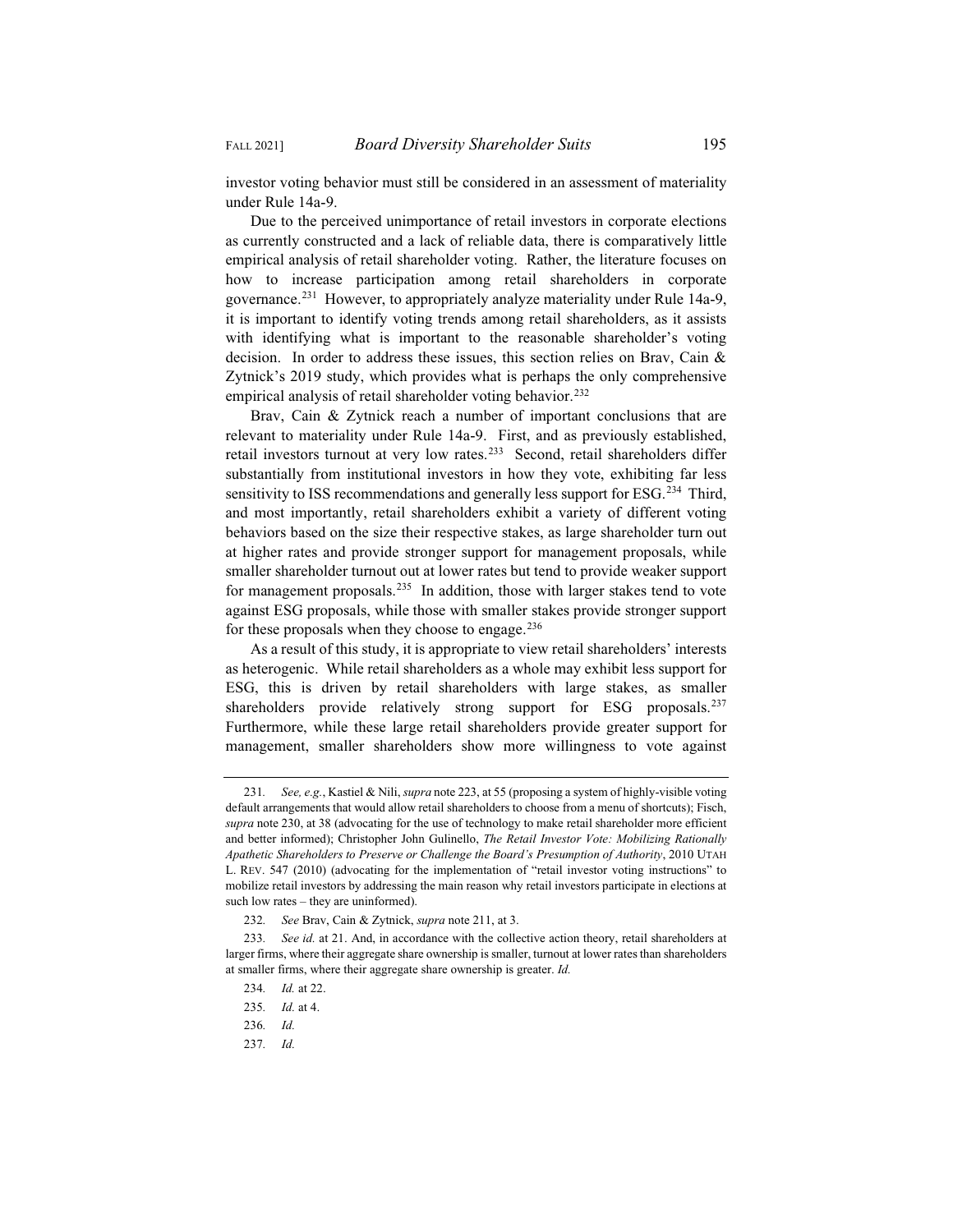management.<sup>238</sup> This heterogeneity makes it difficult to generalize what is important to a retail investor's voting decision, and it does not suggest that retail investors consider the more specific ESG issue of board diversity important to their voting decisions. However, given the growing, tangible efforts among institutional investors and proxy advisors to address diversity by voting against directors who do not nominate a diverse board, $239$  it will be difficult for a court to determine that a reasonable shareholder does not consider diversity important when deciding whether to vote for members of the board of directors, even in light of the lack of evidence from retail investors.

In summary, materiality under Rule 14a-9, with its focus on a reasonable shareholder's voting decision, Rule 14a-9 gives prospective plaintiffs a more viable weapon than Rule 10b-5, which, in contrast, focuses on buying and selling decisions. While investors are becoming increasingly outspoken in favor of board diversity, there is little to no evidence to suggest that this is affecting investors' buying or selling decisions. In fact, it appears that, with respect to portfolio allocation, investors' statements in support of board diversity are cheap talk.<sup>240</sup> By contrast, there is a growing body of strong evidence that investors intend to address board diversity via shareholding voting instead. First, institutional investors, who cast about 90% of the votes in director elections, are beginning to make firm commitments to address board diversity by voting against directors on boards that do not meet certain diversity thresholds. Second, influential proxy advisors ISS and Glass Lewis are committing to make negative recommendations against directors on boards that do not meet similar thresholds. As these policies come into effect, it will be possible to monitor their impact, likely providing strong evidence of the materiality of board diversity under Rule 14a-9. Finally, while there is not enough support for the proposition that retail investors consider diversity important to voting decisions, these investors only account for about 10% of the corporate electorate; therefore, their behaviors should not override the growing body of evidence from institutional investors of the materiality of board diversity to a reasonable shareholder's voting decision. As a result, these factors suggest that the materiality requirement will no longer be a prohibitive hurdle for plaintiffs alleging false or misleading statements related to board diversity if brought under Rule 14a-9.

#### III. BRINGING A RULE 14A-9 SUIT

While *TSC Industries* expressly adopted the materiality standard of Rule 14a-9 for Rule  $10b-5$ ,  $241$  the foregoing analysis shows that there are inherent differences between the materiality evaluations under these rules that can lead to different outcomes, particularly in the context of ESG initiatives like diversity.

<sup>238</sup>*. Id.*

<sup>239</sup>*. See supra* Section II.C.1.

<sup>240</sup>*. See supra* Section II.B.

<sup>241.</sup> TSC Indus., Inc. v. Northway, Inc., 426 U.S. 438, 439 (1976).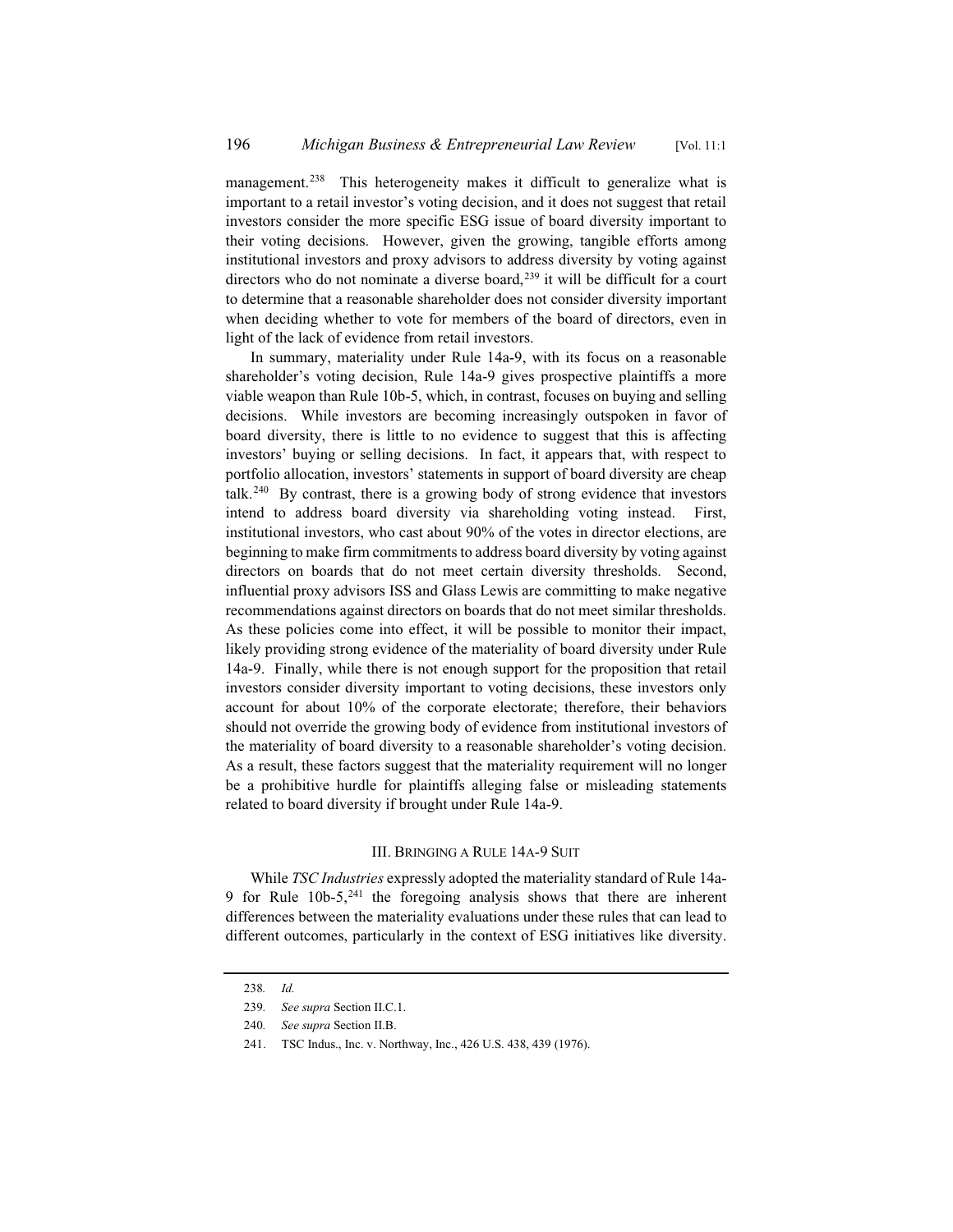This matter is especially relevant as plaintiffs' lawyers begin targeting public companies for allegedly false or misleading statements about diversity. Though materiality is the main focus of this note, this section briefly assesses other relevant differences between Rules 10b-5 and 14a-9 and considers the relief plaintiffs can seek and the fees plaintiffs' bar can receive under Rule 14a-9, adding to the appeal of Rule 14a-9 as an option for bringing a securities fraud claim for false or misleading diversity statements.

#### A. *Other Relevant Distinctions Between Rules 10b-5 and 14a-9*

Apart from materiality, two other major distinctions make Rule 14a-9 the best option for plaintiffs pursuing claims against issuers for false or misleading diversity statements. First, plaintiffs under Rule 10b-5 must plead scienter.<sup>242</sup> Specifically, plaintiffs must plead that the alleged misstatement related to diversity was made with the "intent to deceive, manipulate, or defraud."<sup>243</sup> In contrast, there is no scienter requirement under Rule 14a-9. Although the Supreme Court has not weighed in on the proper standard of liability under Rule 14a-9, there is general agreement among the Circuit Courts that negligence is the proper standard.<sup>244</sup> As a result, under Rule 10b-5, a plaintiff would have to plead that the issuer recklessly lied or misled investors with its statements relating to diversity; but, under Rule 14a-9, a plaintiff would need to show only that the issuer was negligent in including the false or misleading statements in its proxy statement. Therefore, in this respect, there is clearly an advantage for plaintiffs who bring such a claim under Rule 14a-9 rather than Rule 10b-5.

Second, the loss causation element is more difficult to prove under Rule 10b-5 in the context of a false or misleading diversity statement. Under Rule 10b-5, a plaintiff must plead that a company's misrepresentation proximately caused stock price movements according to which the plaintiff incurred actual economic loss.<sup>245</sup> This is especially difficult for a plaintiff under these circumstances because, as demonstrated in Section II, investors are not addressing diversity issues by divesting from companies that underperform according to diversity standards. As a result, false or misleading diversity disclosures are unlikely to affect share price upon their release.<sup>246</sup> In contrast, under Rule 14a-9, plaintiffs must plead that solicitation of proxies was an essential link in accomplishing the defendant's objective for which the proxies were solicited.<sup>247</sup> Under these circumstances, Rule 14a-9 plaintiffs will have a strong argument because they

<sup>242</sup>*. See supra* notes 96–98 and accompanying text.

<sup>243.</sup> Ernst & Ernst v. Hochfelder, 425 U.S. 185, 193 n. 12 (1976).

<sup>244</sup>*. See supra* note 114 and accompanying text.

<sup>245</sup>*. See supra* notes 102–03 and accompanying text.

<sup>246.</sup> This, of course, depends on degree. However, it is unlikely that the kind of misstatements considered in this note would trigger a response in share price. As an example, a company that states in its proxy statement something along the lines of "we are doing everything we can to get two diverse directors on our board" would likely not affect share price.

<sup>247</sup>*. See supra* notes 118–120 and accompanying text.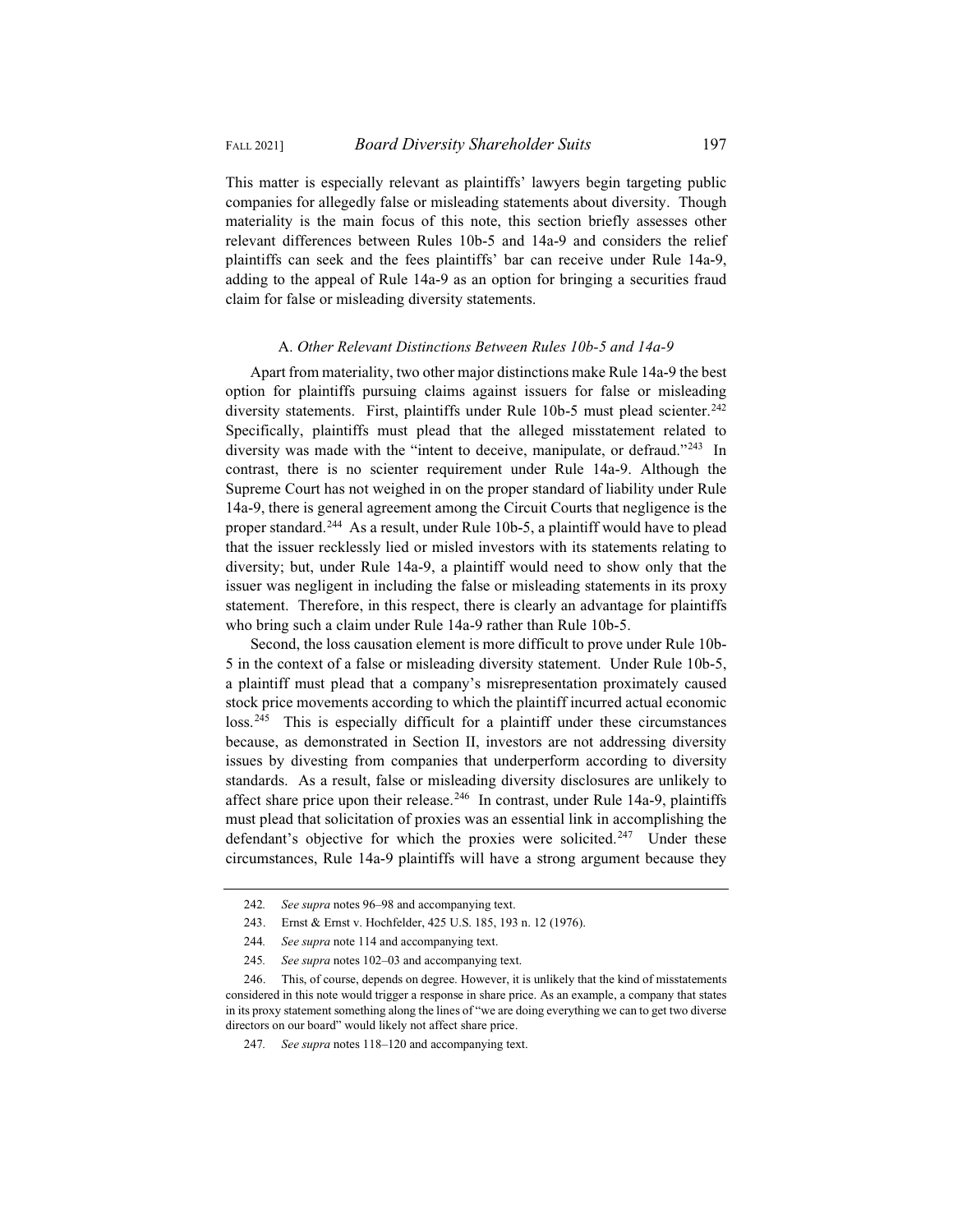can show that the solicitation of proxies was clearly an essential link in accomplishing the directors' objective of getting elected and, therefore, the inclusion of false or misleading statements regarding the company's commitment to board diversity injured shareholders' voting rights. These crucial distinctions indicate that, if plaintiffs can identify false or misleading statements regarding board diversity in proxy statements (which will become increasingly likely as companies are demanded and possibly mandated to provide more disclosure on this issue), then Rule 14a-9 will be a tenable option.<sup>248</sup>

# B. *Injunctive Relief and Mootness Fees under Rule 14a-9*

Given that it is difficult to ascertain damages as a result of false or misleading diversity statements, plaintiffs pursuing a Rule 14a-9 claim may demand injunctive relief in the form of a temporary restraining order.<sup>249</sup> Essentially, the plaintiff would assert that a company's proxy statement contains materially false or misleading statements related to board diversity; therefore, the shareholders meeting to elect directors should be enjoined unless and until the company corrects the misstatements. This strategy is prevalent in the merger context, in which public merger announcements frequently trigger boilerplate complaints from plaintiffs making similar allegations and demands regarding false or misleading disclosures in the proxy statement.<sup>250</sup> However, while these claims are brought with growing frequency in federal court,<sup>251</sup> they are seldom litigated past the complaint stage. Rather, the defendant usually offers to make a corrective disclosure, which "moots" plaintiff's claims. Then, plaintiffs' lawyers collect mootness fees, informally known in the industry as the "merger tax," in

<sup>248.</sup> A natural question follows: why are the elements of Rule 14a-9 more favorable to plaintiffs than the elements of Rule 10b-5? First, Rule 14a-9 protects corporate suffrage, which Congress believed should be vigorously protected; therefore, plaintiff's burden is relatively more accommodating. *See* J. I. Case Co. v. Borak, 377 U.S. 426, 431 (1964) (stating that Rule14a-9 stemmed from the congressional belief that "(f)air corporate suffrage is an important right that should attach to every equity security bought on a public exchange."). Second, given that Rule 14a-9 typically involves injunctive relief and supplemental disclosure as opposed to monetary damages like Rule 10b-5, the risk of extortionary litigation under Rule 14a-9 is less; and, therefore, stringent requirements are not as necessary.

<sup>249</sup>*. See* Bainbridge & Anabtawi, *supra* note 225, at 496 ("Probably the most common remedy in proxy litigation is some form of prospective relief, such as an ex ante injunction against the shareholder vote"). Such a claim would invoke FRCP Rule 65 and its corresponding requirements for temporary restraining orders. FED. R. CIV. P. 65.

<sup>250</sup>*. See* Roger Cooper, James Langston & Mark McDonald, Cleary Gottlieb Steen & Hamilton LLP, *Doubt on Merger Disclosure Claims in a Rare Federal Court Decision*, HARV. L. SCH. F. ON CORP. GOVERNANCE (July 12, 2020), https://corpgov.law.harvard.edu/2020/07/12/doubt-on-merger-disclosureclaims-in-a-rare-federal-court-decision/; Matthew Solum, P.C., Kirkland & Ellis, LLP, *The Uncertain Future of M&A Litigation*, SEC. REG. DAILY, WOLTERS KLUWER (Dec. 20, 2019), https://www.kirkland.com/- /media/publications/article/2019/12/the-uncertain-future-of-m\_a-litigation/srd\_uncertain-future-of-m\_alitigation.pdf.

<sup>251</sup>*. See* Matthew D. Cain, Jill E. Fisch, Steven Davidoff Solomon & Randall S. Thomas, *Mootness Fees*, 72 VAND. L. REV. 1777, 1780–81 (2019).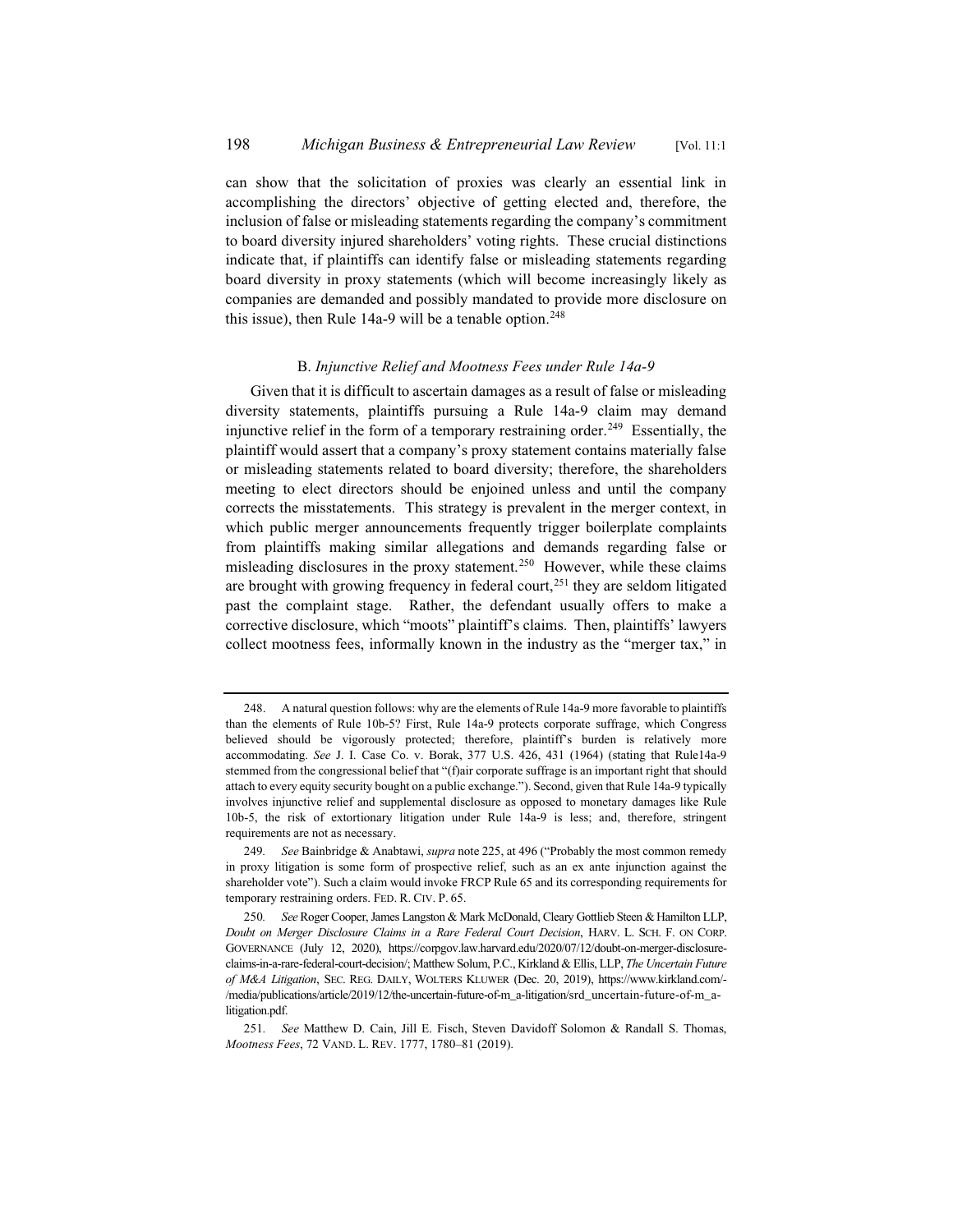compensation for the supposed benefit of the corrected disclosure.<sup>252</sup> Such a strategy has been lucrative for plaintiffs' bar.<sup>253</sup>

While the election of directors has different features than the approval of a merger, the same strategy may apply here. If successful, such claims would effectively result in a "tax" on publicly traded corporations that do not comply with board diversity thresholds, as these corporations would be the most vulnerable targets of these claims. The prospect of litigation, corrective disclosures, and mootness fees would add to the incentives of companies without diverse boards to comply with the diversity standards demanded by investors and potentially mandated in some form by the SEC.254

#### **CONCLUSION**

This note assesses the implications of investors' growing demands for diversity disclosures on the antifraud provisions of the federal securities laws. Demands among investors for more diverse boards of directors, coupled with the SEC's reexamination of its policy towards mandatory ESG and diversity reporting, makes more comprehensive and specific diversity disclosure increasingly likely. This, in turn, makes public companies increasingly vulnerable to securities fraud claims, where Rules 10b-5 and 14a-9 are particularly relevant. As demonstrated, while the Supreme Court expressly adopted the Rule 14a-9 standard of materiality for Rule 10b-5 these standards are, in fact, not the same, and they lead to different outcomes in the context of board diversity disclosures. Compared to Rule 10b-5, Rule 14a-9, with its focus on the importance of disclosure on voting decisions, is a more favorable standard for plaintiffs making claims against public companies for false or misleading diversity statements, especially in an environment where investors appear much more willing to address diversity via shareholder elections rather than by selling their shares. This novel comparison between Rules 10b-5 and 14a-9 suggests that materiality, which has traditionally been a major hurdle for plaintiffs making ESG-related securities fraud, may not be such an impediment if brought under

<sup>252</sup>*. See* Cooper, Langston & McDonald, *supra* note 250. For an in-depth explanation and analysis of mootness fees, see Cain, Fisch, Davidoff Solomon & Thomas, *supra* note 251.

<sup>253</sup>*. See* Solum, *supra* note 250.

<sup>254.</sup> There are a number of other relevant considerations regarding the effectiveness of the merger strategy as applied to diversity-related misstatements in director elections. For instance, differences in perceived strength between claims in the directors election context and claims in the merger context may affect defendants' motivations to avoid litigation and make corrective disclosures. Furthermore, given that a corrective disclosure addressing diversity would essentially equate to admitting that a defendant's diversity plans were, at best, negligently misleading and, at worst, lies, defendants may be less willing to make such corrections. But, given the general premise established by the Supreme Court that "[shareholders] who have established a violation of the security laws by their corporation and its officials should be reimbursed by corporation or its survivor for costs of establishing the violation," plaintiffs' bar should be confident in receiving some sort of compensation if it is determined that a company's proxy statement is false or misleading. *See* Mills v. Elec. Auto-Lite Co., 396 U.S. 375, 389–90 (1970).